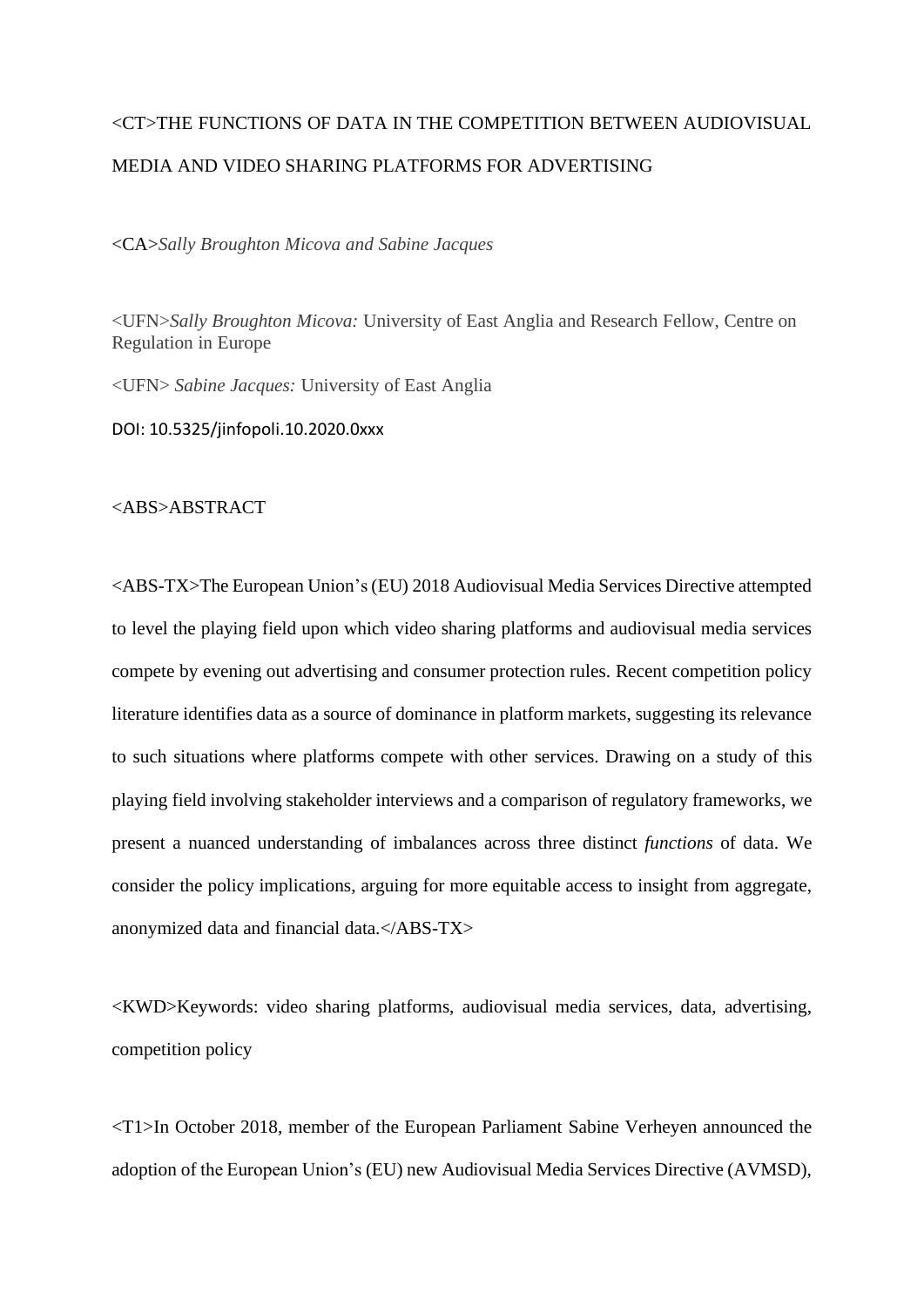saying, "we have established a fair, level playing field."<sup>1</sup> She was referring to the field on which, according to the Directive's preamble, video sharing platforms (VSPs), such as YouTube, Snapchat, and Facebook, "compete for the same audiences and revenues as audiovisual media services."<sup>2</sup> The intention came from concerns about the consequences of the expansion of advertising supported online platforms for what we might call traditional media, the audiovisual media services, and press publishers, fueled by evidence of stagnating or falling revenues and by very vocal European broadcasters. The AVMSD accomplished only one piece of what should be a holistic approach to dealing with the expansion of global online platforms into the business of media upon which we depend for information, news, entertainment, and other public interest purposes, but, we argue, its drafters approach of setting levelness among similar services as their policy aim offers great promise.

<T>The Directive created the category of VSPs to delineate those platforms that enable the sharing of audiovisual user-generated content and are, therefore, most akin to audiovisual media services. Bringing them into the Directive's scope established similar qualitative rules for advertising and consumer protection for them as exist for audiovisual media services. While this may be fairer (given the range of concerns about platform dominance and unfair competition), $3$  it seemed unlikely that disparity in these rules was the sole or even the main source of any unevenness, or that fixing it would significantly level the playing field on which VSPs compete with audiovisual media services. We therefore sought to understand the dynamics on the playing field and identify any additional sources of any unevenness. In an area where much attention has been paid to trying define markets and identify barriers to entry, our

 $1$  Banks.

<sup>&</sup>lt;sup>2</sup> "European Parliament Legislative Resolution of 2 October 2018 on the Proposal."

<sup>&</sup>lt;sup>3</sup> Moore and Tambini.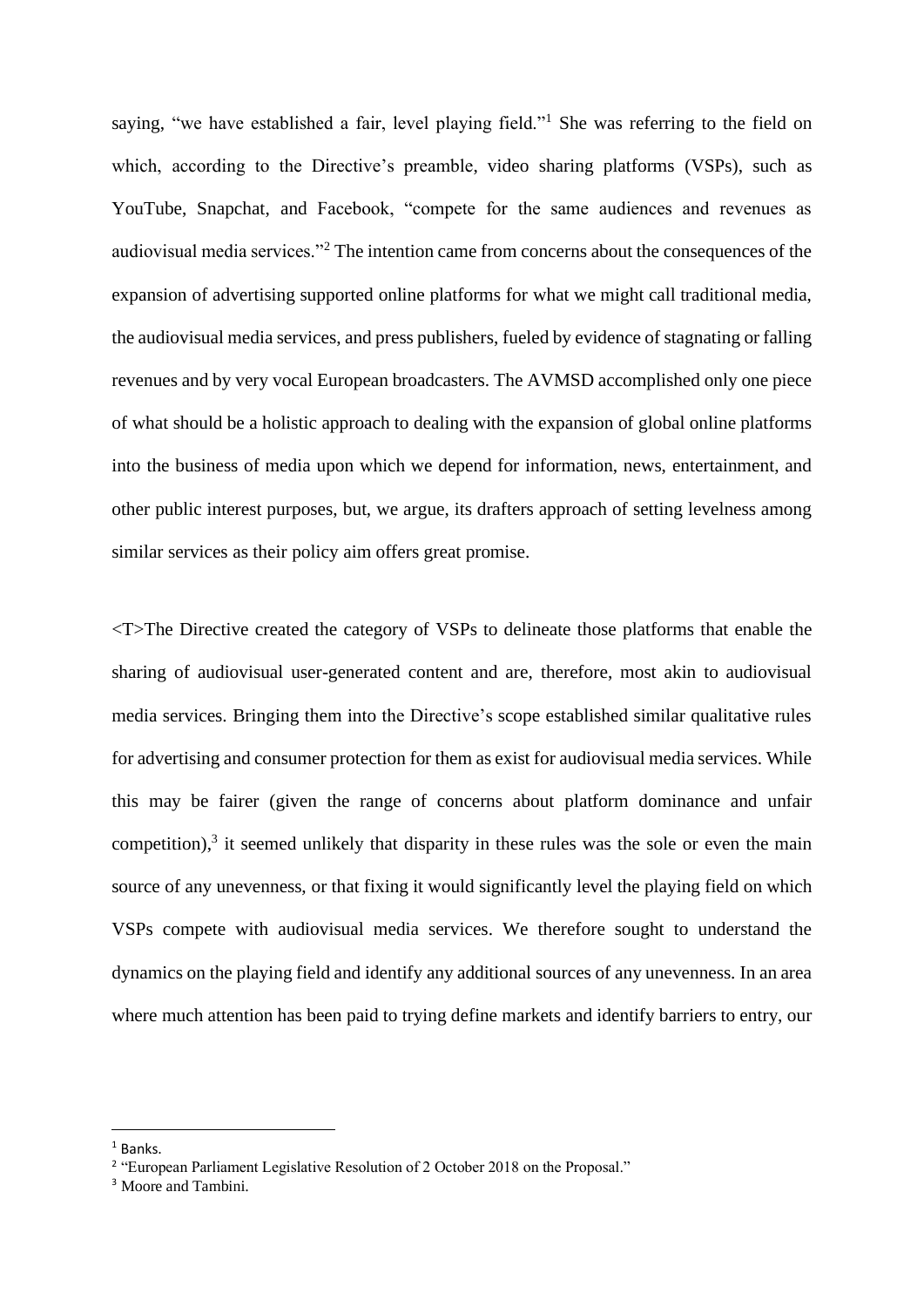approach instead closely examined what could be considered the nature of play in a game that both platforms, namely VSPs, and other services are playing.

<T>Our investigation into the dynamics of audiovisual advertising revealed multiple sources of unevenness in the field of competition between audiovisual media services and VSPs. The most prominent of these, which we elaborate here, was the way data was used in the buying and selling of ad inventory. Though in advertising markets users or audiences and advertisers are linked through indirect network effects, 4 here, we were concerned about competition for advertiser budgets rather than competition for attention. VSPs compete with other media offering video ad inventory, including audiovisual media services, largely through the same agencies and major advertisers.

 $\langle$ T $>$ In this article, we elaborate the imbalances in the ability of various players, including media agencies, to access and use data. Recent literature<sup>5</sup> and policy debates have focused on the extent to which online platforms derive advantage from amassing the personal data of individual users necessary for personalization. Our investigation, however, found additional sources of unevenness related to data use, especially ones involving potentially nonpersonal (through anonymization and aggregation) or originally nonpersonal data. The article's first contribution is the identification of three *functions* of data that describe how data was being used and that reveal where differential access to specific kinds of data was a source of advantage for VSPs. Its second contribution is to consider what these findings indicate for assessing the policy tools that might be appropriate to further level the playing field.

<sup>4</sup> Anderson and Jullien; Nooren et al.

<sup>&</sup>lt;sup>5</sup> For example, Newman: Kathuria, "Greed for Data and Exclusionary Conduct in Data-Driven Markets"; Couldry and Turow; Bourreau, De Streel, and Graef.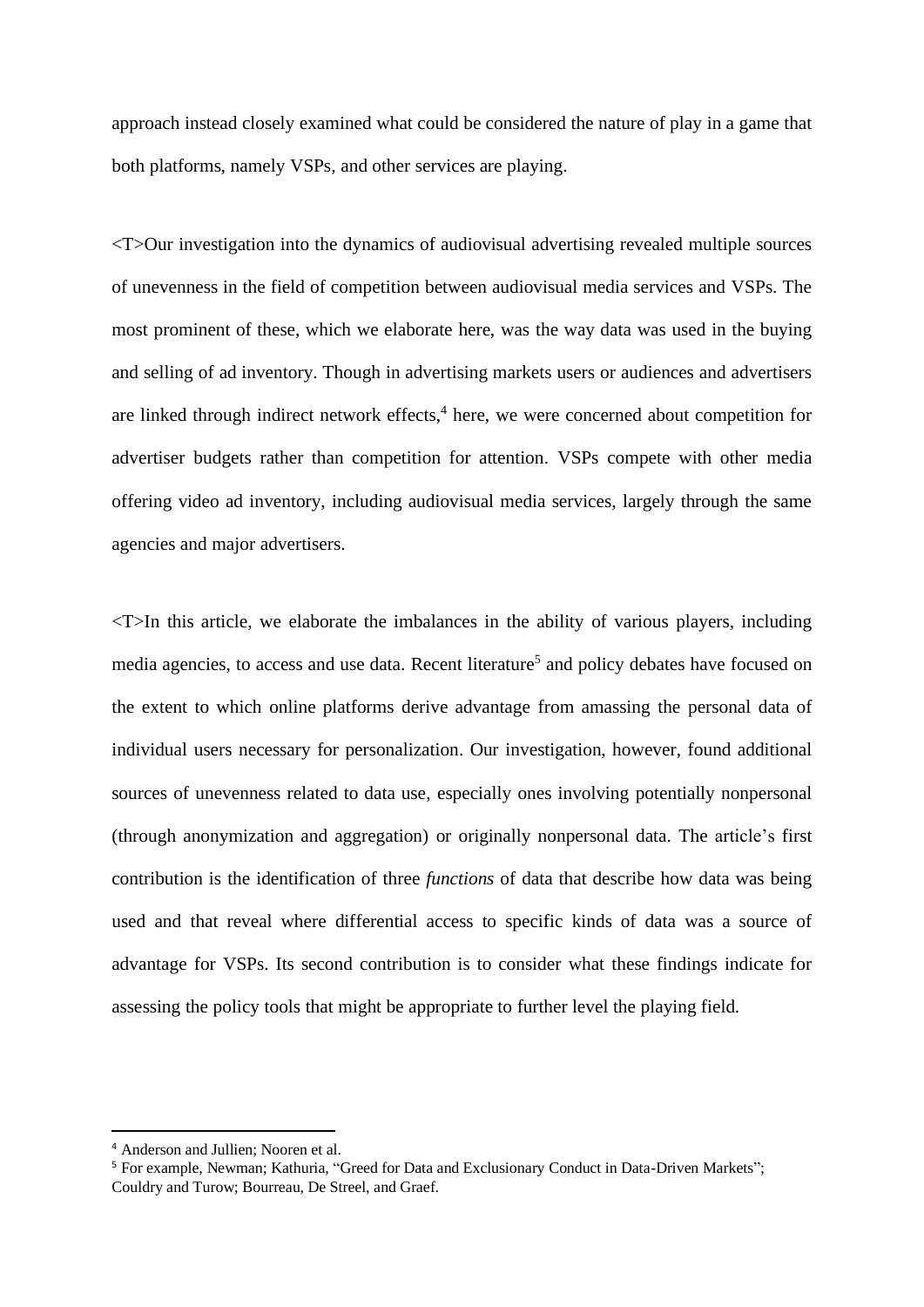<T>The next section of this article provides a short account of the AVMSD and briefly outlines the concerns raised in the literature about unfair competition involving online platforms. Section three describes our methodology, which involved interviews with key informants and examination of the regulatory frameworks in Belgium, France, Italy, and the United Kingdom. Section four then elaborates the three functions of data evident in the accounts of how decisions are made and how data is used in the distribution of advertising budgets. Categorizing these functions of data across the whole system, rather than looking at platform data in isolation, allowed us to see where platform data is used in the same or in a similar manner to other data, such as from audience measurement bodies or from audiovisual media service providers. This section shows disparities in access to the aggregate data related to campaign performance and financial data on costs to be sources of unevenness and discusses how these were shaped by regulatory frameworks. This is followed by section five, in which we discuss the implications of these findings for potential interventions to level the playing field. Here, within each function we draw parallels with how data used in the trade in advertising on audiovisual media services has been governed to identify the specific policy challenges relevant to each function. Based on the evidence, we argue that policy making and regulatory innovation should focus on the anonymized or pseudonymized aggregate data and the data resulting from financial transactions that contribute to campaign and channel metrics and that indicate the full value of advertising inventory. Finally, in section six, we conclude with some suggestions for potential policy interventions to address those challenges and further level the playing field as additional pieces of a more holistic approach.

#### <H1>New Players and a Changing Game

 $\langle$ T1 $>$ In the late 1980s, when the precursor to the AVMSD, the Television without Frontier Directive (TWFD) was being drafted and debated, press publishers lobbied in support of limits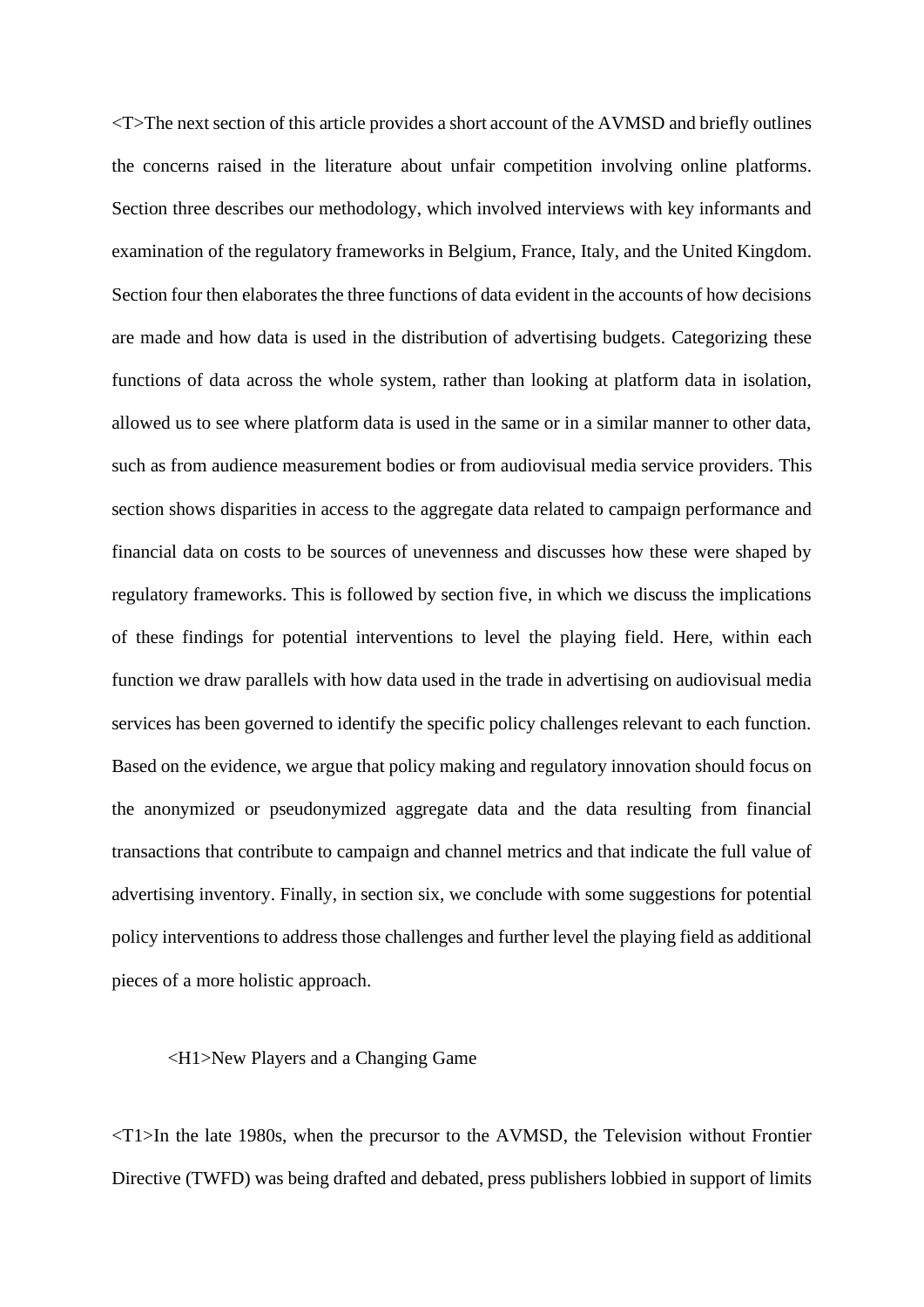on advertising for television broadcasters. <sup>6</sup> At that time, advertising supported broadcast media and print publishers were the main recipients of advertiser budgets, and although they were very different media, there was clear competition for those budgets. Two underlying assumptions underpinning EU policy since the TWFD are that consumers need some protection in relation to advertising and that at the same time citizens' interests are served by having commercial media whose independent subsistence is sustained by advertising.<sup>7</sup> When the TWFD was replaced by the AVMSD in 2007, policy makers were convinced by arguments made by television and advertising industry bodies, among others, that change was needed due to convergence and could be made without detriment to the viewer. <sup>8</sup> Limits on product placement and advertising were somewhat relaxed. By the time the AVMSD was reopened again for revision in 2016, the game was different. New players were on the field, and this time it was the audiovisual media services that were calling for limits on their new competitors, the advertising supported online platforms.

<T>There was ample evidence that the spread of online platforms had been disruptive to traditional media, albeit more so to press publishers than audiovisual media.<sup>9</sup> In response to the consultation that kicked off the revision of the AVMSD, a majority of respondents expressed the view that the existing rules did not contribute to a level playing field.<sup>10</sup> EU policy makers were apparently sympathetic to the concerns about unfair competition to audiovisual media services from video on demand services and online platforms offering user-generated content. Recital 44 of the Directive amending the AVMSD acknowledges competition between audiovisual media services and "VSPs," and states that it is intended, among other things, to

<sup>6</sup> Tunstall and Palmer.

<sup>7</sup> Harrison and Woods.

<sup>8</sup> Woods; Williams.

<sup>&</sup>lt;sup>9</sup> Evens: Evens and Donders: Newman.

<sup>10</sup> European Commission.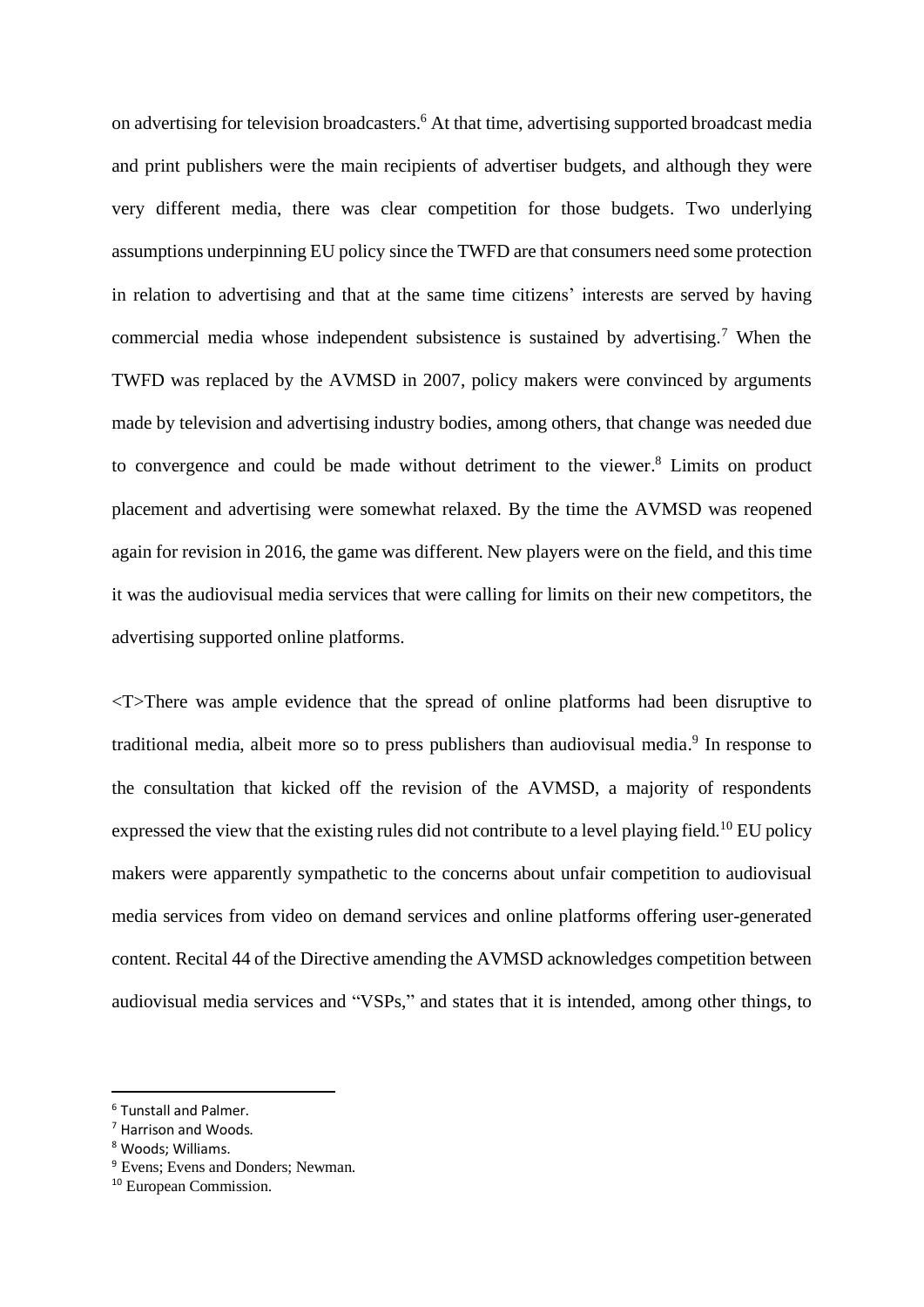ensure "as much as possible a level playing field."<sup>11</sup> Online platforms for disseminating usergenerated content had been considered information service providers, and as such enjoyed exemption from liability for the content they carried under the E-Commerce Directive.<sup>12</sup> Though it avoids directly contradicting the E-Commerce Directive, the revised AVMSD introduces the category of VSPs, bringing services such as YouTube, Vimeo, and even Facebook into its the scope. It makes VSPs responsible (not liable) for protecting minors from harmful content, protecting all consumers from illegal content, and abiding by the same qualitative rules on advertising that apply to audiovisual media services.

<T>Media policy scholarship on the AVMSD and its predecessor has long dealt with questions about competition among services. The Directive is an industrial policy operating in a cultural space and has been a balancing act between interventionists seeking to protect domestic and European industries and advocates of freer market.<sup>13</sup> Scholars have been concerned about the extent to which the Directive's elimination of borders and common standards disadvantages some services within Europe, namely those from smaller member states.<sup>14</sup> Trappel, for example, argued that imbalances in production capacity between countries are an inherent source of unevenness that were exacerbated rather than rectified, especially for small states that shared a language with a larger neighbor.<sup>15</sup>

<T>The Directive, even in its earliest form, was intended to strengthen European services in the face of competition from US-based content and services,  $16$  and boost the potential for innovation in pan-European services that could compete globally.<sup>17</sup> As technology and types

<sup>&</sup>lt;sup>11</sup> European Parliament, "DIRECTIVE (EU) 2018/1808."

<sup>12</sup> European Parliament, "Directive 2000/31/EC."

<sup>&</sup>lt;sup>13</sup> Michalis; Broughton Micova; Harrison and Woods.

<sup>&</sup>lt;sup>14</sup> Burgelman and Pauwels; Trappel.

 $15$  Trappel.

<sup>&</sup>lt;sup>16</sup> Broughton Micova, Hempel, and Jacques: Levy.

<sup>17</sup> Herold.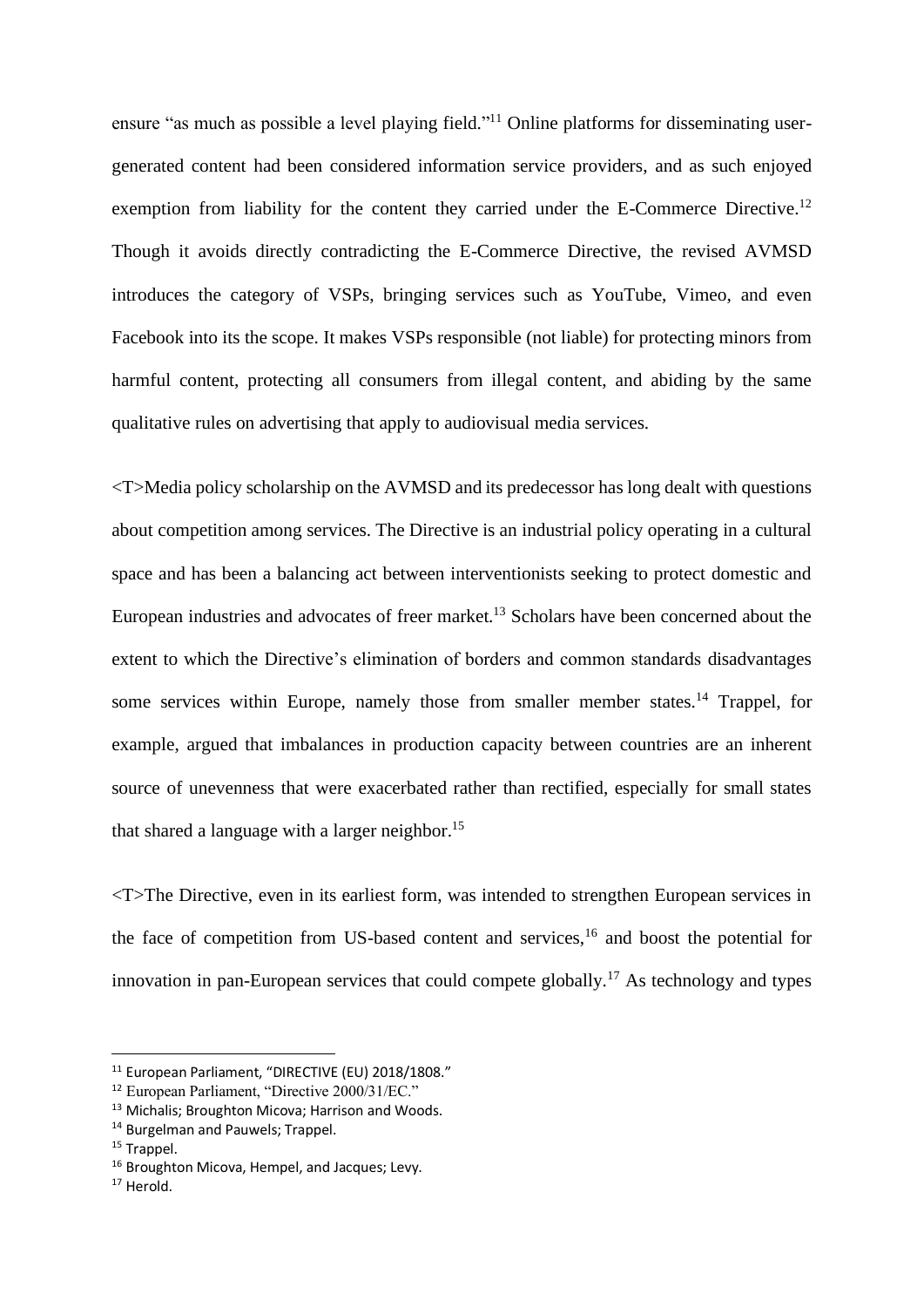of services evolved, research interest moved from questions about the role of the Directive in European competition with US content producers and broadcast services<sup>18</sup> to questions about how European policy might adress the new challenges posed by competition between European services and US-based global platforms.<sup>19</sup>

<T>Already in 2009, Valcke and Lievens argued that with the version adopted in 2007, European policymakers had missed a chance by not including the platforms now defined as VSPs back then, suggesting that a technologically neutral approach should actually create a completely level playing field for online and offline, linear and nonlinear services.<sup>20</sup> Shortly after, Pauwels and Donders pointed out that the dividing lines between linear and nonlinear services upon which the differentiated rules of the Directive's two-tiered approach were based had blurred and that the emergence of YouTube and other platforms had made the Directive obsolete.<sup>21</sup> The 2018 changes that brought VSPs into scope have yet to be fully implemented. Nevertheless an emerging literature is concerned with how this will work given the nature of platforms and the implications for content producers that use them.<sup>22</sup> The focus of this evolving body of research has remained on the even application of rules, namely those in the AVMSD, and the widening scope of these rules as new types of services emerge, however on competition issues with online platforms there is also a significant body of work from competition scholars and regulators that indicates such rules might play only a small role in shaping the field.

<T>Much of the existing competition policy scholarship is limited in that it looks at platforms within narrowly defined markets. It considers whether or not there are barriers that would prevent new companies from providing the same service and the behavior of platforms is often

<sup>&</sup>lt;sup>18</sup> Chalaby; Wheeler.

<sup>&</sup>lt;sup>19</sup> Doyle; Pauwels and Donders; Busson, Paris, and Simon.

<sup>20</sup> Valcke and Lievens.

<sup>21</sup> Pauwels and Donders.

<sup>22</sup> Kuklis; de Cock Buning.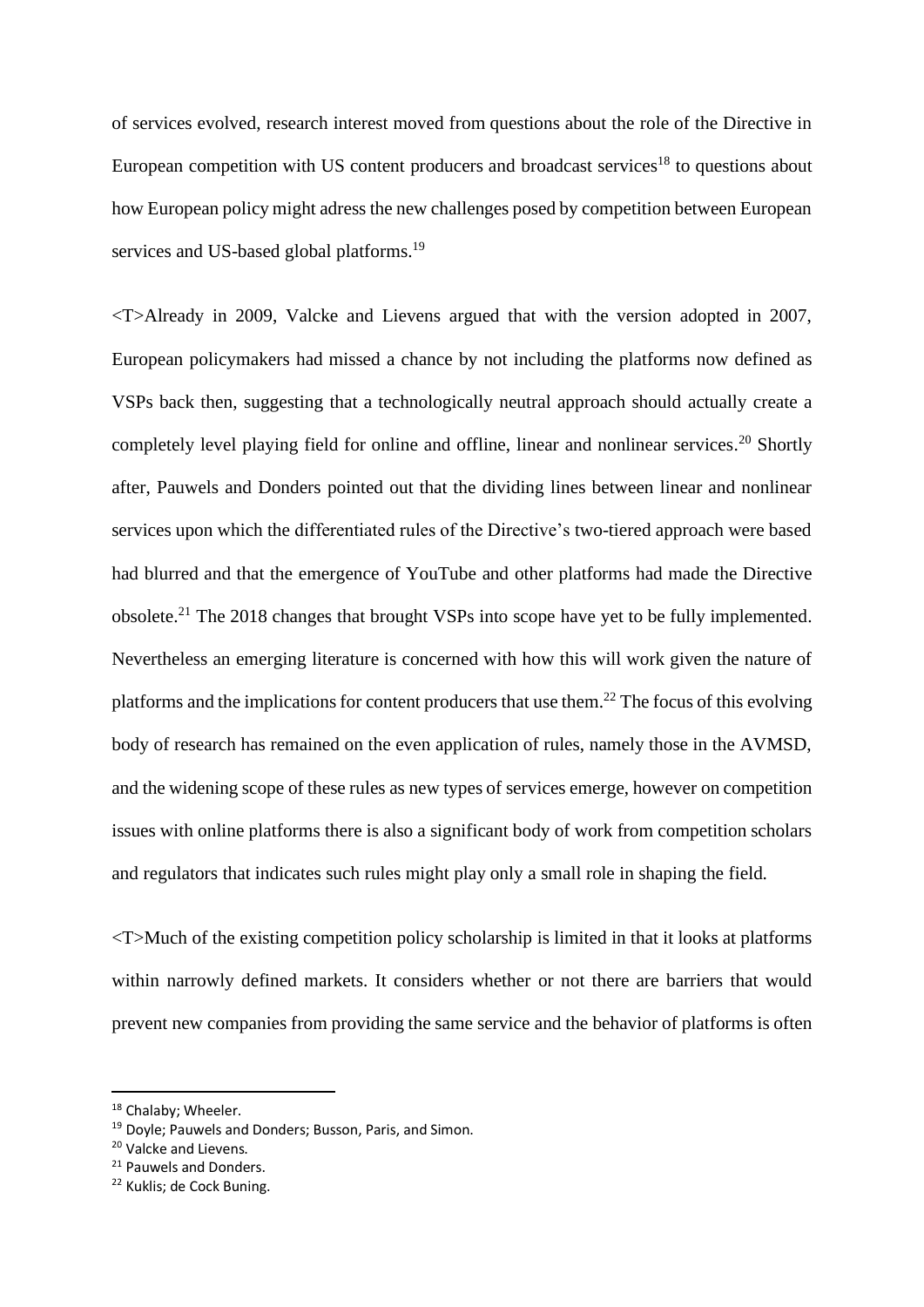considered in the abstract rather than investigated empirically. Reports by competition regulators or in the context of policy process have generated much of the recent evidence on how concrete platforms compete with each other and in adjacent markets.<sup>23</sup> These are primarily efforts to understand platform dominance and assess potential abuse of that dominance or unfair competition, yet, they can begin to sketch a picture not just of the behavior of platform owning companies, but also of the playing fields—shaped by rules and regulatory conditions that may or may not contribute to any anticompetitive behavior.

<T>The issue of dominance has been examined using the concept of market power and considering questions related to how platforms acquire and exercise this power and the extent to which antitrust measures are equipped to deal with it. Barwise and Watkins traced how several global online platforms have grown through a host of different means including creating propriety standards, exploiting user data secured consistently through high switching costs and lock-in effects, strategic acquisitions, and others.<sup>24</sup> Others have pointed out that large platform owning companies have been able to leverage market power across markets or a whole value chain,<sup>25</sup> for example, when a company's share in the social media market is leveraged in support of its programmatic advertising trading platform. Mergers and acquisitions have been crucial to this kind of cross market power. Alexiadis' work suggests that decisions in the key cases, many of which were waved through by the European Commission, were not particularly well-informed or consistent initially, with Google's acquisition of DoubleClick, a demand-side platform for ad serving, being probably the most controversial.<sup>26</sup> The complex nature of platforms, which involves network effects and often

<sup>&</sup>lt;sup>23</sup> Furman et al.; Competition and Markets Authority (CMA); Crémer, de Montjoye, and Schwitzer; Australian Competition and Consumer Commission.

<sup>&</sup>lt;sup>24</sup> Barwise and Watkins.

<sup>25</sup> Alexiadis; Duch-Brown.

<sup>26</sup> Alexiadis.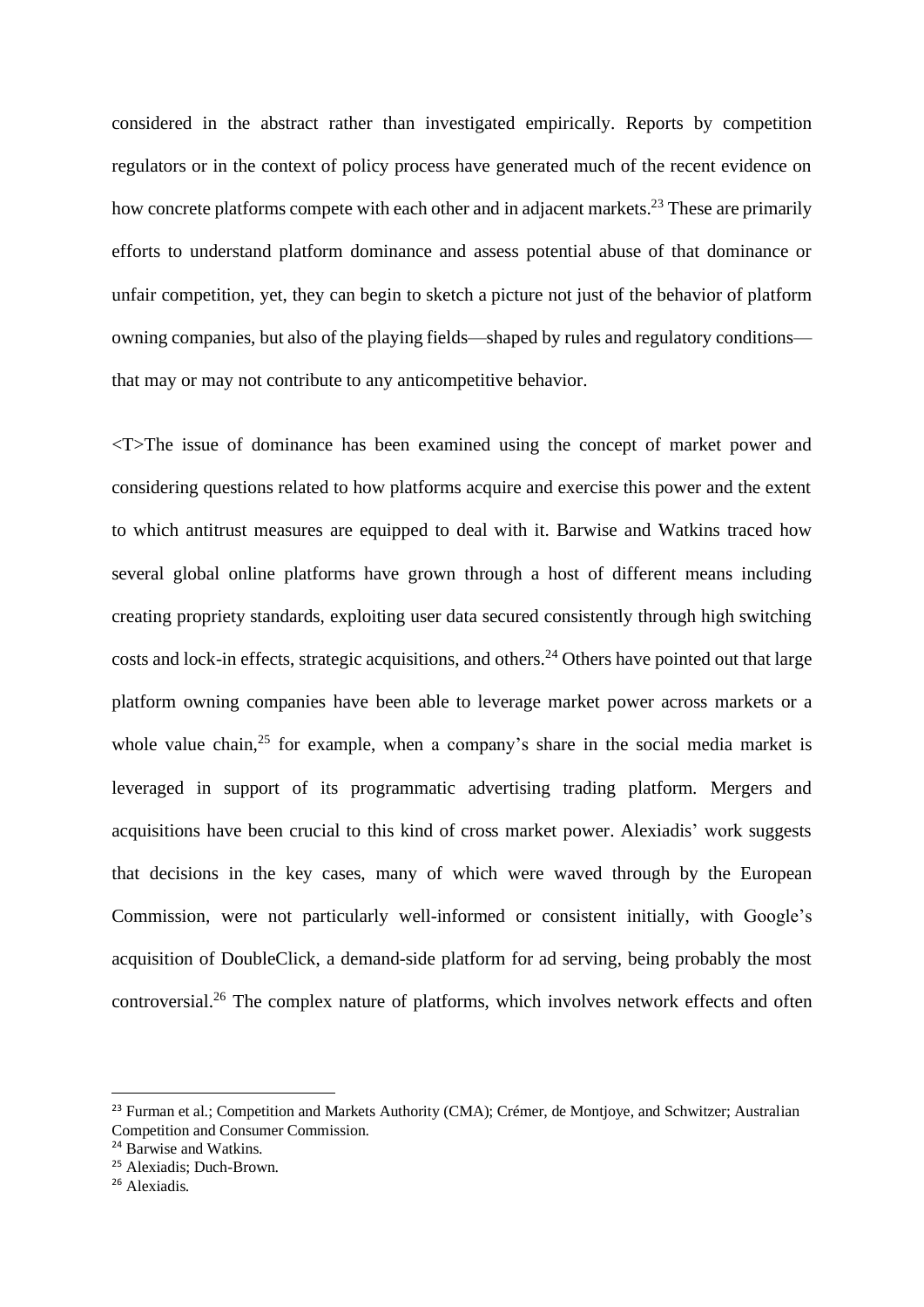multisided markets, poses unique challenges for anti-trust intervention.<sup>27</sup> Nevertheless, failures in the application of anti-trust measures and unhealthy concentrations of ownership in value chains that stretch across markets could contribute to uneven playing conditions for competition with online platforms, including VSPs.

<T>A specific issue that has emerged from the field of competition policy is the role of data, as scholars have attempted to understand the extent to which anticompetitive practices or barriers to market entry stem from vast troves of personal data held by platforms. Data has long been considered an asset in online platform markets.<sup>28</sup> Those that argue platforms' amassing of vast amounts of personal data is not a source of competition problems cite as pro-competitive the contribution big data makes toward quality improvement and innovation, and claim consumer welfare enhanced by the fact that it allows services to be free to the consumer.<sup>29</sup> Sokol and Comerford, for example, argue that "firms can easily and quickly collect data from consumers upon launch, and both data and the tools needed to store and analyze it are readily available from numerous third party sources."<sup>30</sup> This view is based on the assumption that personal data is not exclusive and relies on businesses and individual users being able to freely move or give their data to other platforms in order to switch or multihome.<sup>31</sup>

<T>Others have generated evidence that challenges the assumption that advertisers easily switch or multi-home. As Kraemer and Wohlfarth found, the data used in advertising is not given at a singular point in time, but is continually refreshed by the observance of user behavior.<sup>32</sup> Newman found, in his investigation of search advertising, that what is used is "not just data on each individual user, but the cumulative data that can reveal how similar users

<sup>27</sup> Coyle; Capobianco and Nyeso; Van Gorp, and Honnefelder.

<sup>28</sup> World Economic Forum.

<sup>29</sup> Sokol and Comerford; Lerner.

<sup>30</sup> Sokol and Comerford, 1136–37.

<sup>31</sup> Lerner, 21.

<sup>&</sup>lt;sup>32</sup> Kraemer and Wohlfarth.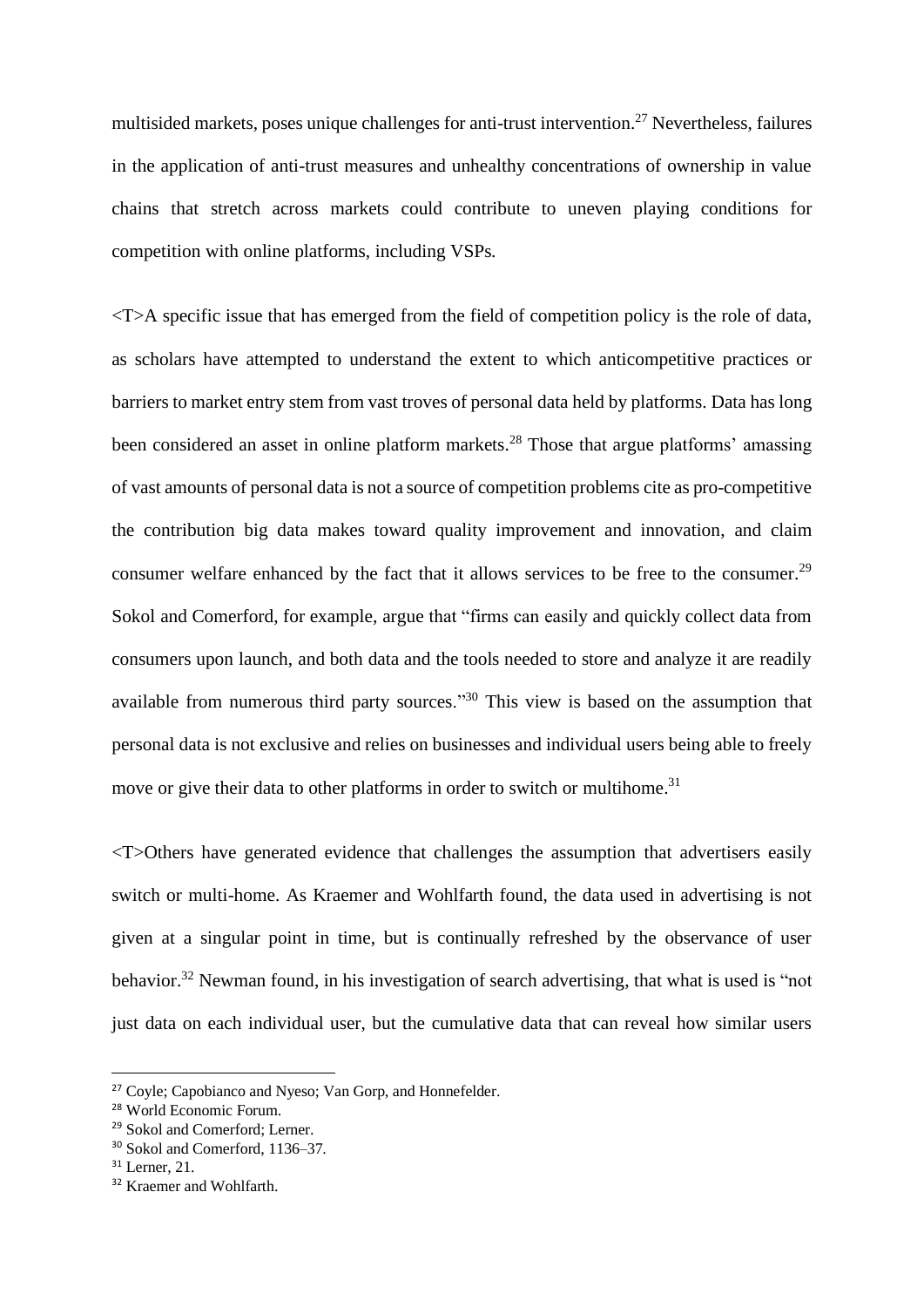behave."<sup>33</sup> High-level expert committees in both the United Kingdom and the United States recently concluded that in the large online platforms derive such significant benefits of scale from their steady flows of user data, some markets may have "tipped" and require intervention.<sup>34</sup>

<T>The competition policy literature has not yet sufficiently looked at where platforms compete with other types of firms. Here questions would revolve less around the conditions needed for another company to provide a similar platform and more around what conditions would be most fair for both platforms and the other firms with which they compete. The AVMSD essentially provides minimum standards for the quality of the ad inventory VSPs provide by establishing qualitative criteria for ads, essentially ensuring that VSPs and audiovisual media services must at least play by similar rules in this area. However, the arguments and evidence emerging from competition policy research suggest that any playing field on which VSPs compete may be shaped by the extent to which they can benefit from leveraging power from other markets in which they operate, particularly that stemming from their accumulation and use of personal data. Other interventions may therefore be necessary in order to further level the playing field, but to assess this we must understand more about the conditions shaping it.

## <H1>Methodology

 $\langle T1\rangle$ As mentioned earlier, in the debates leading up to the revision of the AVMSD, providers of audiovisual media services had been very vocal with claims that platforms such as YouTube were competing with them directly for viewers and advertisers while not having to comply by the same rules. Given the issues raised in competition policy scholarship, we were skeptical

<sup>33</sup> Newman, 421.

<sup>34</sup> Furman et al.; Stigler Center.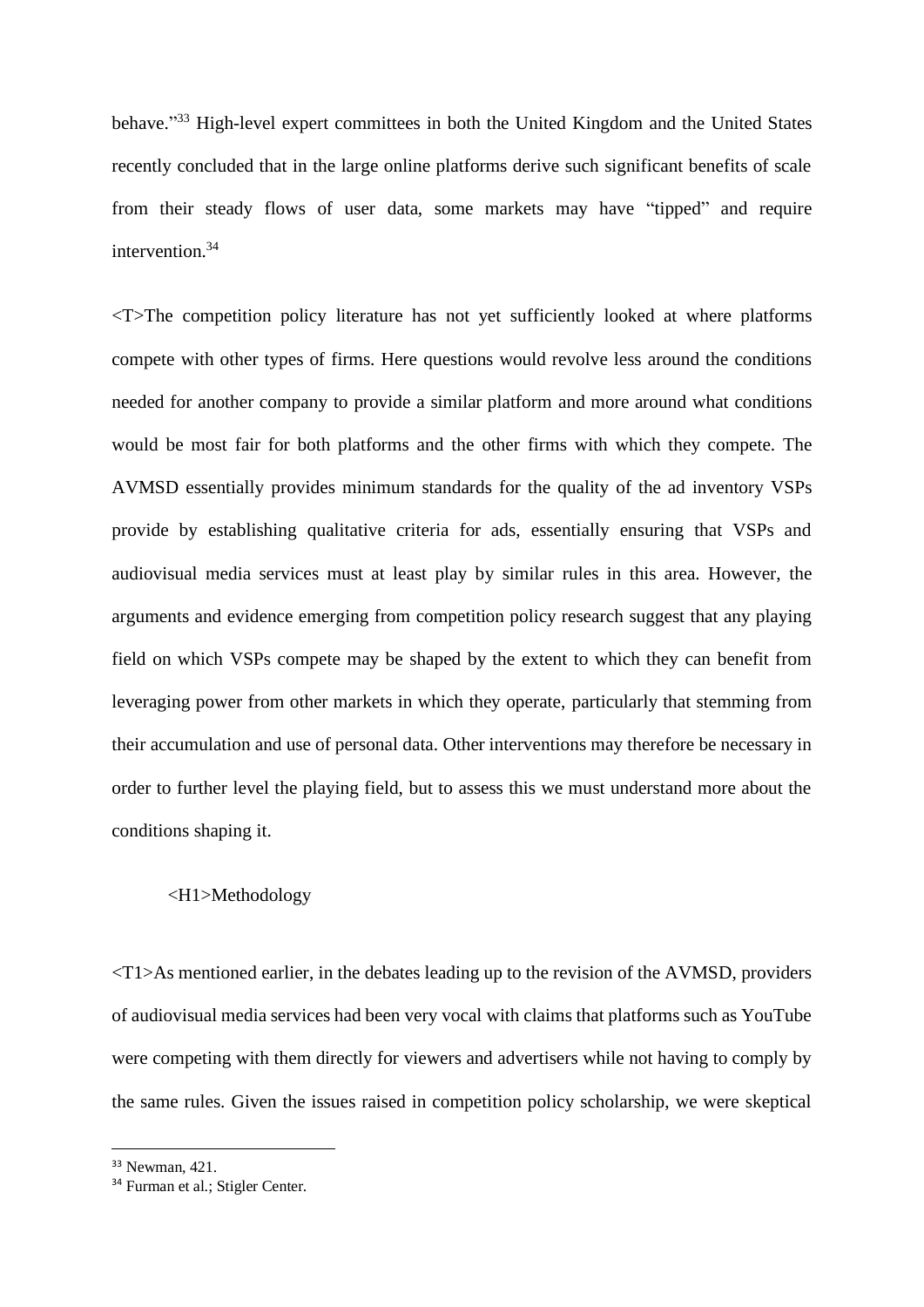that this relationship was so direct and that differing rules in relation to content and advertising were the main source of any advantage the platforms might have. Our objective was to understand the dynamics of the trade in video advertising and uncover any sources of unevenness.

<T>We chose Belgium, France, Italy, and the United Kingdom as the locations for our investigation. Although our aim was not to elaborate country cases, we wanted to ensure we reached practitioners working in a variety of market environments, national and transnational. Though all well-developed Western European markets, they varied in market size and degrees of reliance on programmatic and addressable options. For example, the United Kingdom has the most mature digital ad market of the four countries studied while its TV advertising market remains an important component of the media mix, and addressable TV is highly advanced.<sup>35</sup> Both France and Belgium have mature markets when it comes to digital advertising in relation to the entire ad market but less reliance on programmatic options. Unlike the others', Italy's TV ad market remains the most important form of advertising and is still growing.<sup>36</sup> Another consideration was variety within the regulatory frameworks, because although all shared the common application of EU law, this is an area where there has been only minimum harmonization. France has a long history of protectionism toward its creative industries and its lawmakers have intervened to push transparency in the advertising trade, a rather opposite approach than the United Kingdom's one of liberalization and minimal intervention. Belgium is a small country essentially composed of three smaller markets, with regulatory powers devolved to "communautés", and the specific market and regulatory condition of small states has been recognized.<sup>37</sup> We did not attempt to define the specific market for video advertising

<sup>&</sup>lt;sup>35</sup> Adshead et al.: Select Committee on Communications.

<sup>36</sup> Coppola.

<sup>&</sup>lt;sup>37</sup> Puppis; Lowe, Berg, and Nissen.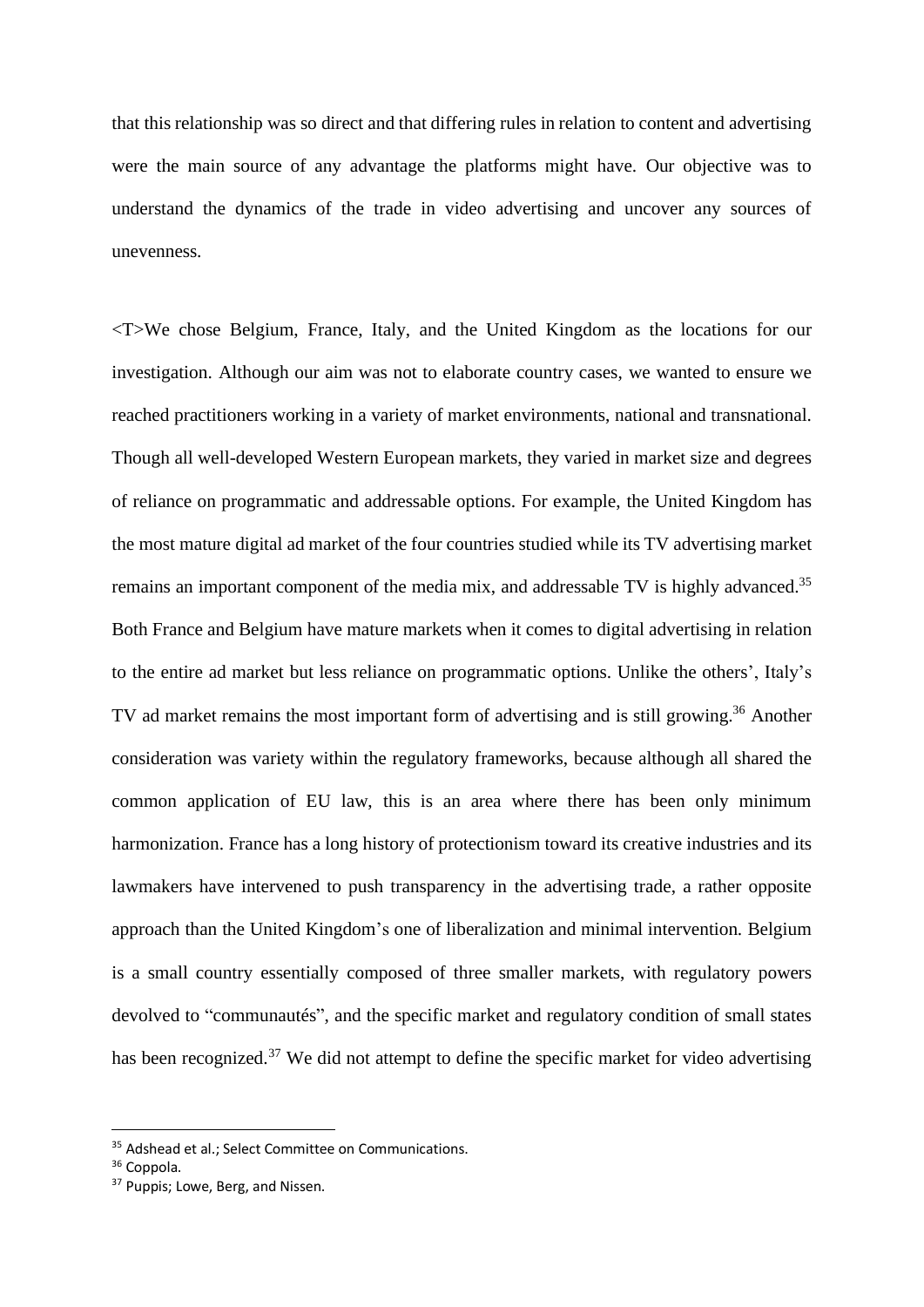and calculate shares in each of these jurisdictions. Instead, we assumed that some of this ecosystem operates transnationally, an assumption born out in our investigation, and that a variety of factors might be shaping the nature of competition within it. We combined interviews with key informants from companies involved in both the buying and selling of video advertising and compared the legal frameworks in which this trade was taking place.

<T>We interviewed a total of 36 people across 26 interviews, some of which were with teams within an individual workplace. Most were *elite* interviews with people with particular positions of authority within their institutions while three were *expert* interviews with people from institutions not involved directly in the trade.<sup>38</sup> Sampling was purposive with individuals identified through industry contacts and by trawling through corporate web pages and LinkedIn profiles. Twelve were from companies on the demand side, agencies and advertisers, and 11 were from ones on the supply side, including both VSPs and AVMS providers.<sup>39</sup> We took an approach to interviewing that aimed to be presuppositionless,<sup>40</sup> rather than one that attempted to test any of the arguments that had been made about the nature of competition, and we did not assume the playing field was uneven. We asked questions about how decisions were made by those who determined how to spend advertising budgets on the demand side, how those on the supply side sold their inventory and set their prices, what kinds of metrics or other considerations came into play, what kind of relationships existed among the players, and how

<sup>38</sup> Van Audenhove and Donders.

<sup>&</sup>lt;sup>39</sup> We had slightly more participants from the United Kingdom and Italy than from France and Belgium; however, these included ones whose remit was the EMEA (Europe, the Middle East and Africa) region and so were not speaking as from a national jurisdiction. The sample included national broadcasters and included one of the large global and a smaller, less well-known but also global VSP. Regrettably, numerous and sustained attempts to get more of the big global VSPs to agree were unsuccessful, and we did not have the resources to seek out subnational AMVS providers. In order to protect the anonymity of those interviewed no further details about the companies involved can be provided.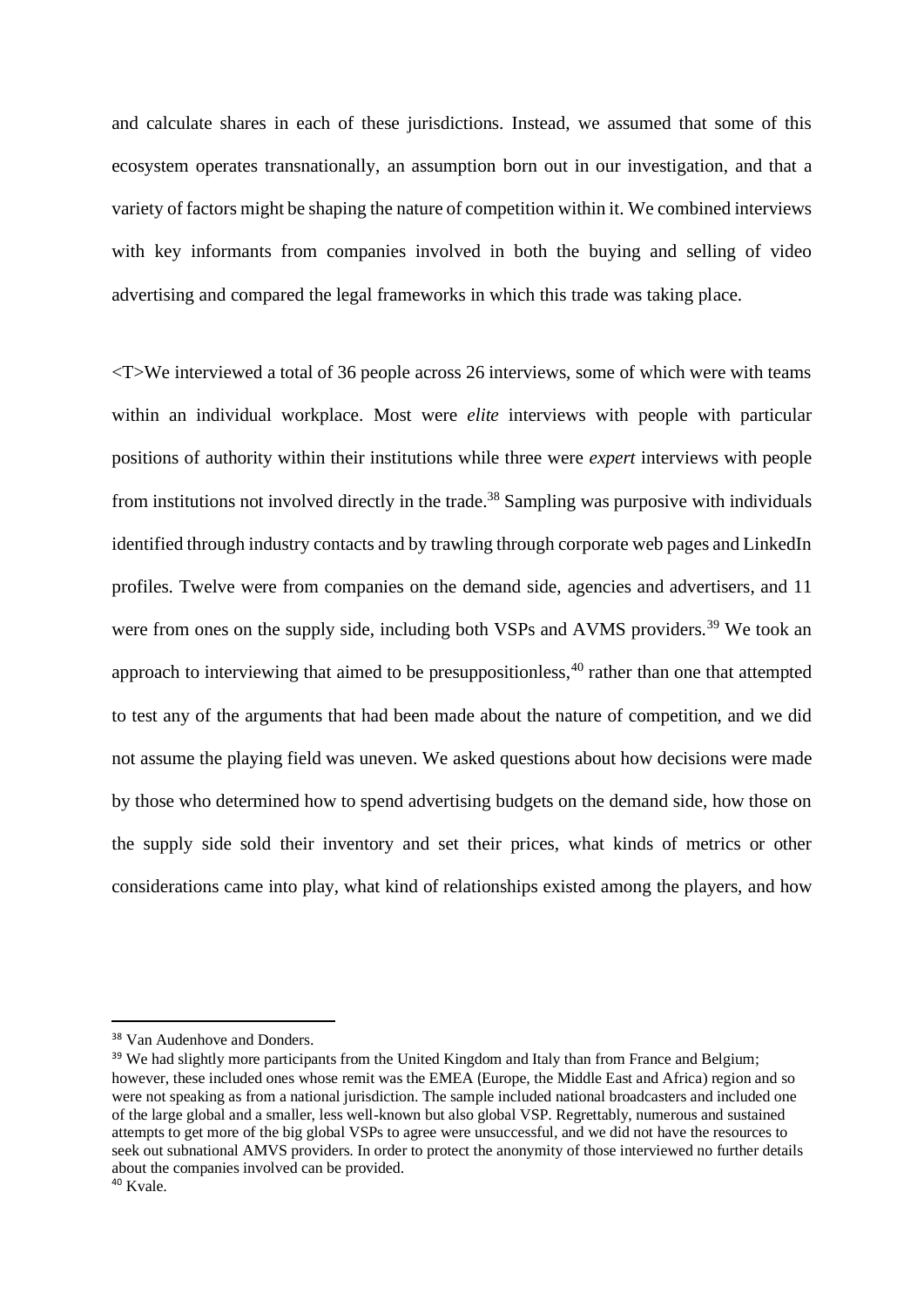both demand and supply side players thought of the various advertising inventory options and the other players in the ecosystem.

<T>Interview transcripts were coded thematically using Nvivo in two layers by first identifying topics and then what was said within topics. The initial coding covered broad themes such as ad products, decision-making, metrics and measurement, data issues, relationships, innovation, the role of programmatic, and competition concerns. The word frequency functions within Nvivo were used to help confirm salience and identify themes. The second level of coding was done within the themes identified in the first round and mapped out in a spreadsheet.<sup>41</sup> Attention was paid to begin coding at alternating ends of the transcript list so as not to be consistently influenced by starting with demand or supply sides.

<T>The legal framework analysis covered legislation, regulatory decisions, and self-regulatory instruments in the following areas: consumer protection (in relation to advertising), data protection, taxation (as applicable to the relevant companies), competition and pluralism, advertising standards, and content rules. These were filled into a matrix through which similarities and differences were identified. The purpose was both to assess the regulatory conditions that may be affecting the levelness of competition and to triangulate interview accounts. Slight differences were identified in relation to product placement and sponsorship rules, misleading and comparative advertising rules, and media pluralism and cross ownership rules.<sup>42</sup> The treatment of personal data was harmonized across all four cases by the introduction of the General Data Protection Regulation (GDPR), but we found significant differences in the

<sup>&</sup>lt;sup>41</sup> Sixty-eight subcodes were identified across the first level themes. Each was considered a subtheme if found in at least two transcripts. A full matrix of themes and subthemes is available from the authors.

<sup>&</sup>lt;sup>42</sup> For elaboration of these findings, see Broughton Micova and Jacques.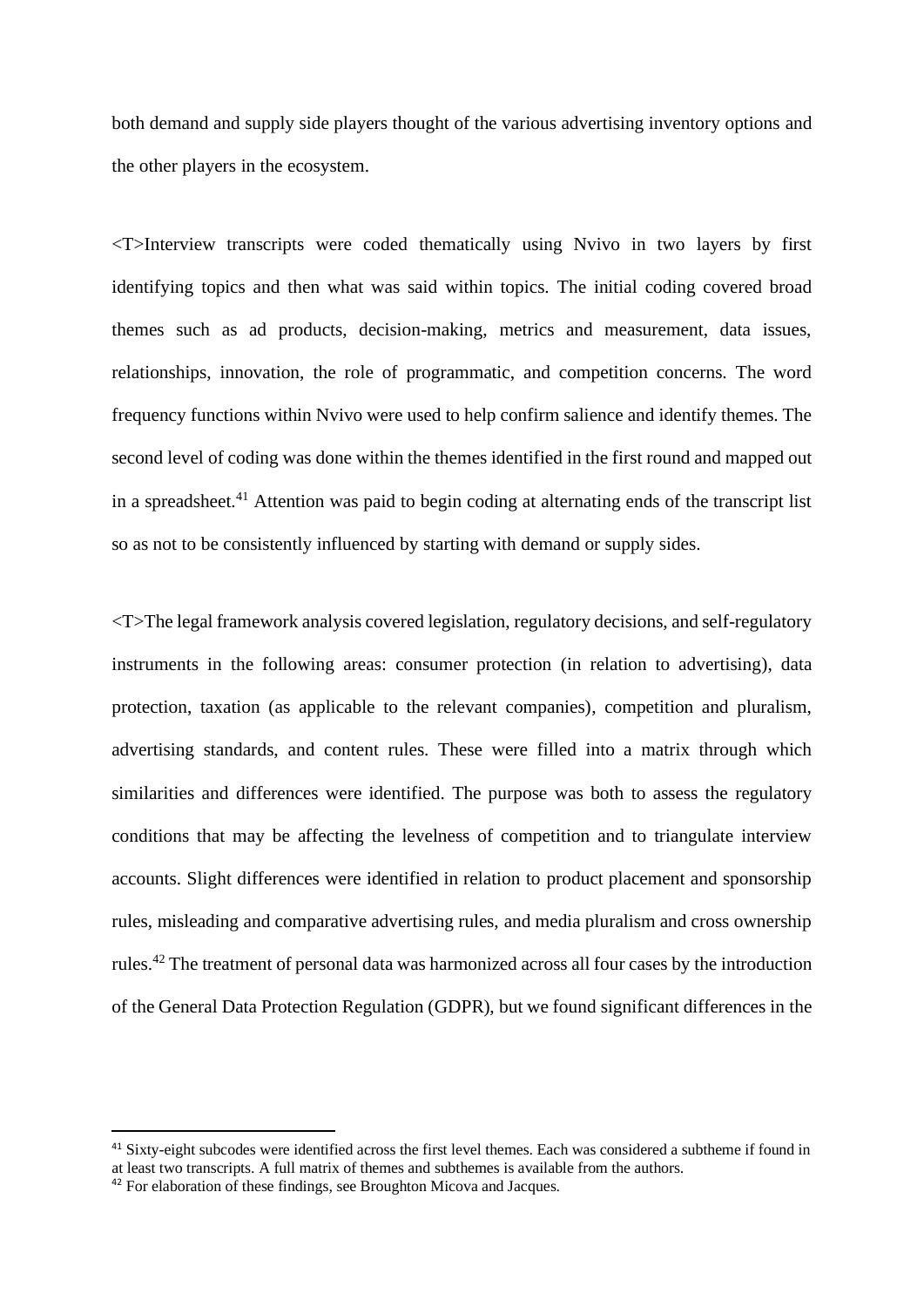legal obligations related to the disclosure of nonpersonal data stemming from the financial transactions of advertising that will be discussed in detail as follows.

 $\langle$ T>This investigation was only conducted in relatively advanced Western European contexts<sup>43</sup> and was further limited by its focus on the trade of video advertising inspired by the debates about the leveling of the playing field for that trade around the revision of the AVMSD. Although other forms were mentioned by interviewees and covered by the legislative frameworks, it was not within the scope of the project to consider other forms of display advertising, search, outdoor and experience, or other below the lines options. The sample did not include representatives of press publishers, non-VSP online platforms, or providers of outdoor inventory. From this mixed method investigation, we found differences in access to and ability to utilize both personal and nonpersonal data to be a source of unevenness in the playing field. The details of these imbalances were illuminated in the accounts of how the various actors use data and the frameworks in which this use takes place. We categorized these into three distinct functions that are elaborated in the following section.

## <H1>Three Functions of Data in the Ecosystem

<T1>Even well before online platforms got into the business, advertising relied heavily on data. Audience measurement data was combined with data from panel surveys and focus groups about the attitudes, preferences, and behavior of various categories of people. This type of data is voluntarily given, aggregated, and anonymous. The technology of online platforms allows for the collection of data about individuals by observing their behavior and by inferring

<sup>&</sup>lt;sup>43</sup> For practical reasons we were not able to include Germany, which is one of the most advanced and sizeable European markets with particular attributes; however, it was mentioned by some of those respondents working regionally.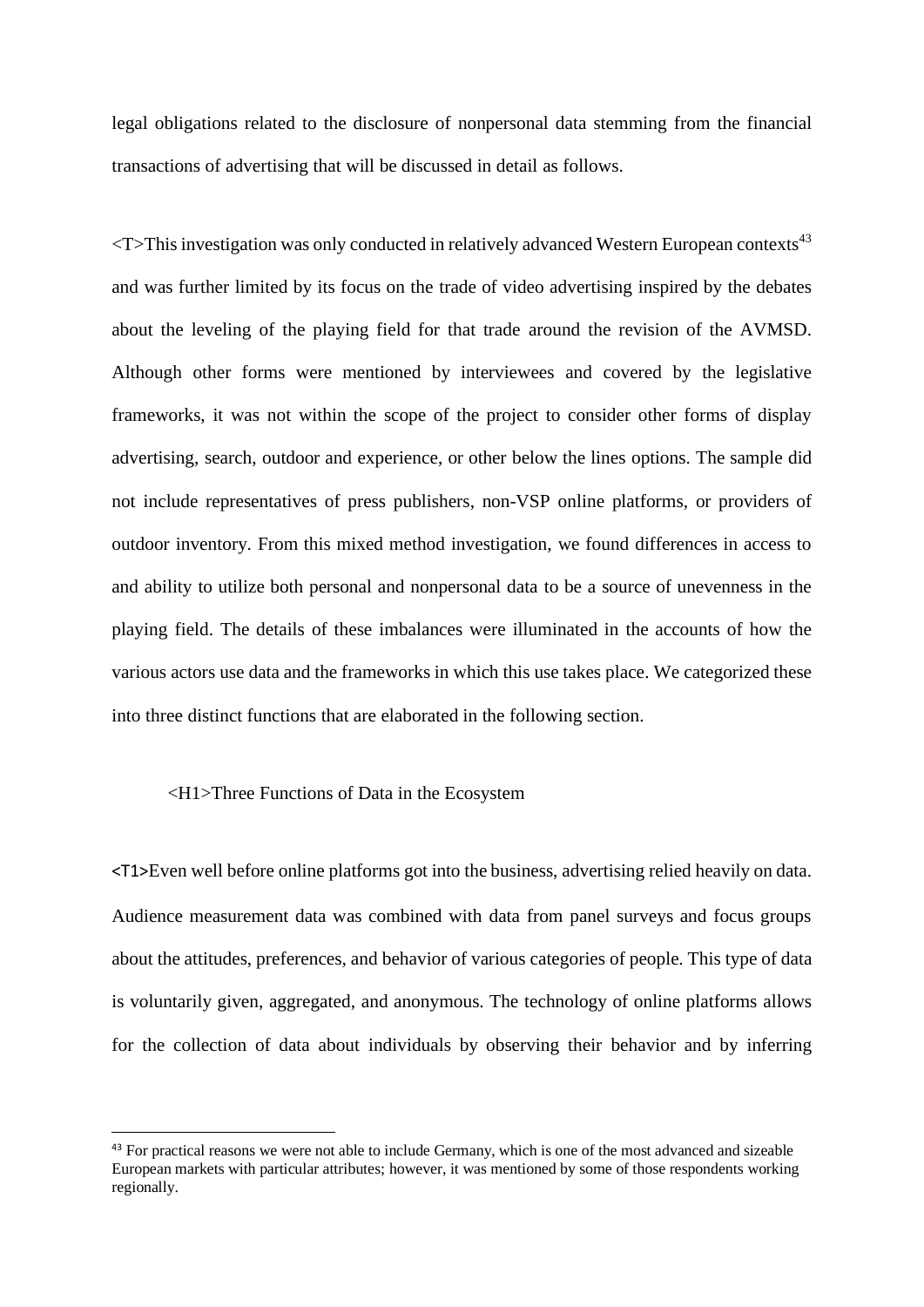characteristics from patterns in their behavior. <sup>44</sup> Such data can be linked to an individual, or it can be aggregated to generate information about groups of similar people or about any given campaign, ad inventory, or channel. The buying and selling of video advertising inventory also generates nonpersonal data related to the financial transactions and revenues generated. We found these different types of data being used in a number of ways within the ecosystem and that categorizing them into distinct functions helped to identify how the imbalances in the use of data contribute to uneven competition.

<T>We identified three functions of data, each of which describes a category of ways data was used in the trade for inventory on both VSPs and audiovisual media services. The first, the targeting function, covers how data from various sources is used in the targeting of users of VSPs and both users and audiences of audiovisual media services. The second function is that of strategy design and is largely the domain of media agencies. It describes how data is used by those who primarily determine how advertiser budgets are spend. The final function we describe is that of telling the story of success. This is how data is used by all the inventory holders and the media agencies to establish value and faith in their performance, and to build the long-term relationships that the evidence showed remained very important, despite the growth of programmatic trading. In this section, we elaborate each function in turn.

<H2>*Targeting Audience/Users*

 $\langle T1 \rangle$ The major VSPs have vast numbers of consenting individual users who can be identified and from whom they can gather personal information that can be used by advertisers to target them. This includes data volunteered by users, but more importantly for targeting, it includes observed data and inferred data generated through user engagement with the platforms and other services for which the platform has gained consent. The value of this data does not derive

<sup>44</sup> Autorité de la concurrence and Bundeskartellamt.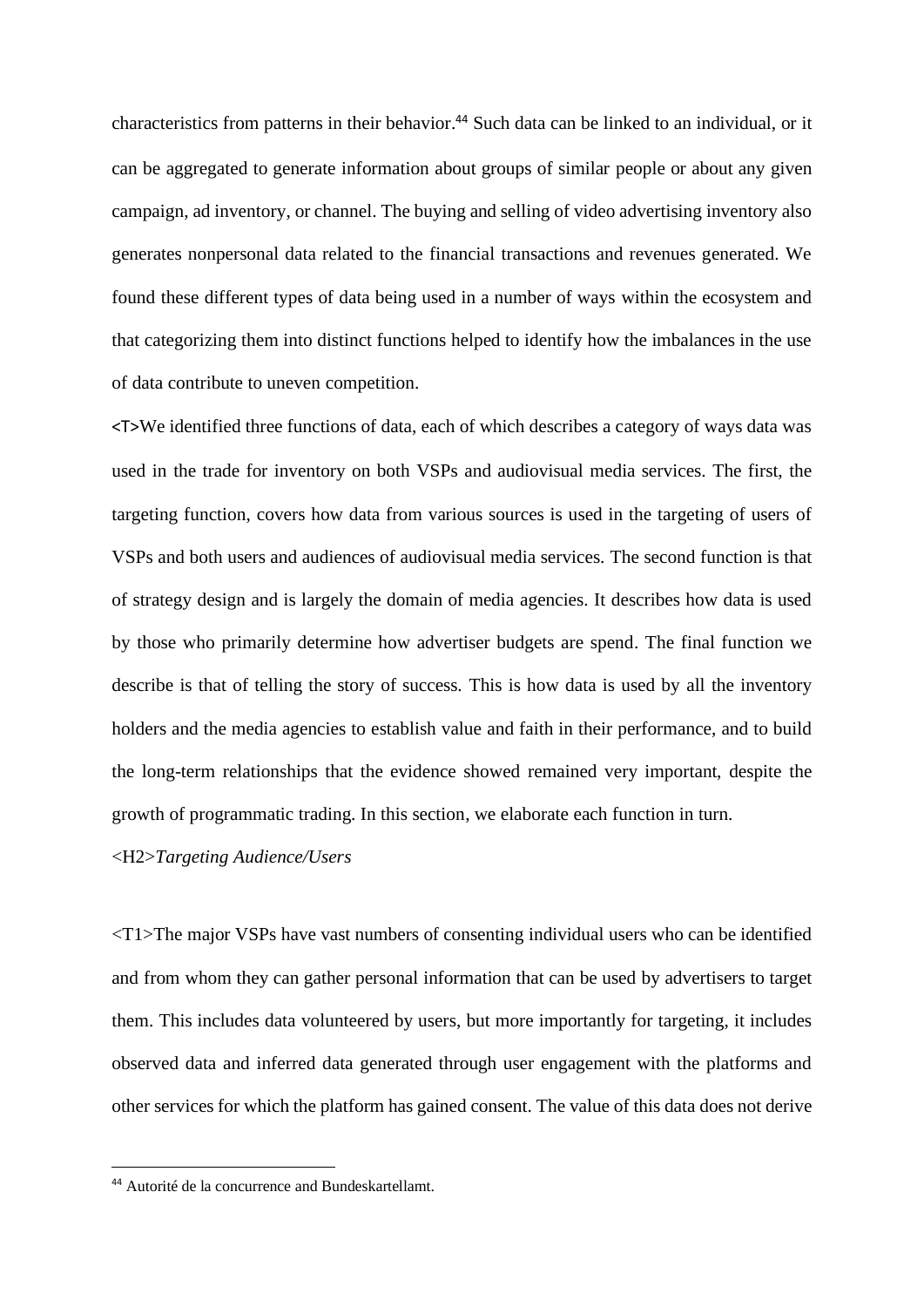from its collection at a specific moment in time but from it being continuous, providing insight into user preferences and ad campaigns performance. Those collecting this data need to have the trust of users and ensure continuous use.<sup>45</sup>

<T>When looking at the way data is used in targeting, this continuous feed of personal data functions similarly to the way continuous audience measurement data and data from regular panel surveys does for advertising on audiovisual media services. In targeting advertising on both VSPs and audiovisual media services the value of data lies both in connecting an ad to the right person and in generating the insight into how similar consumers might behave. The first purpose is simply about delivery, whether to a known individual user watching a live stream on Twitch or a video on YouTube, or to an group of people likely to fit a particular demographic known to watch a cooking program on a national broadcaster. For delivering an ad to a known individual, personal data is required to execute the delivery. The second purpose is generating insight into how various type of people or groups might behave or for creating consumer archetypes or "twins" that agencies use to establish which consumers they wanted to reach and how. For this purpose, the personal nature of the data was irrelevant.

<T>Multiple respondents talked enthusiastically about the possibilities of targeting, describing how third-party data, data from the platforms offering ad inventory, and customer data from advertisers were used to target in new creative ways. One example given was how data purchased from Oath (now Verizon Media) about individuals' cinema ticket purchases harvested from their e-mails was used to target individual cinemagoers with online advertisements. Another respondent recounted how his agency produced a series of short online ads that built on each other in a narrative, but with multiple options for the direction of

<sup>45</sup> Kraemer and Wohlfarth.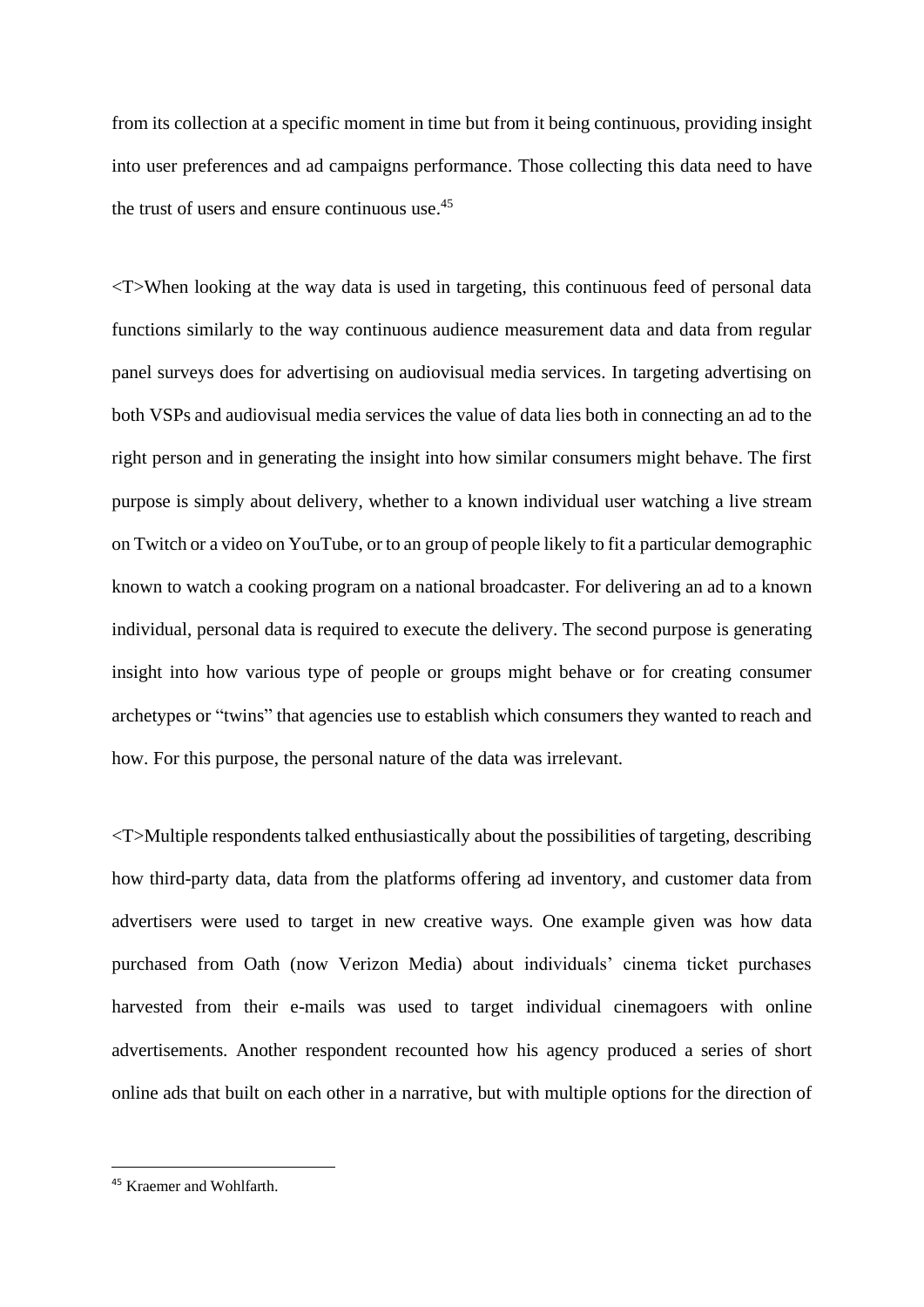the narrative that were chosen depending on how the user behaved following the previous one. Nevertheless, the agencies need for identifiable data is limited.

<T>For example, Jane Doe is 25-year-old female in Seattle. She is a moviegoer who sees Japanese anime films in cinemas (as reported by her e-mail provider) and watches a lot of anime on YouTube, as well as lot of cake decorating videos and ones related to a few particular video games. Her tastes in music have been tracked by her online listening and Spotify playlists. The data on all this is combined with that of many others with shared characteristics to create a model of people with her tastes and behavior. Jess Dee a 25-year-old female who shares tastes in music and video games with Jane. She is not very familiar with anime but gets targeted by a trailer for an anime film while watching a cake decorating video because the "twin" created from the observation of Jane and others like her indicates she might be interested. Only the ad server placing the ad at the start of her YouTube video had to be able to identify her.

<T>This kind of very granular targeting and engagement with specific individuals was not necessarily always called for by campaign objectives. Every agency respondent interviewed reported that the first consideration in planning is what the client wants to achieve with advertising, their objectives. Most explained that meeting longer term objectives such as brand building, attitude shifting, or awareness campaigns still start with television advertising as the central piece. When the objectives were more short term, such as to drive sales with a specific group, get repeat business from previous customers, or to test the waters with something a bit experimental, then campaigns required higher levels of targeting. As described by agency respondents, the targeting possibilities and data sets of YouTube were not directly competing with those of the United Kingdom's ITV or Italy's Mediaset, or even with those of Facebook.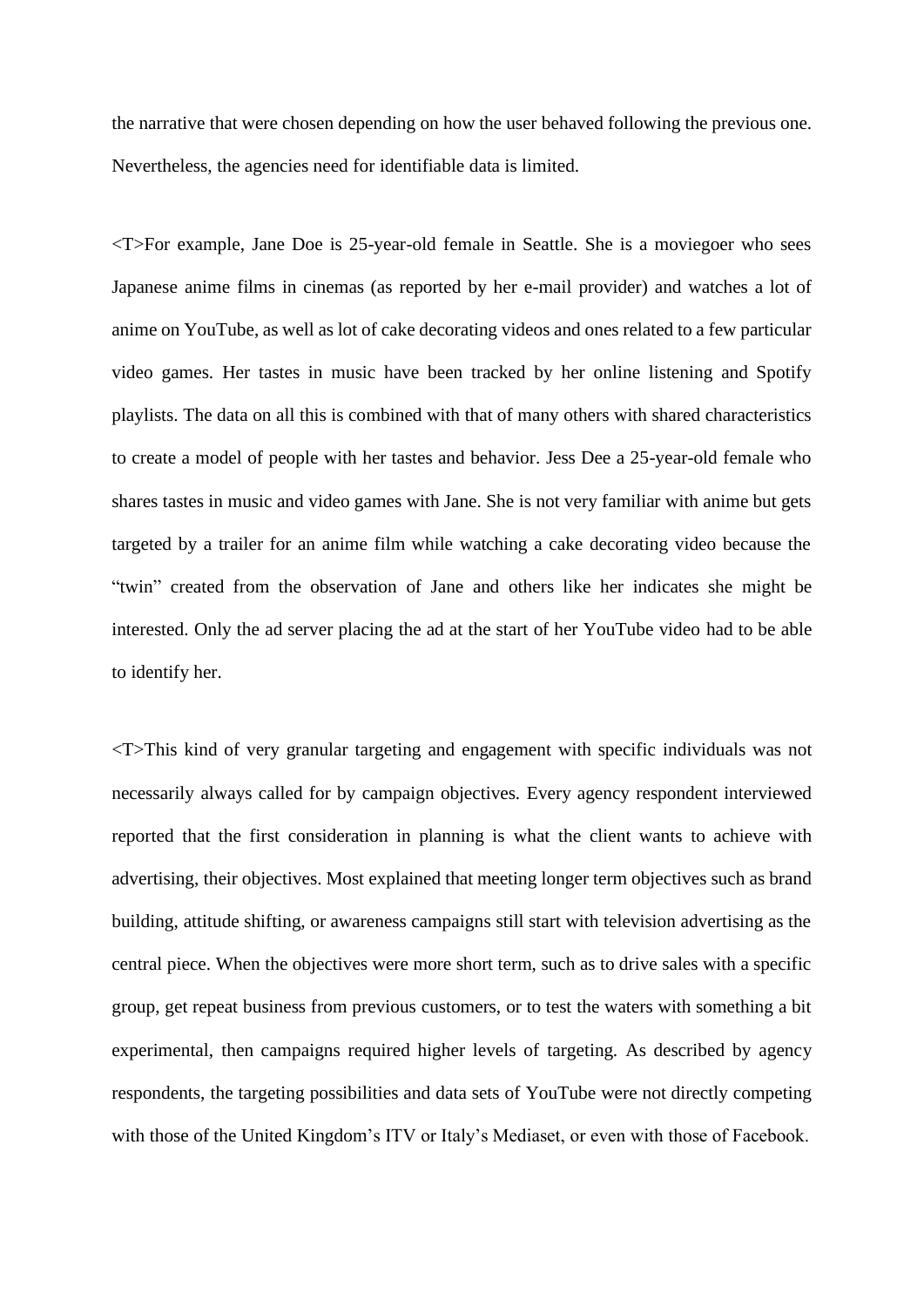<T>AVMSs are also investing in inventory options that offer more targeting possibilities than linear TV. Major AVMSs in the countries studied offered some addressable TV options via set-top boxes, such as Sky's AdSmart in the United Kingdom. Most major services had moved to sign-in based catch-up services. Both set-top boxes and sign-ins provide data that can be used for targeting and increase the amount and diversity of inventory services can sell. The observation of one agency respondent that "sales houses and broadcasters are really evolving to digital activities in order to get this data because if you have only television activities, you won't have this data" was confirmed by respondents from AVMS providers in all four countries. Some AVMSs are essentially pooling their data sets by cooperating on tools to offer addressable and programmatic buying options at scale both on a European level, for example, through the European Broadcasting Exchange<sup>46</sup> or within a national jurisdiction, such as the cooperation between RTL and ProSiebenSat1. 47

<T>In all four countries studied, the use of personal data for targeting individuals was governed by GDPR,<sup>48</sup> and there were no other sector-specific rules on personal data. Article 4 of the GDPR defines data controllers and data processors. Controllers, such as the VSPs and AMVS providers, are responsible for determining the purposes and means of processing personal data, whereas processors are responsible for the processing of data on behalf of the controller, and controllers have to get consent for all the processing that is done with data they have gathered.<sup>49</sup> Nearly all the respondents mentioned GDPR spontaneously.

<sup>46</sup> EBX.

<sup>47</sup> Dziadul.

<sup>&</sup>lt;sup>48</sup> Though the United Kingdom left the EU on 31 January 2020, the GDPR remains valid through the transition period at which point it is transposed into UK law.

<sup>49</sup> European Parliament, "On the Protection of Natural Persons."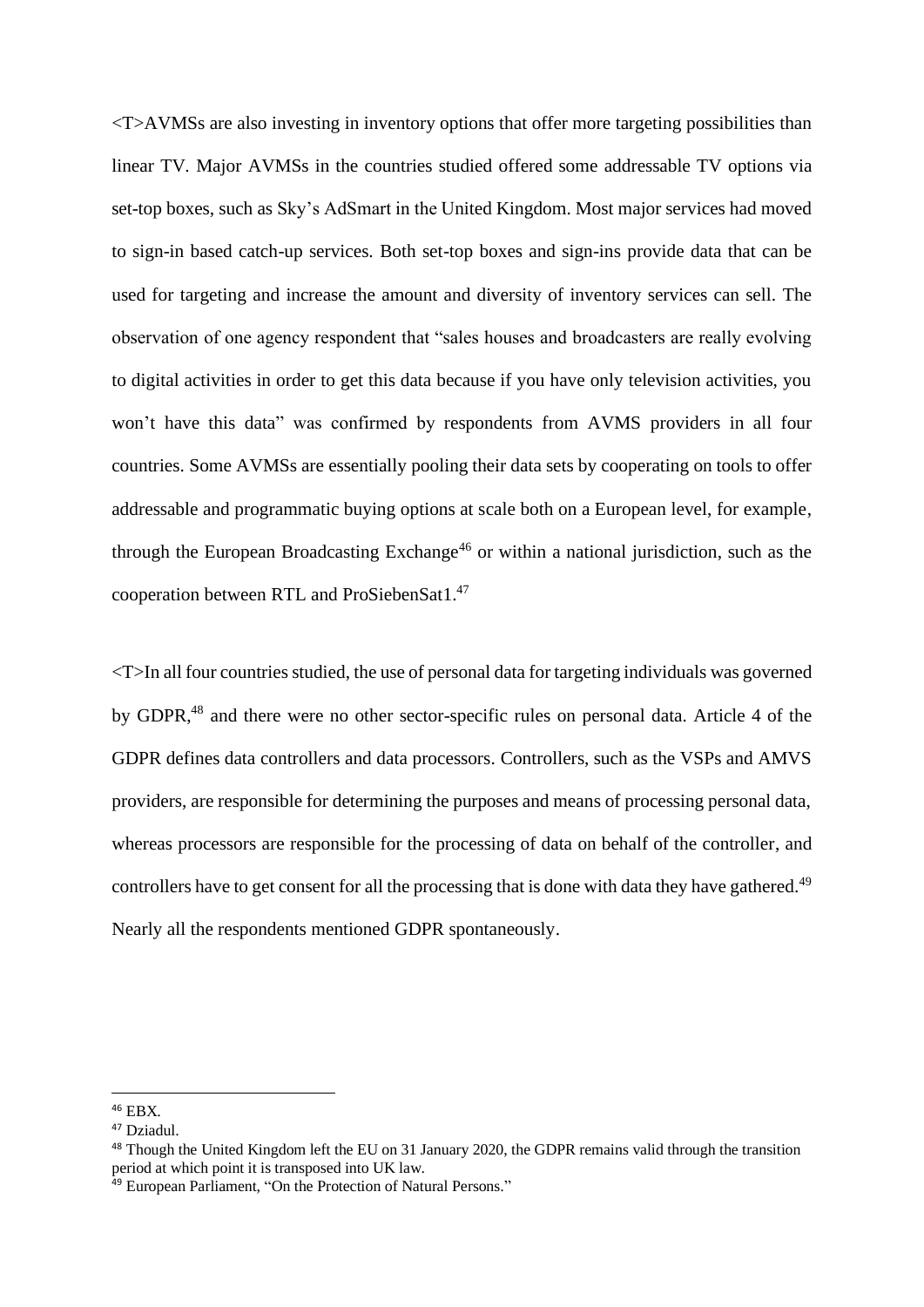<T>Advertiser, agency, and VSP respondents commented that they had noticed a loss of some players after the GDPR came into effect, mainly third-party data suppliers, but welcomed this as cleaning up those engaged in unsavory practices. Respondents from five different AVMS providers reported in some way that GDPR compliance for them as controllers was difficult or a burden, and two complained that they had to deal with consent on behalf of all those processors in the programmatic trading system that might engage with the data they controlled. Five respondents from across the categories argued that the GDPR had increased the dominance of the global VSP-owning companies engaged in programmatic trading, citing Google in particular for pushing trade onto its own platforms by cutting off others' access to data for which it was a controller. 50

<T>There remains a large gap between the amount of personal data that AVMSs hold on individual audience members and what VSPs have on their users, and differences exist among VSPs. As long as advertiser objectives continue to require varying levels of targeting, the specificity with which the individual users or audiences of AVMSs and VSPs could be seen as part of the differentiation of inventory. Control over the personal data required to link ads to specific individuals is also justifiably limited by data protection rules. Much of the data used to determine whom to target and by what means, however, is removed from the individual in a similar way that it is removed from individuals who have participated a panel survey. Where we did find evidence of unevenness was in the tools used to purchase, serve, and verify targeted ads that generate the data that feeds into media strategy making and planning.

### <H2>*Determining Strategy*

<sup>&</sup>lt;sup>50</sup> Google plays the role of controller in some services and as processor in other services. For the division, see Businesses and Data.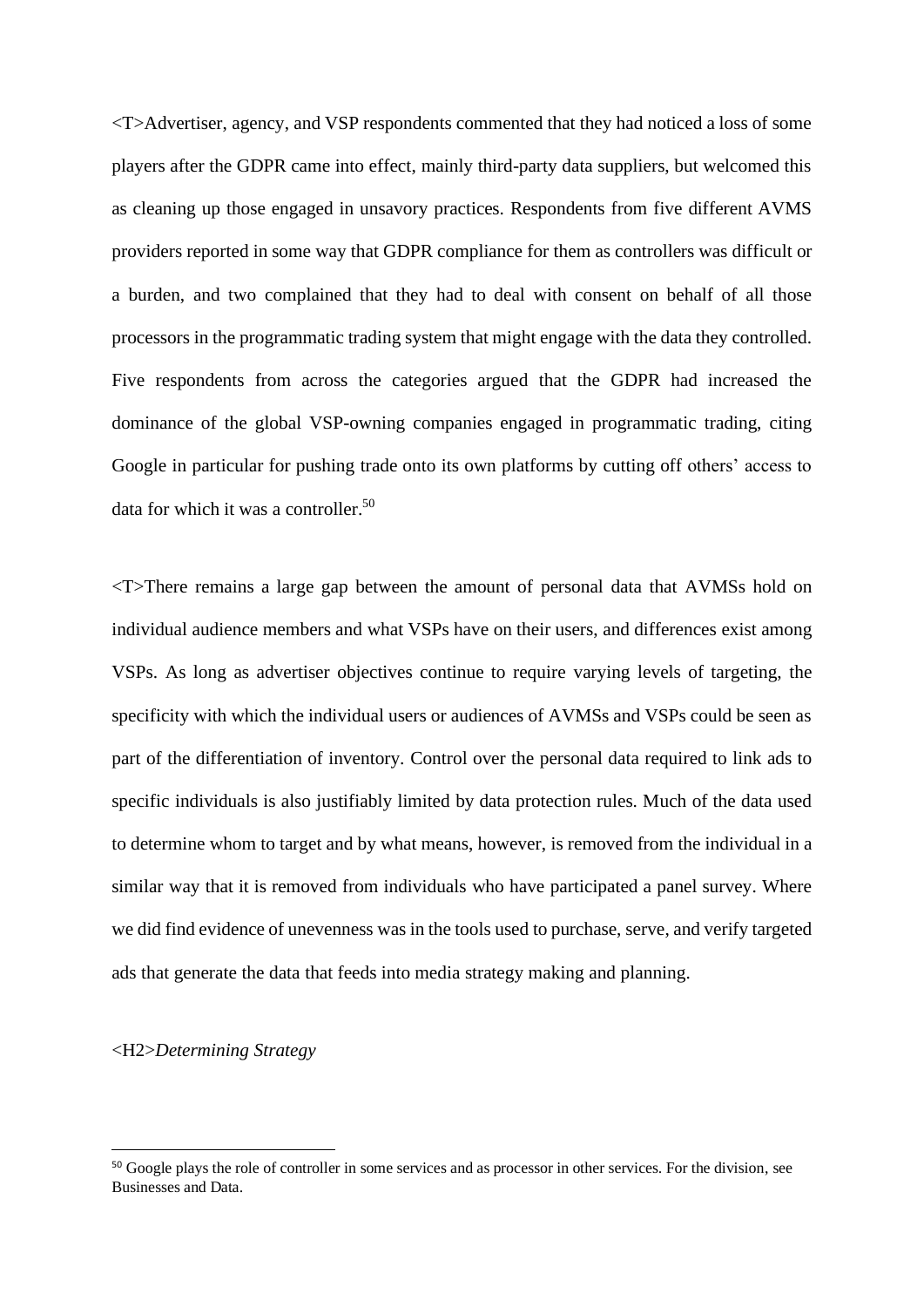<T1>The way agency respondents spoke about the process of determining how advertising budgets are allocated across what they referred to as different channels was most akin to a cook working out a recipe. It starts with the objectives of the advertiser, which are often shaped by the type of product or service, and then prices and a host of metrics representing historical experience are plugged into complex econometric modeling. As one agency respondent described:

<QO>"*what we're looking at is we've been able to track the effectiveness of every one of those media partners in its ability to deliver a sale at the end of the day, we attribute a cost per action against all of those. And then we will make adjustments and we will re-plan based on historic performance.*"</QO>

<T>Those designing strategies talked about two types of data as important at this stage: anonymized aggregate observed data from previous campaigns and nonpersonal data indicating cost. Here we found sources of unevenness for those vying to have their inventory included in campaign strategies stemming from imbalances in access to campaign metrics and other information with which the potential effectiveness of inventory was assessed and upon which prices were based.

<T>Though there was little choice in the measurement data used for broadcast inventory, these were provided by independent industry bodies in all countries studied. Those metrics were universally accepted, audited, and available at transparent rates to inventory holders, agencies, advertisers, and others. While the amount and variety of data that can feed into modeling effectiveness for online inventory was vastly greater, it was not standardized or audited, and who had access to it appeared dependent on opaque relationships with intermediaries and thirdparty providers.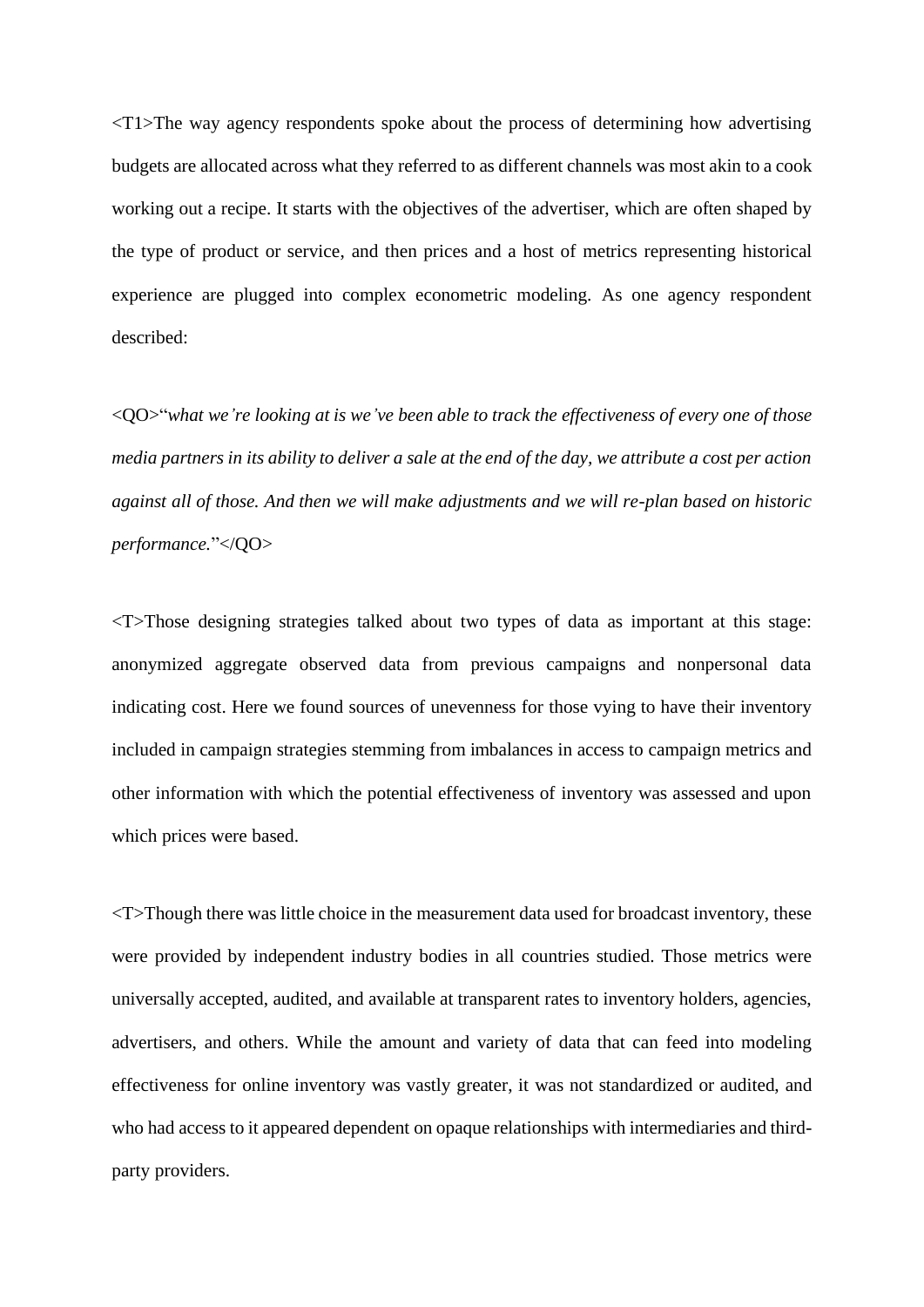<T>A key tool talked about was the ad server, which gathers the data related to each ad placement that was aggregated to produce campaign and channel metrics.<sup>51</sup> Third-party trackers are also crucial for measuring the effectiveness of online advertising. There are a number of companies offering such services, and often inventory holders engage with more than one. However, multiple agency respondents reported that Google's ad server is overwhelmingly used, and Google's and Facebook's trackers are by far the most common.<sup>52</sup> Only a limited number of third parties have been approved for tracking on Google's YouTube<sup>53</sup> since GDPR went into effect, and multiple agency respondents expressed suspicion about the provision of such data by the platforms that also offer inventory.

<T>One agency representative explained,

<QO>"*[i]t's well-known that you don't get the same amount of data as Google and Facebook will get. For instance, you get, at best, impressions in aggregate from Facebook and then when Facebook-- I think this example is probably true. When Facebook track, they track in a way that's very favorable to them*."</QO>

<T>Another respondent gave an example of how a platform set the terms for what counts as an impression with less viewability and a shorter duration than what they consider the minimum, resulting in a discrepancy between what they reported to their client to show effectiveness and what was charged by the platform and costed into the budgets.

<sup>&</sup>lt;sup>51</sup> The word "channel" here is used as it is by those in the advertising industry to mean, they type of medium for example linear television, radio, outdoor display, search, social media, and so on.

<sup>52</sup> Helles, Lomborg, and Sophos Lai.

<sup>53</sup> YouTube.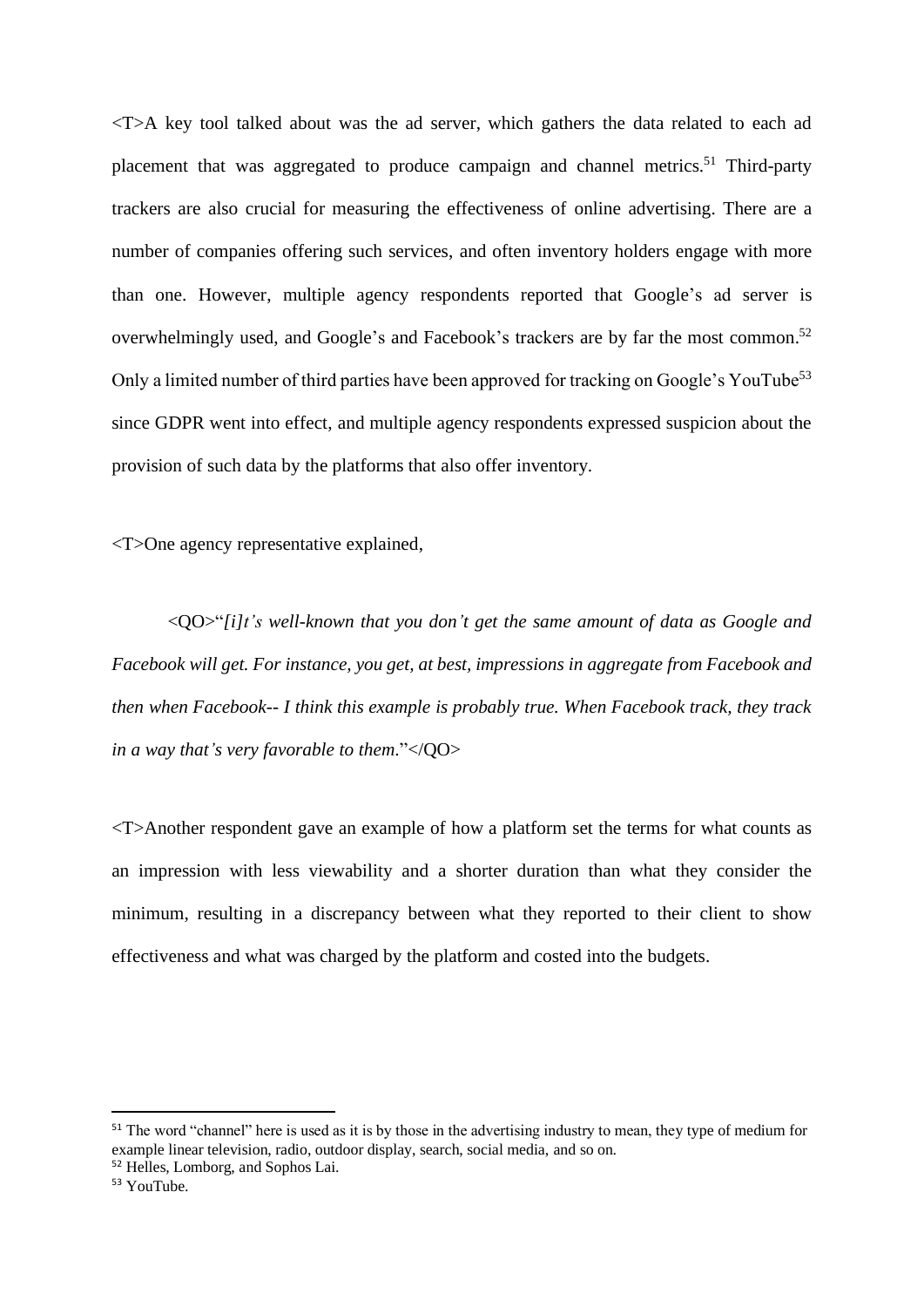<T>For online and addressable TV inventory data such as about the quantity and quality of views, click through to webpages or the minisites accessible on addressable TV is gathered through the delivery platforms. Inventory on Google's YouTube and on Facebook can only be bought through their own trading platforms. Their tools were also reported to be the unavoidable choice for the purchase of other online inventory because of what eight different respondents referred to as "walled gardens." The term refers to the data environment that is controlled by one company that may allow users to import data but only allow selected aggregate data to be extracted.<sup>54</sup> One such complaint was that because a client used Google Analytics on their own website, the agency was then locked into using Google's demand-side platform to activate the campaign. While the advertiser and the agency according to contract "owned" the data stemming from their own campaigns, they explained that they could not use it outside of the Google "garden."

<T>Google and Facebook are not alone in this practice. A respondent from another VSP described a similar practice and a strict policy against allowing third-party tracking. Two representatives from AVMSs confirmed that their companies were modeling their own data "walled gardens" after the practice of the platforms, in part to avoid opening up their addressable inventory to Google's trading platforms. Most AVMS providers and even smaller VSPs are not also providers of analytics services or third part tracking, meaning the depth of the campaign data they offer within their "gardens" will be limited and as will their ability to drive buyers into them.

<T>The other type of data involved in determining strategy and dividing up budgets is price. Media agencies that do the buying of inventory have historically made their profits from the

<sup>54</sup> Further explanation see Adshead et al., 14.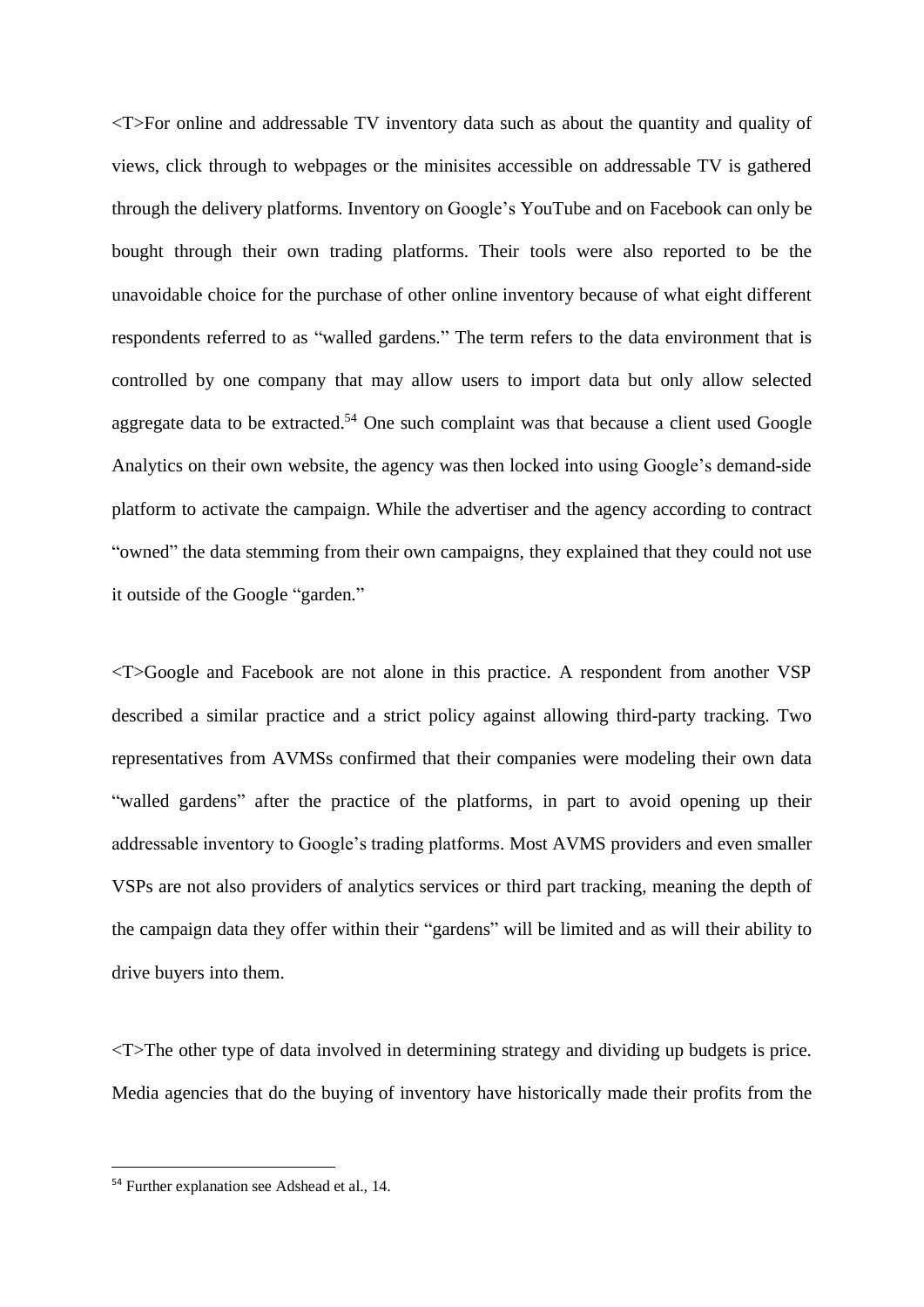difference between what they can get as the price for the inventory and what they can charge the client. This is an arbitrage system in which agencies pool their buying across clients and campaigns, getting a lower price than the advertiser could individually, and include a margin for themselves. Though for some services agencies reported having moved to a flat fee, it was confirmed by multiple respondents from agencies, advertisers, and inventory holders that the discounts and rebates characteristic of media buying in broadcasting and print media were still common practice despite the expansion of programmatic trading. One advertiser respondent working across Europe claimed that cash rebates and kickbacks were even more common for online inventory in some countries.

<T>In the accounts of both demand- and supply side respondents, past performance metrics, expected audience/user reach, and pricing information appeared crucial to these negotiations. The financial data resulting from the buying and selling of advertising is special category of nonpersonal data. It can be in big datasets, such as the price achieved on vast numbers of nearly instantaneous auctions in programmatic buying systems or can be cumulated into a few regularly reported figures. Among the regulatory frameworks we examined, only in France were there requirements for the disclosure and reporting of financial that were equivalent for all inventory holders.

<T>In 1993, France introduced an anti-corruption law regulating the purchase of advertising space, known as the "Sapin Law."<sup>55</sup> Initially, this piece of legislation aimed to address harms to advertisers and media companies from the lack of transparency in the arbitrage buying of advertising inventory by media agencies. An alternative to the structured shared-based systems of other jurisdictions, the Sapin law requires an agency to communicate any discount or tariffs

<sup>55</sup> Loi n 93-122 du 29 janvier 1993 relative à la prévention de la corruption et à la transparence de la vie économique et des procédures publiques.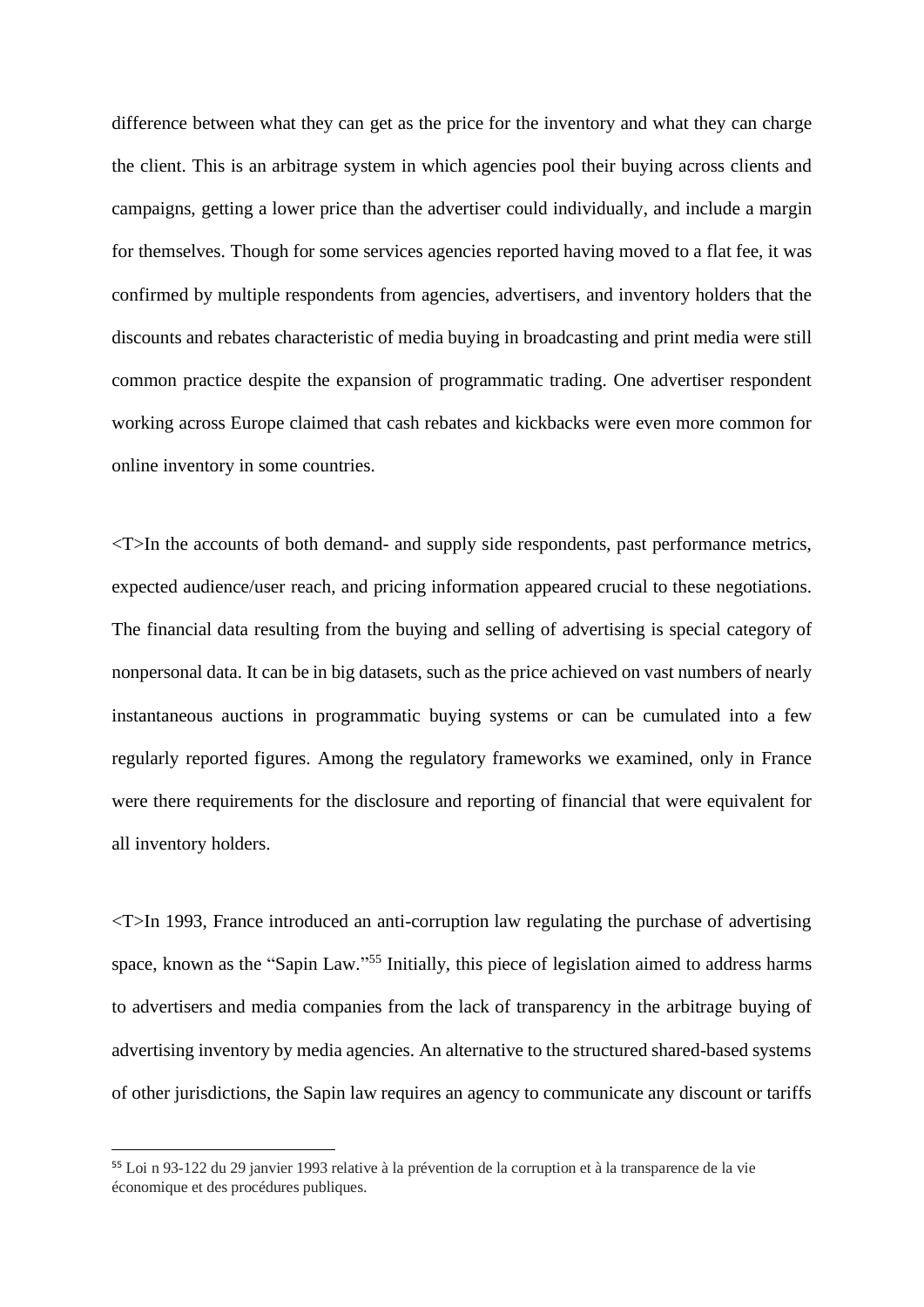advantages made by the media organization to the advertiser to avoid exorbitant profit margins. The law was amended in 2015 to broaden its scope to digital advertising (article 20). Henceforth, an advertiser is also entitled to know the cost of an entire campaign as well as the price paid for each advertising space purchased in digital advertising. A decree n 2017-159 adopted in February 2017 includes specific rules for programmatic advertising or other realtime bidding. From January 1, 2018, all intermediation charges (whether human or artificial intelligence [AI]) must be communicated to advertisers. There are now requirements to report campaign data, such as on the dissemination environment where the advertising is featured, the content, the format, the number of impressions, pages visited and clicks, as well the total amount invoiced.

<T>The French competition authority found that the expansion of the Sapin law to digital advertising was seen as a positive step by many actors including major online platforms and intermediaries. <sup>56</sup> This overall approval was mirrored by our interviewees from agencies in France who wanted to see it harmonized at the EU level, though they did note it was not without cost. As one noted, "at a personal level, I think that yes [the Sapin law is a good thing], at a professional level, it is difficult for companies because this adds many administrative constraints that the legislator may not have foreseen." Examination of the legislation suggested that there will likely be practical uncertainties as to who is obliged to fulfil these new obligations. In addition, it only applies to the French territory, which gives it limited scope within an ecosystem where the majority of the actors are located elsewhere.<sup>57</sup> The Sapin Law only ensures transparency to advertisers, but it does allow advertisers see what exactly they are spending their money on and what makes up the prices they pay.

<sup>56</sup> Autorité de la concurrence.

<sup>&</sup>lt;sup>57</sup> This being said, article 27 does make an attempt at broadening the reach of this legislation beyond the French territory but difficulties remain in practice.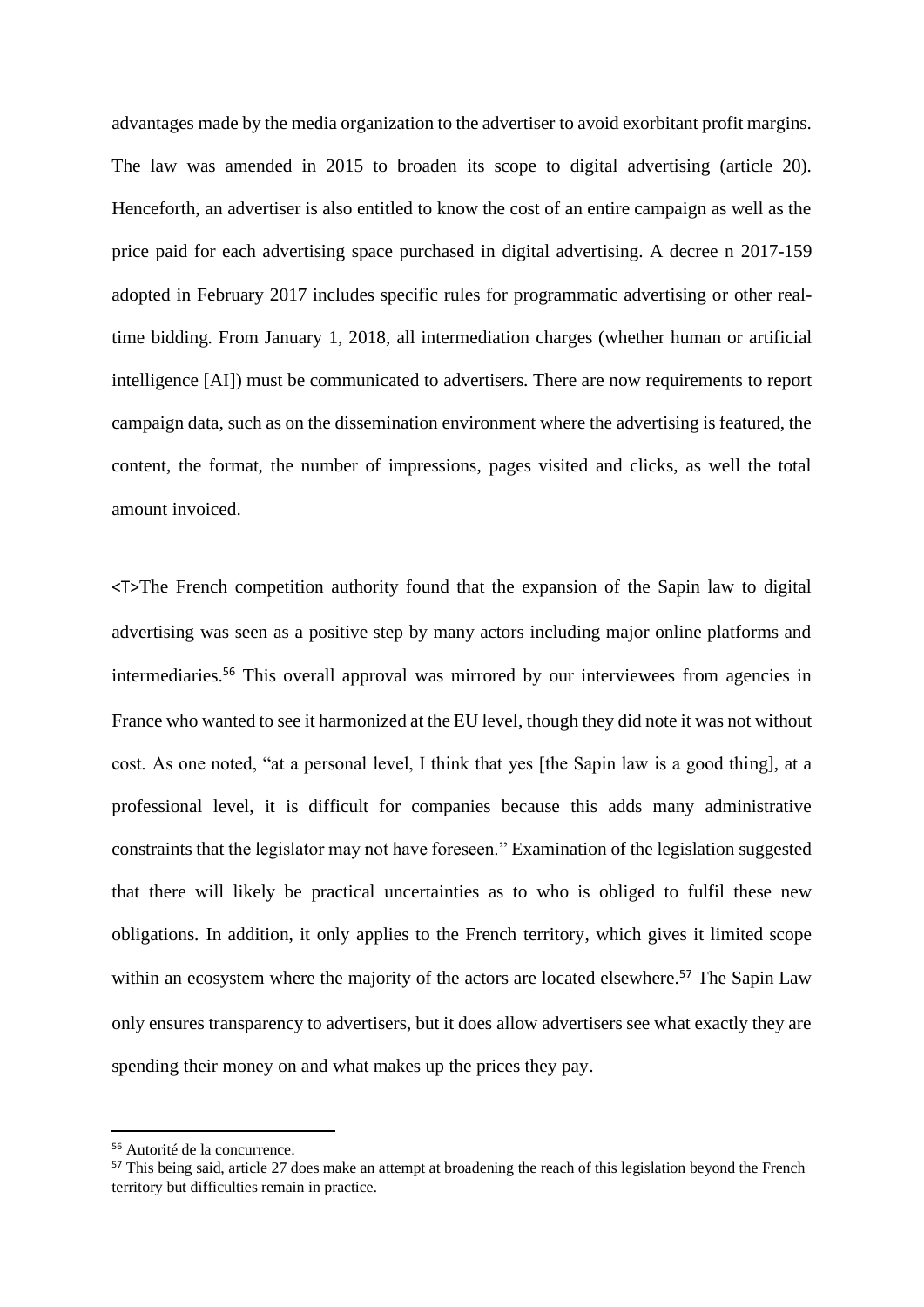<T>In the United Kingdom, a certain level of financial transparency for television advertising was achieved by the fact that media owners participate in a share-based system that is based on advertiser commitments for total multiyear spend and the audience measurement data. In the past, it has formed the basis for remedies to protect competition in the Carleton/Grenada merger that became ITV.<sup>58</sup> It may not directly reveal any discounts or rebates, especially in the form of airtime in lieu. However, combined with the required revenue reporting to the regulator Ofcom and the transparent audited audience measurement data, it seemed to provide the players some transparency. Similar systems were present in Belgium and Italy. In Italy, the regulator required platforms, even those taxed abroad, to provide advertising revenue data in a manner equivalent to the requirements for audiovisual media services, for the specific purpose of protecting competition in media markets.<sup>59</sup>

<T>In each country, those selling television inventory had access to the historical audience data of others offering television inventory from the independent measurement bodies. In Belgium, Italy, and the United Kingdom, the share-based buying systems and the regular financial reporting required by the regulators gave a degree of transparency regarding the prices paid for inventory in the past, which can help them assess and represent to buyers the value of their inventory. With agencies moving from television strategies to multi-platform video strategies, television broadcasters and online platforms are negotiating with the same agencies for the discounts and rebates yet have very different information. In this function, the lack of transparency reported to us and since identified also by others in the data on performance, price and profits in the trade of online advertising<sup>60</sup> gives the large platforms informational

<sup>58</sup> Ofcom.

<sup>59</sup> Google Ireland/Agcom.

<sup>60</sup> Furman et al.; Stigler Center.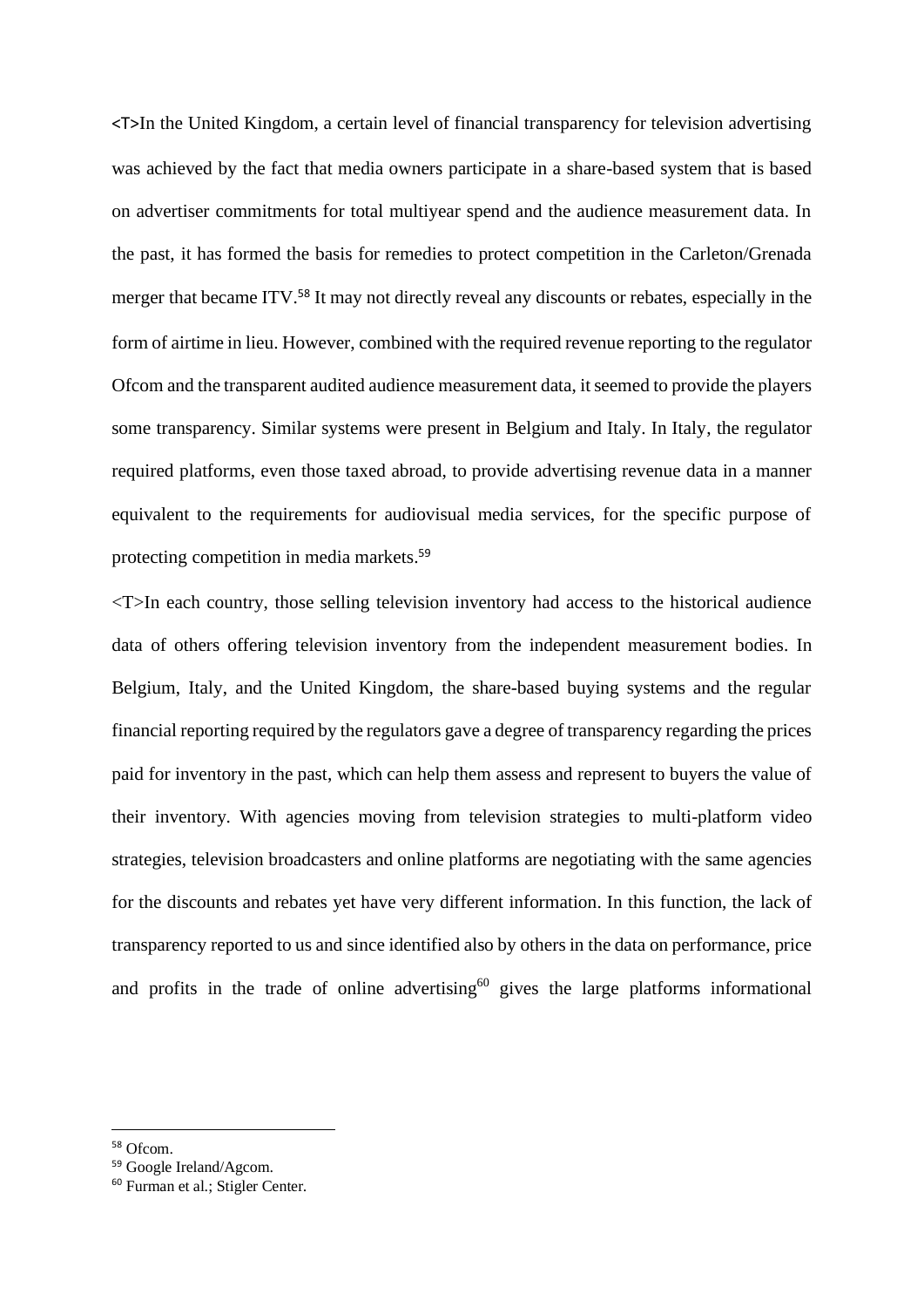advantage, not just relation to the others competing for advertising budgets, but also vis-a-vis the agencies with which they are negotiating.

<T>Some progress has been made with YouTube in terms of participation in the independent audited system for measuring reach and audience in Germany. After three years of working on measuring daily viewing on YouTube in a manner similar to audiovisual media, Germany's independent rating body AGF Videoforschung released its first results in March 2019, <sup>61</sup> and discussions were reported to be ongoing within joint industry committees in other countries as well. This is the kind of independent and accessible measurement that can be useful in informing campaign strategies and negotiations over price when paired with some level of financial transparency. It also demonstrates that data protection rules are not an impediment for participating in such schemes, which should be based around nonpersonal, anonymized or pseudonymized data.

<T>Our investigation found consistent calls for comparable and standardized measurement metric across all video inventory among those on the demand side, but some reservations expressed from representatives of AVMS providers on the demand side. Their concerns as to whether it would fairly represent the advantages of their inventory had more to do with the third function of data we identified that describes how it is used in the longer-term building of relationships and preferences.

## <H2>*Telling the Story of Success*

<T1>The decisions about dividing up particular campaign budgets take place within the context of longer-term relationships and contracts that shape those decisions. These provide

<sup>61</sup> AGF Videoforschung GmbH.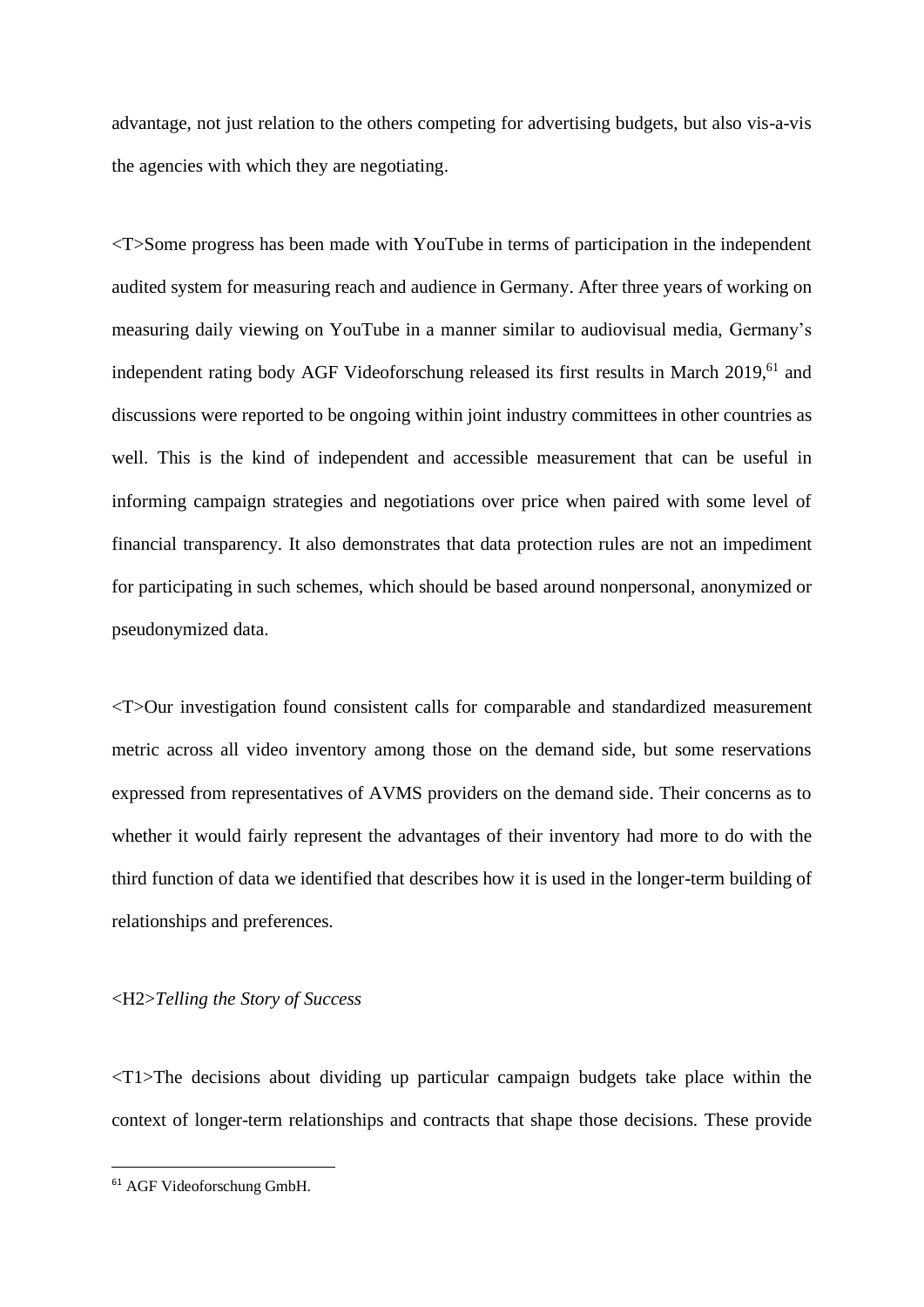the framework for the bulk commitments between agencies and inventory holders that garner the rebates and discounts. Inventory holders in all the countries we studied reported maintaining direct relationships with advertisers to understand their needs and to ensure their faith in the effectiveness of their inventory. Agencies must demonstrate performance to retain their clients, especially large global brands with which they may have multiyear, multicountry contracts. The evidence from our investigation indicates that because of a trend toward centralization and short termism, those telling their story with the kind of data generated by online inventory are at an advantage. Here aggregate, anonymized campaign and channel data and financial data are used to demonstrate performance and efficiency.

<T>Two agency respondents and one from an AVMS provider reported having to deal with traders responsible for groups of countries in centralized procurement departments rather than nationally based marketing teams, and increasingly having to address short-term key performance indicators (KPIs). As the AVMS respondent described, their pitches were recently less about "the value of the quality or the context . . . and more about the net cost and the discounts and optimization and that kind of metrics." One respondent who was on the receiving end of this for major global advertiser explained that what he did on a regional level was "review on a broader level how to allocate budget most efficiently across different channels and vendors so that we can maximize our discounts and our cost efficiencies." It appeared that in the current environment advertisers are increasingly focused on efficiency, defined as the combination of performance and price, and therefore firms offering the data-intensive online inventory have an advantage.

<T>Although television was reported by nearly all demand side respondents as being trusted for brand safety and environment quality, it was evident that AVMSs were at a disadvantage in terms of being able to demonstrate performance against short-term KPIs. Promoting their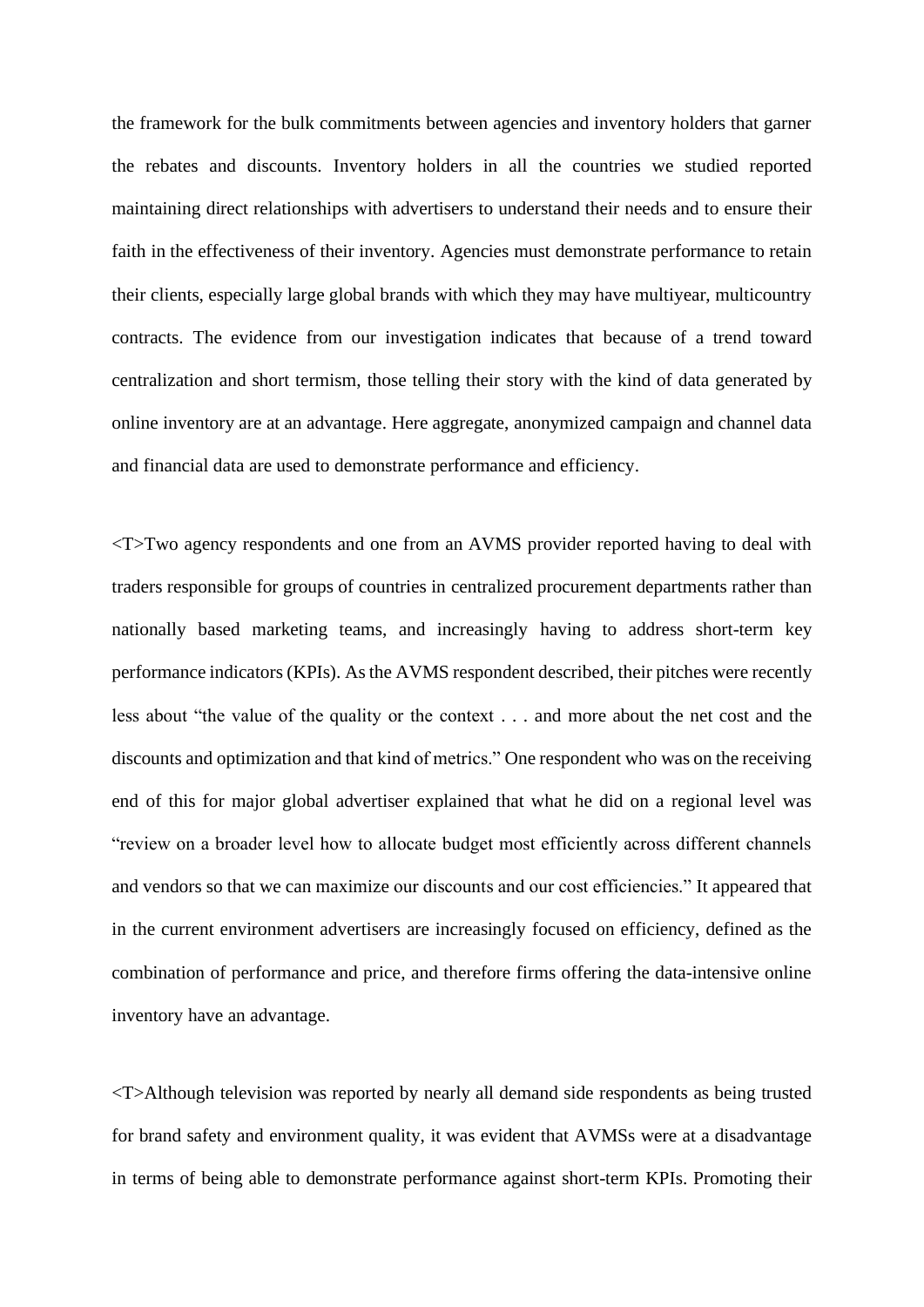addressable TV options AVMSs speak the language of procurement and data-driven assessments of return on investment, $62$  and as mentioned earlier AVMS providers are cooperating to increase the scale of their offerings. Nevertheless, VSPs offering online inventory at great scale clearly have an advantage in terms of demonstrating efficiency as the observed data linking online advertising to website views, test drives booked, product sales, and so on, serves this need very well.

<T>Though we did not have access to details on their expenditures and revenues, our evidence indicated agencies are increasingly making their profits from programmatic advertising, enabled by a lack of transparency and the complexity of the process. Getting the most out of programmatic buying requires specific expertise that must be regularly updated, which agencies can offer, and as mentioned earlier, only in France was there any transparency in their margins on this. One agency respondent admitted, "if you squeeze our remuneration, like we are doing pitches with no fees or fees close to zero then, of course, many of our choices are logically directed to the best option for us at basic economic level." Two others confirmed charging programmatic advertising mainly on the gap between the value they get and what the clients could have gotten alone instead of on a fixed percentage. One of them explained: "everyone became competitive on price . . . and it became this ever-decreasing circle where you're basically doing it almost for nothing. I suppose agencies were like we've got to find other ways to make money and those perhaps . . . haven't necessarily been the most regulated practices," essentially acknowledging the lack of transparency.

<T>With advertisers increasingly motived by the need to show efficiency, there seems to be a preference in agencies for the inventory that can easily combine data measuring success with

<sup>62</sup> For example, AdSmart; SBS.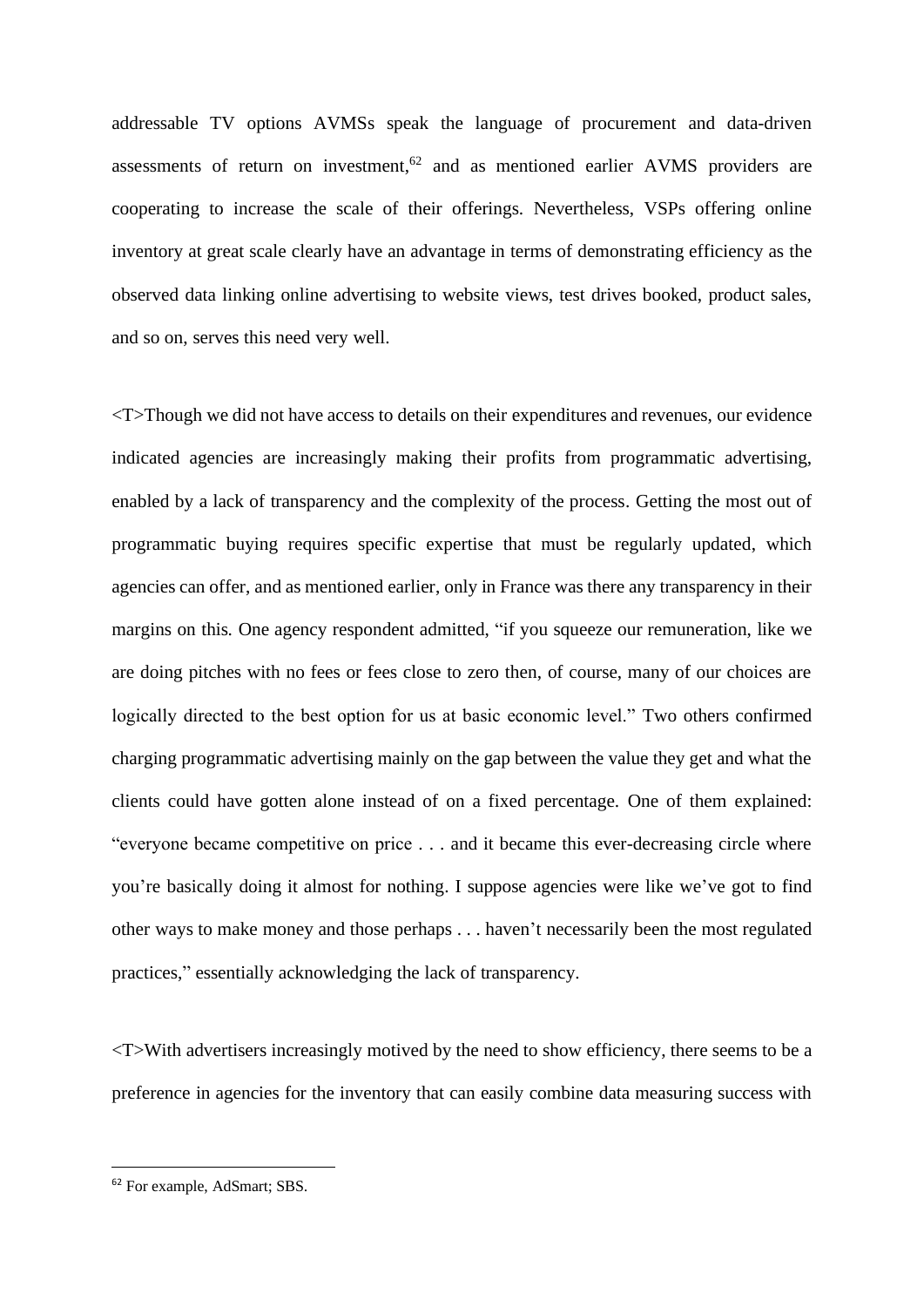price to demonstrate that efficiency, and for the inventory that can garner them the highest margins. These preferences shape the long-term relationships and buying decisions of advertisers and agencies. As mentioned earlier, advertiser objectives may not always call for highly specific targeting, yet the industry, it seems, is being pushed toward programmatic trading and reserve buying of online inventory despite reservations expressed across our sample about the use of personal data, the lack of transparency, and risks to brand safety.

## <H1>Policy Challenges in Leveling the Playing Field

<T1>Our investigation into the dynamics on the playing field for video advertising identified data access and use to be a key source of unevenness. We found that types of nonpersonal data, mainly financial data and past performance data for campaigns and channels, were important to decision-making about how to spend advertising budgets on the demand side and competing effectively for those budgets on the supply side. Though it evened out the qualitative rules for advertising for AVMS providers and VSP, the AVMSD did not deal with data use. Competition policy scholarship has produced rich debates about potential dominance or unfair behavior related to platform data, resulting in interesting policy proposals for antitrust intervention or pro-competition regulation to achieve data openness or sharing.<sup>63</sup> However, these tend to be focused on platform markets and the extent to which there are barriers to entry or undue concentration in those narrowly defined markets, rather on platforms as part of wider ecosystems that involve nonplatform players and competition in adjacent markets.<sup>64</sup> In our investigation, looking at how data more generally functions, how it is used by all players in an ecosystem, has allowed us to see where platform data functions in the same or similar manner

<sup>63</sup> Furman et al.; Competition and Markets Authority (CMA); Australian Competition and Consumer Commission.

<sup>64</sup> van Dijck, Nieborg, and Poell.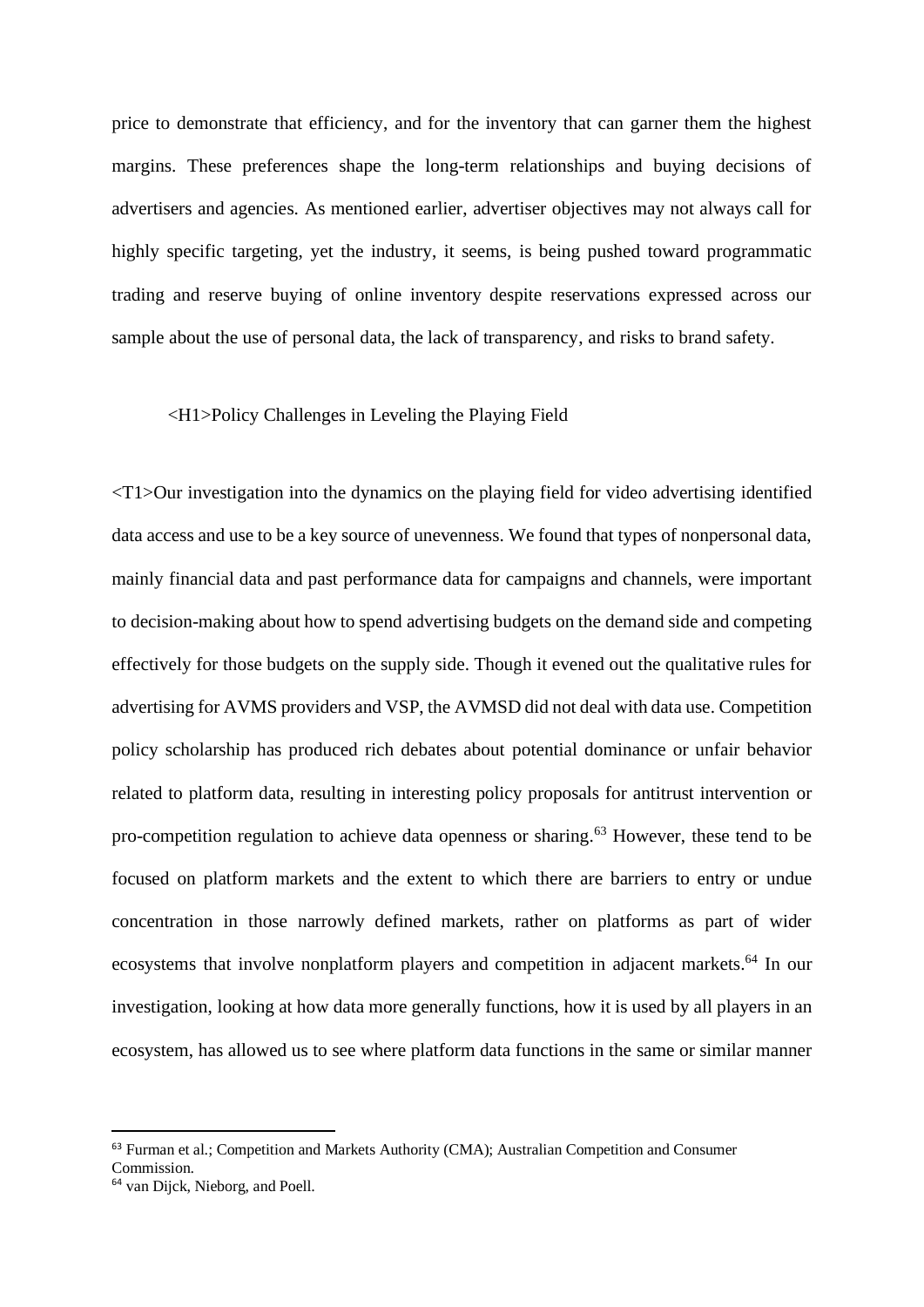to other kinds of data. Drawing parallels with how these other kinds of data are generated and accessed, here we consider the policy implications, more specifically what challenges need to be addressed in order to level the playing field and what policy options might be useful in meeting those challenges.

<T>Table 1 presents an overview that gives a simplified description of the types of data being used in each function and the challenges posed by each of the functions of data for any policy aimed at leveling the playing field on which AVMS providers and VSPs are competing.

<TT>TABLE 1 The Data Types and Policy Challenges Associate with the Three Functions of Data in Video Advertising

| <tch>Function</tch>    | <b>Data Types</b>                                                                                                                                                  | <b>Levelness Policy Challenges</b>                                                                                                                                                                                                                                                                        |
|------------------------|--------------------------------------------------------------------------------------------------------------------------------------------------------------------|-----------------------------------------------------------------------------------------------------------------------------------------------------------------------------------------------------------------------------------------------------------------------------------------------------------|
| <tb>Targeting</tb>     | User and audience data                                                                                                                                             | Encouraging or removing barriers to data pooling or sharing<br>among AVMS providers (with user consent)                                                                                                                                                                                                   |
| <b>Strategy design</b> | User and audience data<br>Campaign metrics (e.g., impressions,<br>click throughs, viewability)<br>Financial (e.g., inventory price,<br>discounts, auction details) | Defining the level of aggregation and anonymization at which<br>the relevant personal data becomes nonpersonal<br>Encouraging demand side porting of nonpersonal data and<br>competition among adserver and trading platforms<br>Establishing basic levels of financial transparency (e.g., Sapin<br>Law) |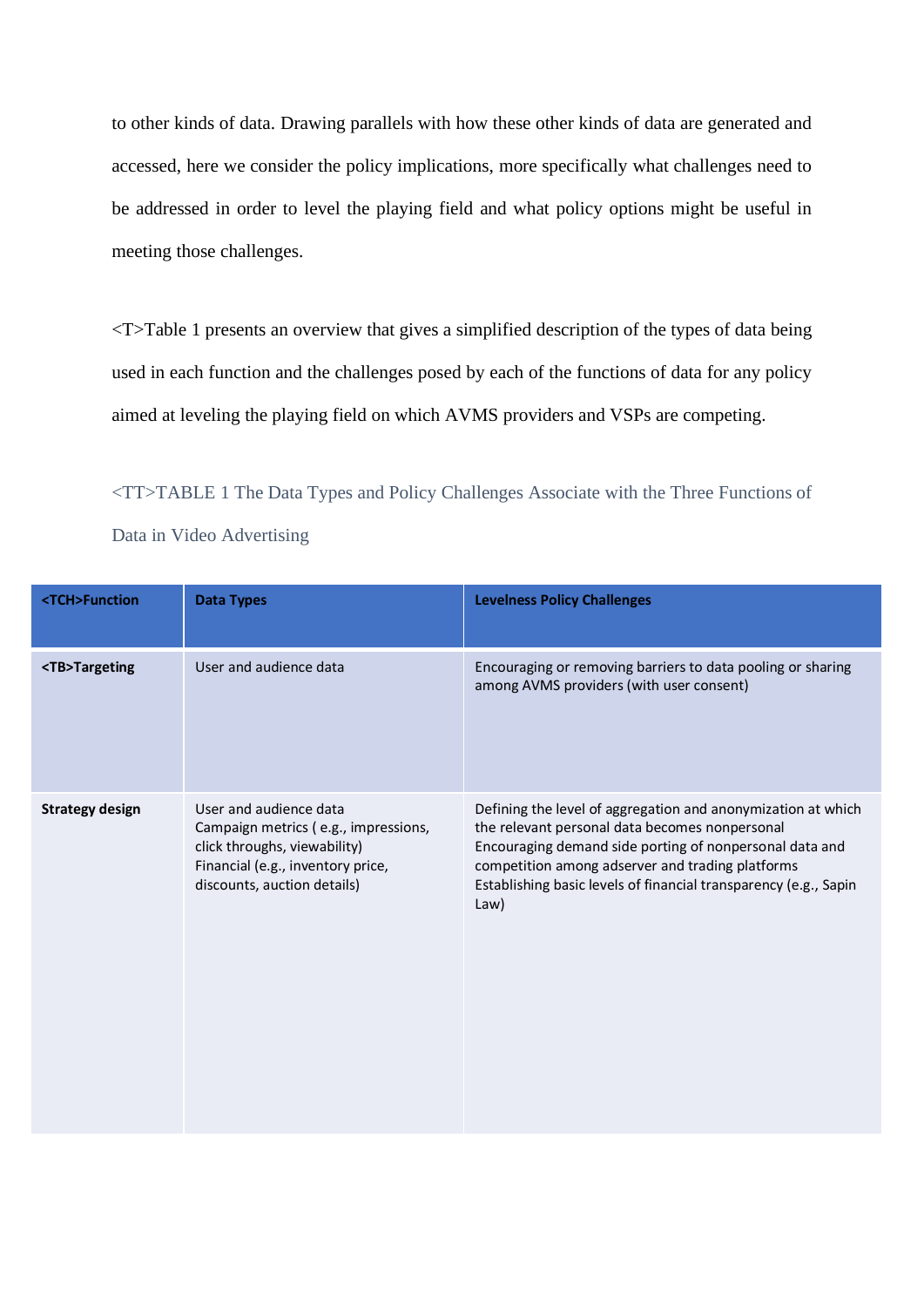**Story of success** Campaign metrics

Financial (e.g., revenues, past inventory prices)

Encouraging participation in independent measurement bodies and collective efforts at standardization (e.g., German JIC and YouTube) Enforcing financial reporting obligations on all inventory holders

 $\langle T \rangle$  Only those firms that have consent for its processing have access to the kind of personal identifiable data that enables a specific individual to be targeted by advertising. The kind and amount of data that Facebook or Google has on each of its users dwarfs the amount that other media currently gather from viewer log-ins to catch up services or through set-top boxes delivering addressable TV. Though our findings indicate that in the competition for advertising budgets the ability to target specific individual users is not always necessary, major AVMS providers in Europe are advancing in both the gathering of personal data and innovating in ways to offer targeting at scale to agencies and advertisers, including all though represented by our respondents. As Table 1 indicates the policy challenge would therefore be to determine how best to support AVMS providers in doing this. It could mean revising media plurality rules to allow collaboration, offering guidance on managing consent, or a variety of other interventions aimed at promoting collaboration and innovation in this direction.

<T>Our findings suggest that greater attention needs to be paid to the aggregate data generated by the behavior of and characteristics of individuals, and the extent to which demand side actors have the ability to use, or port, this kind of data across the various channels of inventory suppliers. In taking to agency and advertiser representatives, what we found was not, as has been suggested, a "multi-homing" across similar options by advertisers that could simply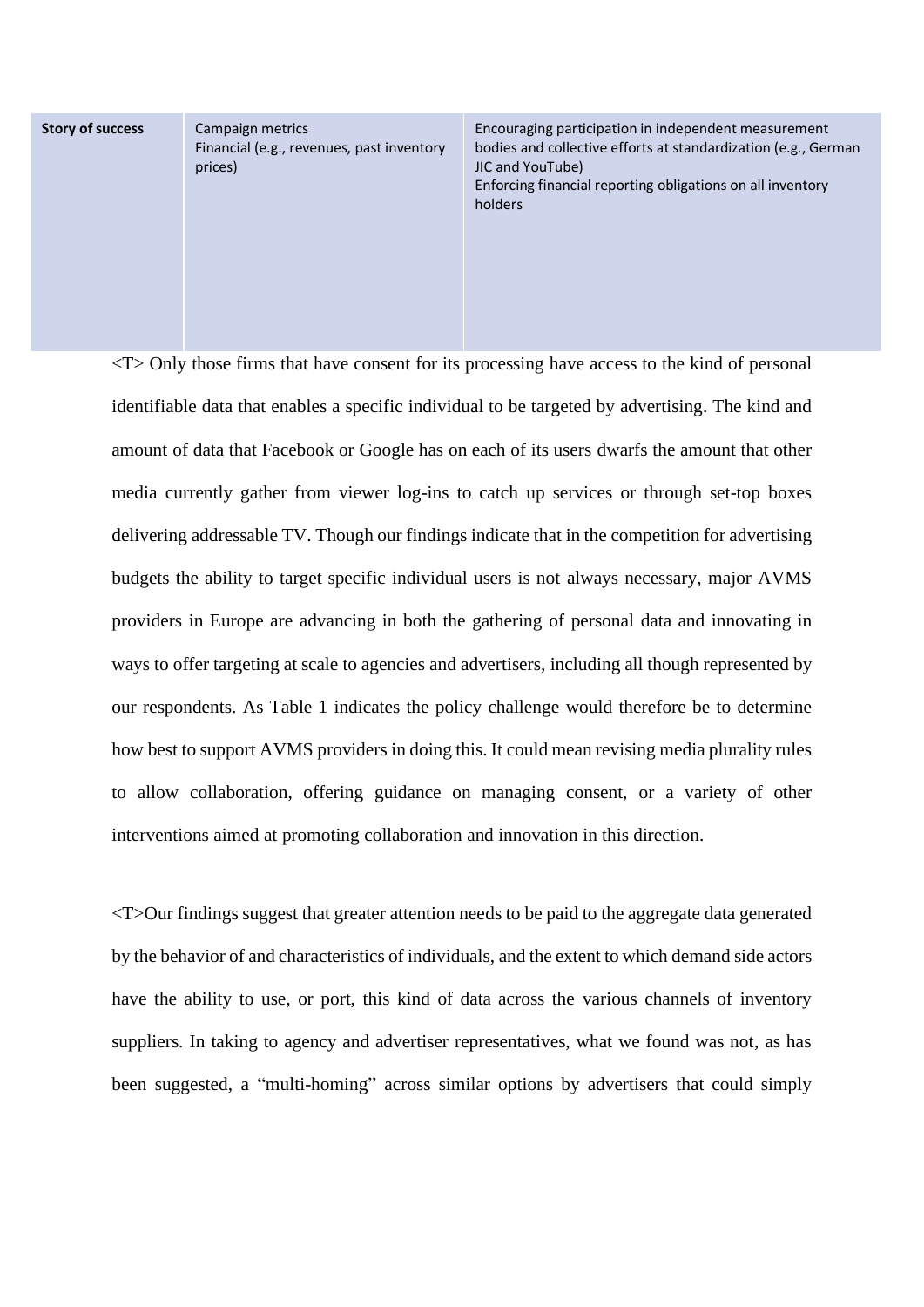choose another provider as long as they can take their own data. <sup>65</sup> Instead it was more akin to hedging bets, spreading investment across a number of channels based on calculations of what is likely to reach the right people and achieve the desired outcome.

<T>From the accounts of those interviewed, much of what seems to feed into the econometric models and strategy process through which they do this, was a *constructed* kind of data that "does not reflect truths about people, but by means of patterns and behavioral tracing it creates simulations of target groups."<sup>66</sup> For offline inventory this might be from panel surveys and audience measurement data. For online options it is anonymized or pseudonymized and aggregated observed data, often connected with past campaigns. Data such as from store card use, test drives booked, loyalty programs, and other sources can feed into planning across types of inventory, and all combine to provide an idea of what might reach certain groups and what approach might achieve an advertiser's objectives. As mentioned earlier, we found problems arise from the fact that, unlike panel survey data, the former can lock agencies into particular buying options, and that unlike the metrics of audience measurement, the former is not independent and accessible to all players.

<T>Agencies reported being locked into activating campaigns through particular buying platforms owned by major inventory holders, particularly Google and Facebook, by the fact that much of the data they used for planning a campaign had to stay within those ecosystems. This is despite the commitments made to competition authorities by Google to facilitate advertiser switching by allowing the porting of their own campaign activating data,<sup>67</sup> and Google's documentation for the Google Marketing Platform confirming that each client owns

<sup>65</sup> Lerner.

<sup>66</sup> McStay, 139.

<sup>67</sup> For explanation, see Geradin and Kuschewsky, 11; Graef, *Data as Essential Facility Competition*, 51–52.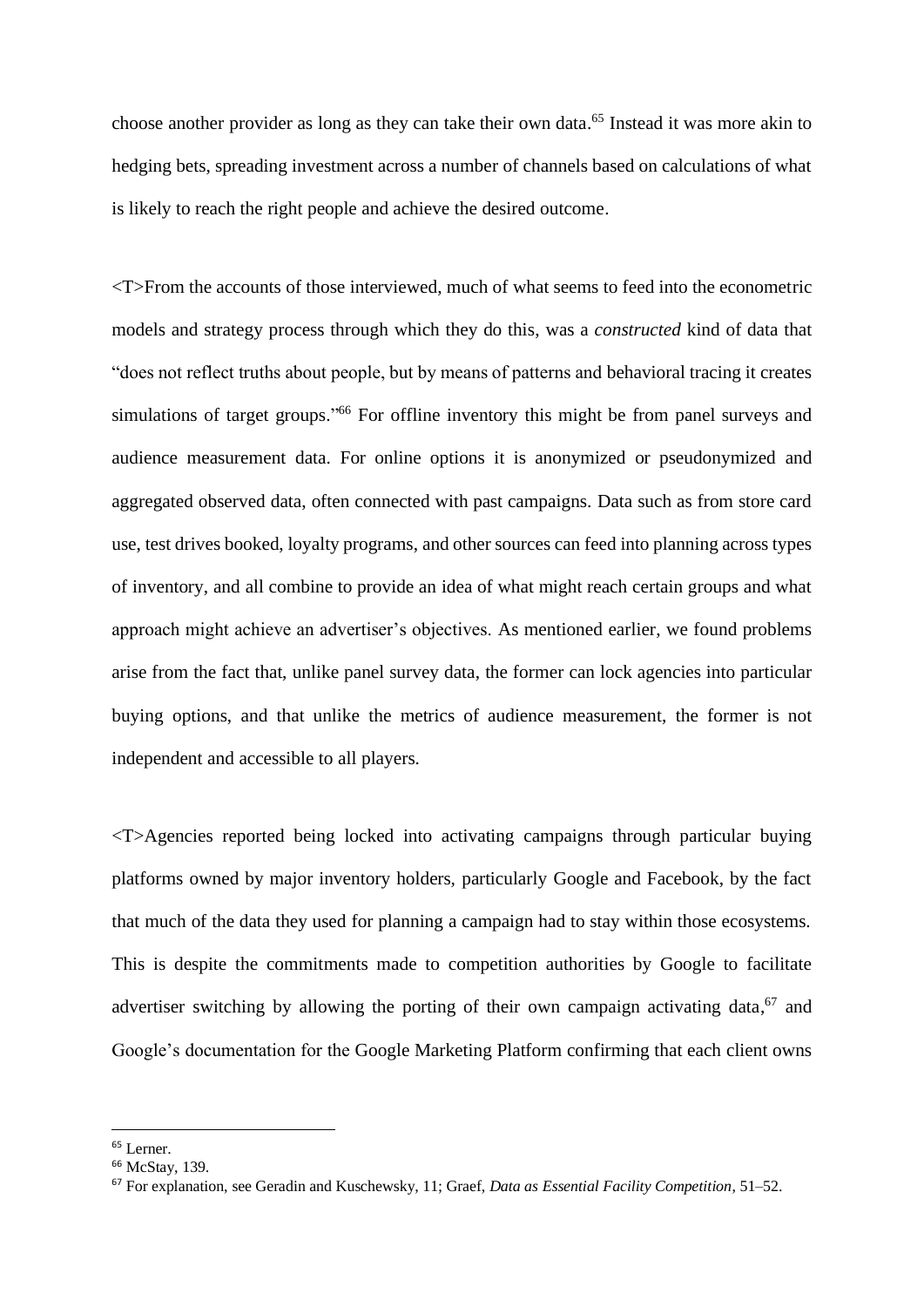their campaign data and can "take it out" in an anonymized form.<sup>68</sup> This contradiction indicates that closer analysis is needed to define the point of anonymization and the interaction between the anonymous aggregate data and the personal data used for targeting the ad.

<T>Data that has been sufficiently anonymized according to the guidance of the Article 29 Working Party could potentially be considered nonpersonal data.<sup>69</sup> Open display online video inventory, such as that of audiovisual media services and other publishers, can be traded through a number of tools, including those developed by these media themselves, $70$  and addressable TV can be traded in a similar manner to online inventory. These face the increasing level of concentration among intermediaries in programmatic trading and ad servers.<sup>71</sup> Enabling agencies and advertisers to spread their investments through rules that enable them to port their nonpersonal data and not be locked into particular intermediary platforms would seem necessary to level the playing field for other intermediaries and the collaborative initiatives of media companies for large-scale buying.

<T>Encouraging portability on the demand side is not likely to compensate for the unevenness found in access to the campaign and channel data that contributes to the metrics for telling the story of success to advertisers. Neither will it help those negotiating for the discounts and rebates know the value of their inventory and or better assess where they stand in relation to the other inventory holders. Major social media and certain VSPs were described as unavoidable for reaching some audiences. "Ultimately, it's not a matter, do you like it, do you not like it. This is where the eyeballs are," explained one agency respondent. This in itself is not necessarily a problem. One could say the same thing about major broadcast television

<sup>68</sup> Google.

<sup>69</sup> Article 29 Data Protection Working Party.

<sup>70</sup> For an illustration, see Adshead et al., 46.

<sup>71</sup> Geradin and Katsifis, "An EU Competition Law Analysis."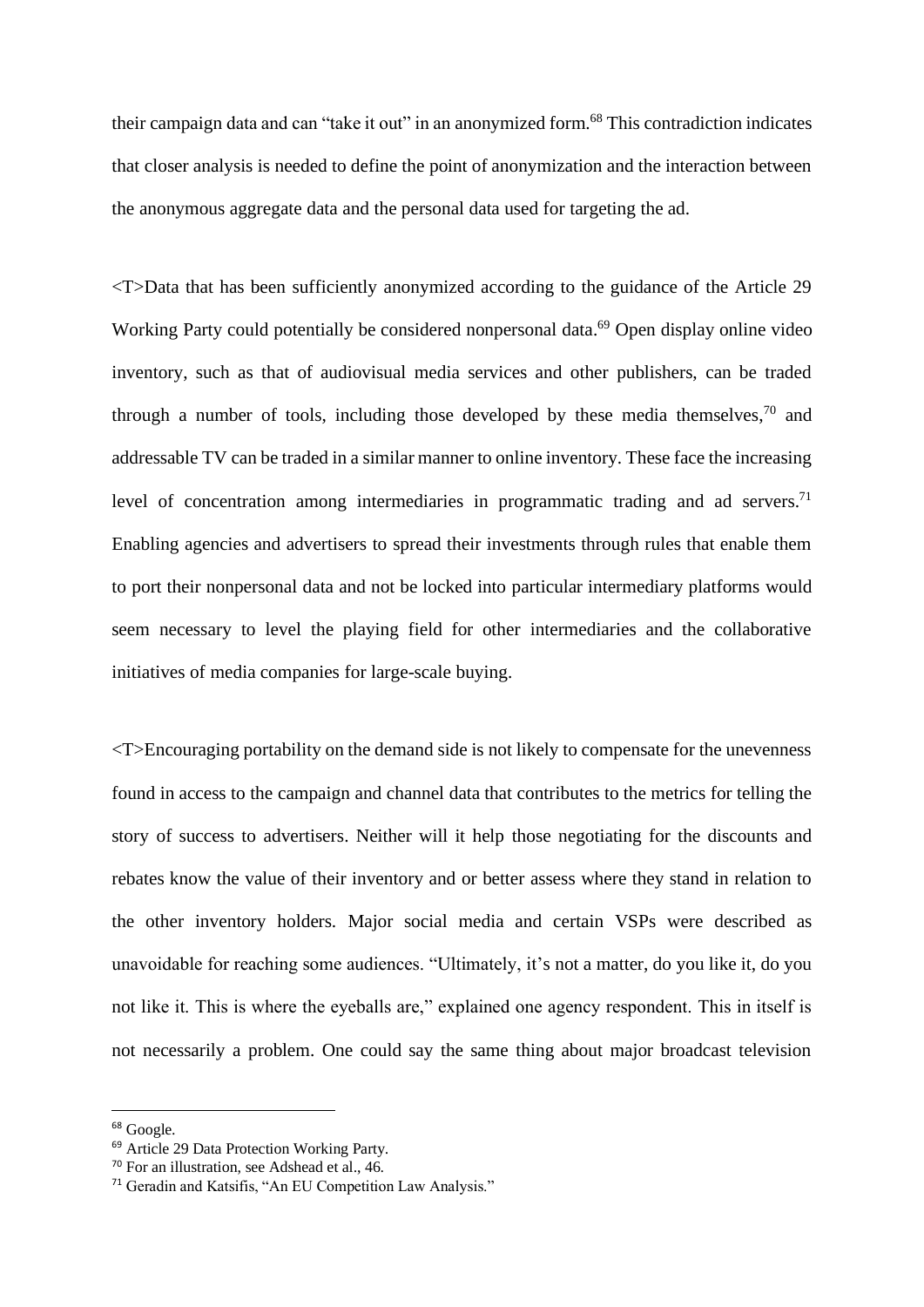stations in most countries. However, for broadcast media much of the data needed for designing a media strategy and planning a campaign is accessible, audited, and independent.

<T>Audience measurement that is done by joint industry bodies and data from panel surveys can be bought or replicated. Inventory holders do not have all the insight into the impact of specific past campaigns, which is held on the demand side, but going into negotiations over discounts or rebates on prices and other conditions they each have an idea of the value of their broadcast inventory and a view of what each other can offer because it is to a large extent transparent. As the online equivalent to audience measurement data, the aggregated anonymized data observed from people's behavior that contributes to campaign metrics could be considered just as essential for doing business.

<T>This does not necessarily mean structural competition policy remedies are required to open up the necessary data. Following the model of broadcasting, VSPs could be encouraged to participate in independent and audited measurement systems. A "common currency" for a video impression does not necessarily have to be agreed. The example of YouTube's inclusion in Germany's independent measurement body shows that it is technically possible, though it is likely more detail and duration should be achieved for them to be meaningful to competition. In the countries studied, these processes appear to be moving slowly, and we did not find conclusive evidence as to whether resistance came from the platforms and/or from the other media already participating.

<T>In all four countries studied, systems ensured some degree of transparency to advertisers and information necessary for oversight to regulators that put AVMSs on level with each other. Given the complexity of the trade in online video advertising and the numbers of those offering inventory, the share-based system could not easily be expanded to include online platforms.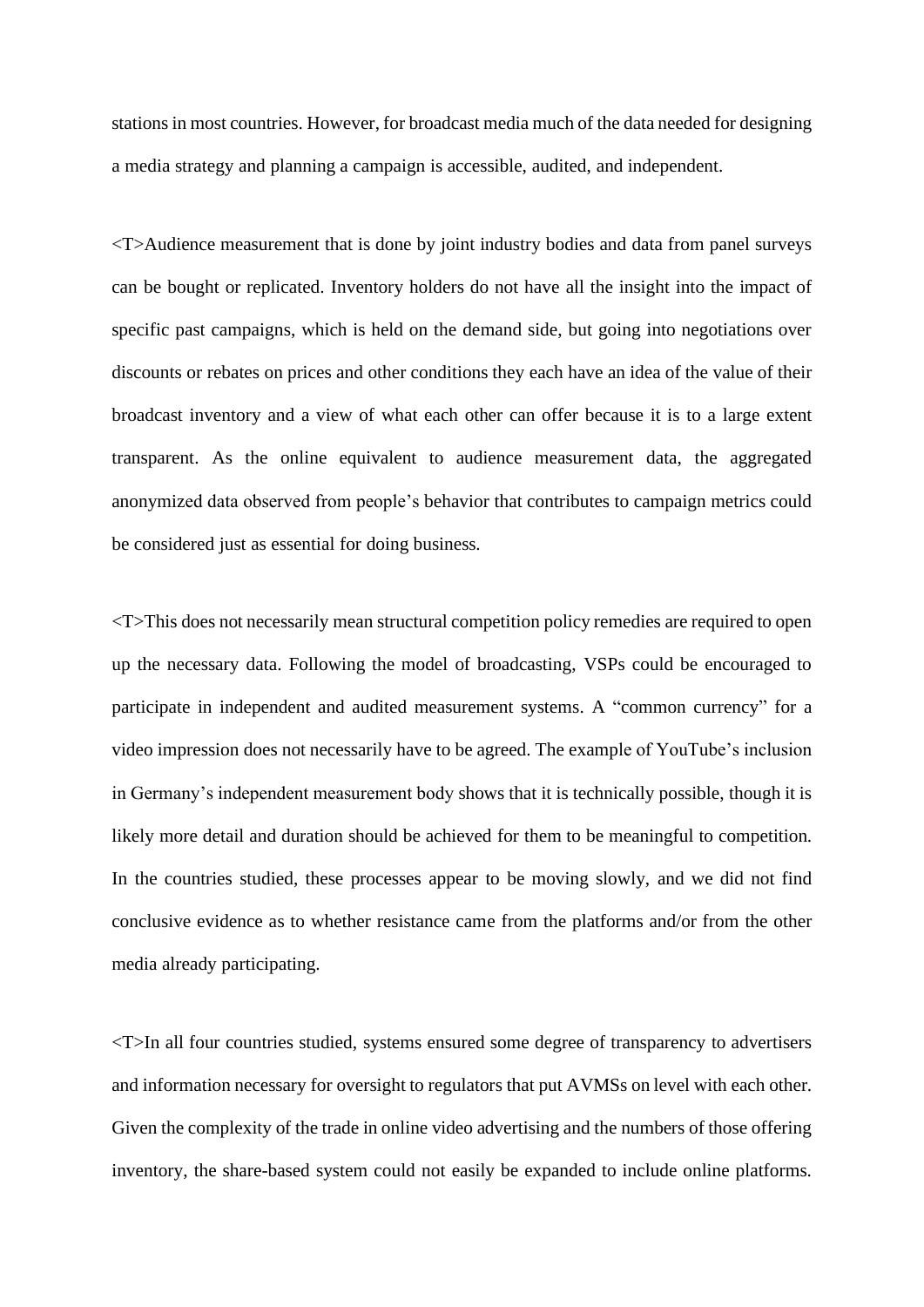However, the French Sapin Law already has been providing a credible model, though one that should be adapted and perfected, and regulatory reporting requirements could be applied as in the Italian case.

#### <H1>Conclusion

<T1>The purpose of our investigation was to understand the conditions affecting the levelness of the playing field for video advertising. It revealed specific ways that uneven access to data was a source of advantage for online platforms offering video advertising inventory vis-à-vis the AVMSs that have traditionally relied on such advertising. Examining the role of data in decision-making and relationships involved in the distribution of advertising budgets, we identified three functions that characterize how data is being used and what types of data were being used in each function.

<T>Our findings indicate that while there may be vast difference among players in the extent to which they can utilize personal data in the function of enabling targeting, these should not be the main focus of policy intervention aimed at leveling the playing field. AVMSs, and likely a variety of other media, competing to be part of strategies designed in media agencies are disadvantaged by the fact that they do not have equitable access to the anonymized aggregate personal data and nonpersonal data related to campaigns and channels. Such data feeds the metrics, against which competitors demonstrate relative efficacy and tell their own stories of success. Based on the evidence presented earlier, we argue that a case could be made that access to the aggregate anonymized, and therefore nonpersonal, data required to generate the equivalent of audience metrics is imperative for all those competing for advertising budgets.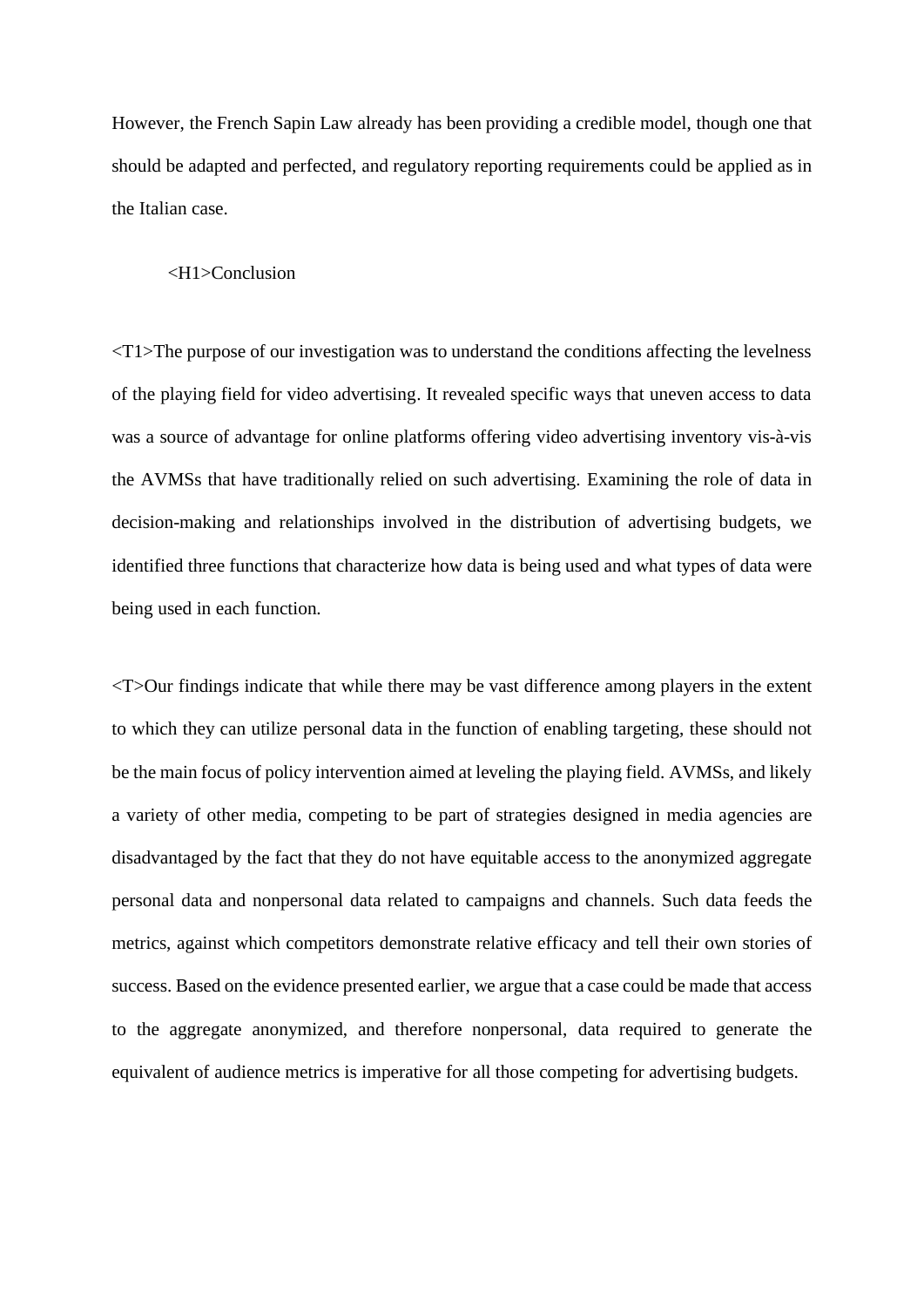$\langle T \rangle$  By grounding our analysis in the AVMSD's notion of levelness among players of different types rather than looking for evidence of unfair competition or barriers to entry in a market, we can see the relevance of policy solutions devised for ensuring a fair game before platforms entered the field. We suggest a priority of policy makers should be to encourage VSP participation in independent and audited industry-wide measurement systems, and that competition policy tools such as essential facility access requests could be used only as a fallback option to ensure the necessary data sharing in case of resistance.<sup>72</sup> This kind of data, which is generated by user behavior but far removed from them as individuals, and which represents their collective role as an audience is also arguably the best candidate for designation as a public resource as suggested by Napoli.<sup>73</sup> According to his argument such a designation would have much wider regulatory implications than forcing participation in independent accessible measurement, but it has been part of media regulation since the use of frequencies in many countries and merits consideration.

<T>The situation with user data in the function of strategy making and media planning is complex because aggregate anonymized data is mixed with personal data from platforms, but also from third parties and advertisers, to target individuals. When it comes to actually activating a campaign or placing the ads, for the right person, even if he or she just happens to fit an archetype to be reached, the ad must be served to an IP address and therefore not anonymous, contributing to the "walled gardens" problem characteristic of the strategy design function. Our methodological approach produced evidence from the reports of practitioners and examination of the rules in which they operate, but this approach could not produce the kind of technical evidence on how data moves through the system required to determine exactly

 $72$  For discussion of the application of essential facility doctrine to data, see Graef, "Mandating Portability and Interoperability"; Graef, *EU Competition Law*; Graef, *Data as Essential Facility Competition*; Kraemer and Wohlfarth.

<sup>73</sup> Napoli.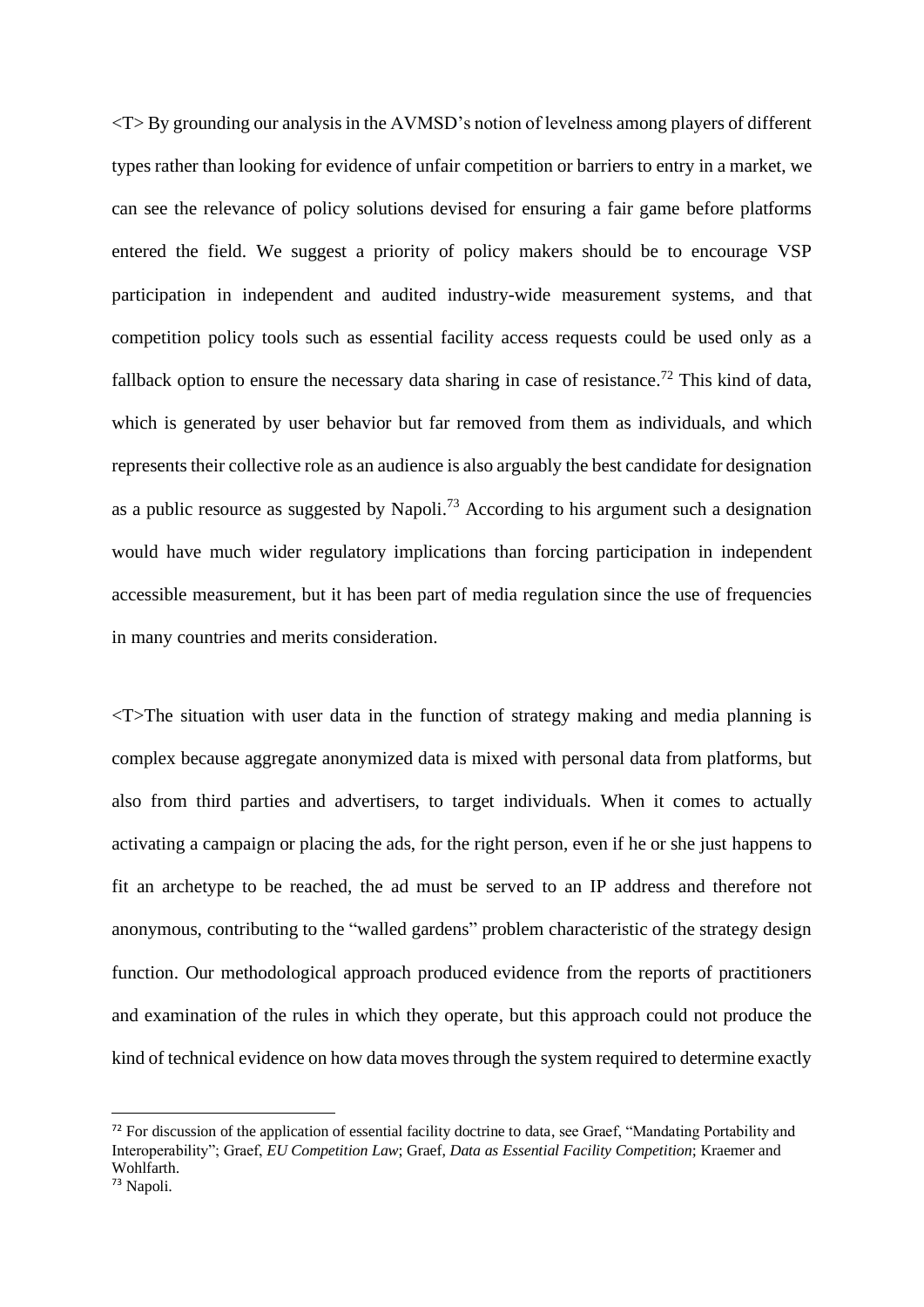where the boundaries of data gardens should be. Further investigation is needed to arrive at a definition of the point at which data becomes sufficiently anonymous to become nonpersonal in this context is needed, and what is accessible by whom at exactly which point. This could contribute to the development of codes or other instruments to enable data that does not need to be associate with an individual to be moved out of the "walled gardens" or facilitate other means of accessing the flows of such data.

<T>One aim would be to encourage media agencies to utilize a range of tools for buying. If the trend toward concentration in ad serving intermediaries described by Geradin and Katsifis<sup>74</sup> continues, perhaps Rahman's suggestion that online platforms be treated as public utilities with "new forms of oversight and accountability" based on norms such as nondiscrimination and common carriage<sup>75</sup> could be considered only for ad servers.

<T>Our approach of asking questions those in the industry how they made decisions and conducted business revealed that the much less talked about category of nonpersonal data related to financial transactions is also highly important in the competition for video advertising. The opacity of transactions in programmatic advertising has been cited as problematic in several policy reports, and it was raised by many of our respondents from all categories of industry players, including VSPs. Although there is no complete transparency in the trade of other advertising, we argue that more data should be made available to level the playing field. The French Sapin Law is a good model for this, perhaps with added reporting obligations in situations where a demand-side platform does not respond to a bid and the inclusion of requirements that some information is shared with all industry players.

<sup>74</sup> Geradin and Katsifis, "Google's (Forgotten) Monopoly."

<sup>75</sup> Rahman, 236.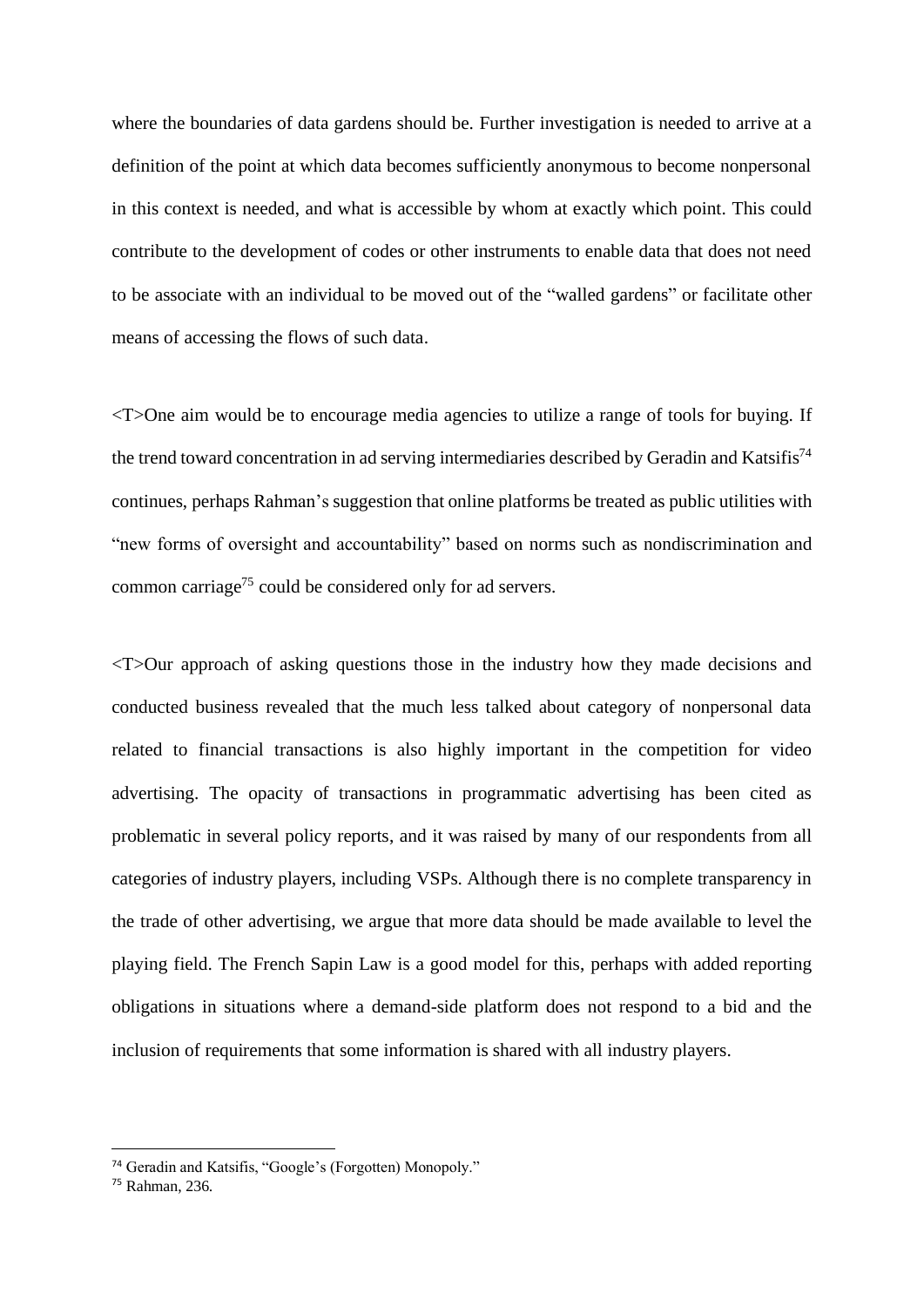<T>As van Dijck, Nieborg, and Poell have pointed out there is a need for more research into areas where platforms interact with other types of firms and actors within wider ecosystems.<sup>76</sup> Our investigation focused on one specific playing field on which a particular type of platform is in competition with another type of service. Within wider ecosystems there are likely to be many other areas where platforms compete with nonplatform players that merit investigation. Given how important it is to platform businesses, data is likely to be an important part of any picture in which they are involved, therefore we suggest that the approach we took to identify functions in which data is used both from and by platform and nonplatform players can be a useful way to draw parallels and understand the nature of competition in other areas.

## <RFH>Bibliography

<REFS>Adshead, Stephen, Grant Forsyth, Sam Wood, and Laura Wilkenson. *Online Advertising in the UK*. London: UK Department of Media Culture and Sport, January 2019.

AdSmart, Sky. *Five Years & Forward*. London: Sky Plc, 2019.

- AGF Videoforschung GmbH. "Press Release: Collaboration between AGF and YouTube Provides New Evidence of the Relevance of Video in the German Media Landscape." March 6, 2019. accessed October 8, 2019 https://www.agf.de/agf/presse/pressemitteilungen/?name=pm\_07032019.
- Alexiadis, Peter. "Forging a European Competition Policy Response to Online Platforms." *Business Law International* 18, no. 2 (2017): 91–154.
- Anderson, Simon P., and Bruno Jullien. "The Advertising-Financed Business Model in Two-Sided Media Markets." In *Handbook of Media Economics,* Vol. 1A, edited by Simon Anderson Joel Waldfogel, and David Stromberg. Amsterdam: Elsevier, 2015.

<sup>76</sup> van Dijck, Nieborg, and Poell.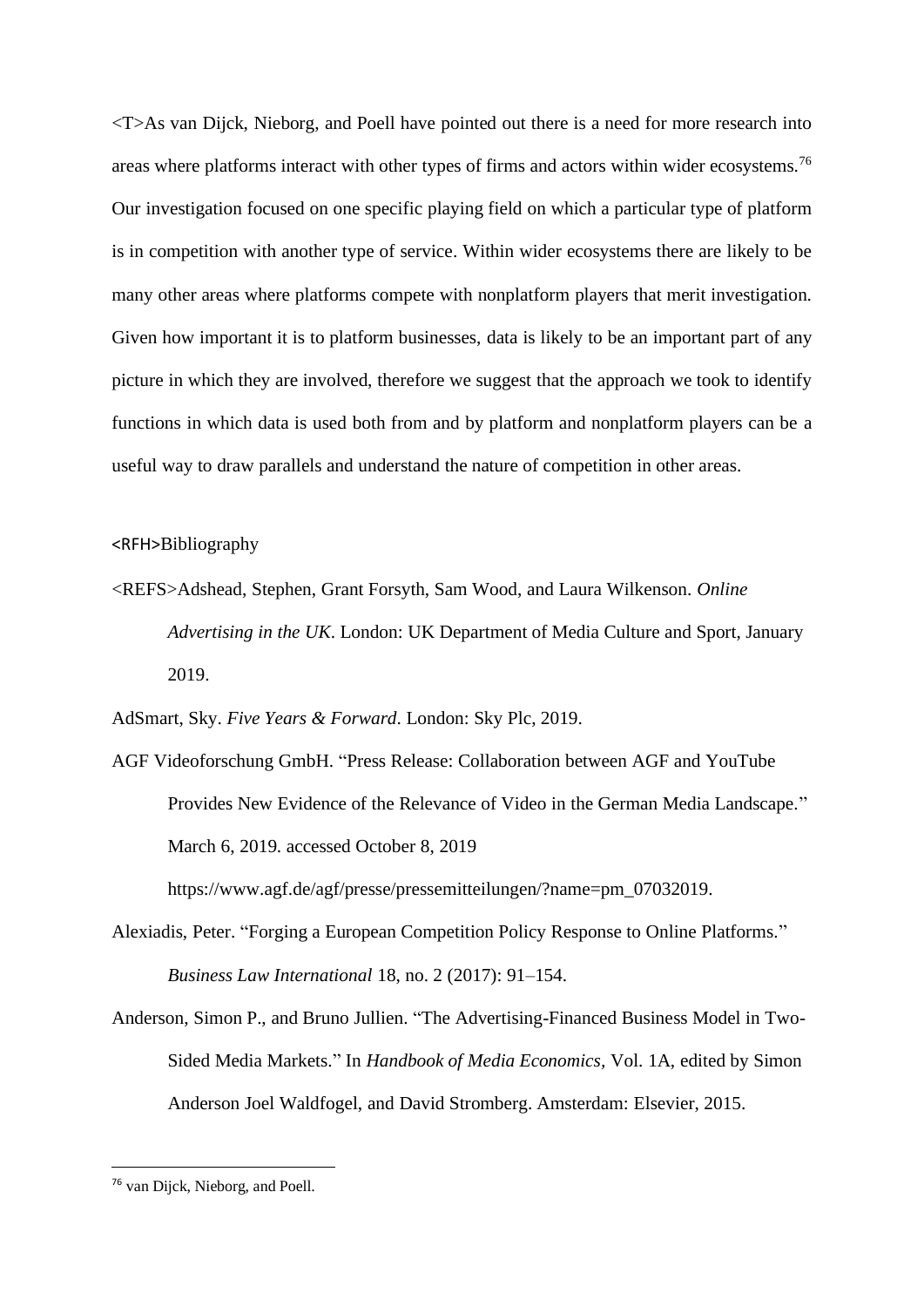Article 29 Data Protection Working Party. "Opinion 05/2015 on Anonymisation Techniques." April 10, 2014. Brussels, Belgium: European Commission, 2015.

Australian Competition and Consumer Commission. "Digital Platforms Inquiry: Final Report." June 2019. Canberra, Australia: Commonwealth of Australia, 2019.

Autorité de la concurrence. "Avis 18-A-03 du 06 mars 2018 portant sur l'exploitation des données dans le secteur de la publicité sur internet." March 6, 2018. https://www.autoritedelaconcurrence.fr/sites/default/files/commitments//18a03.pdf.

Autorité de la concurrence, and Bundeskartellamt. "Competition Policy and Data." May 10, 2016. accessed September 29,2019

http://www.autoritedelaconcurrence.fr/doc/reportcompetitionlawanddatafinal.pdf.

- Banks, Martin. "MEPs to Vote on EU Audiovisual Media Services Reform next Month." *The Parliament Magazine*, August 9, 2018. accessed May 5, 2020 https://www.theparliamentmagazine.eu/articles/news/meps-vote-eu-audiovisualmedia-services-reform-next-month.
- Barwise, Patrick, and Leo Watkins. "The Evolution of Digital Dominance: How and Why We Got to GAFA." In *Digital Dominance: The Power of Google, Amazon, Facebook, and Apple*, edited by Martin Moore and Damian Tambini. Oxford: Oxford University Press, 2018.
- Bourreau, Marc, Alexandre De Streel, and Inge Graef. "Big Data and Competition Policy: Market Power, Personalised Pricing and Advertising." *Personalised Pricing and Advertising*, February 16, 2017. https://ssrn.com/abstract=2920301.
- Broughton Micova, Sally. "The Audiovisual Media Services Directive: Balancing Liberalisation and Protection (DRAFT)." In *Forthcoming Handbook on EU Media Law and Policy,* edited by Elda Brogi and Pier Luigi Parcu. Cheltenham, UK: Edward Elgar Publishing, 2020.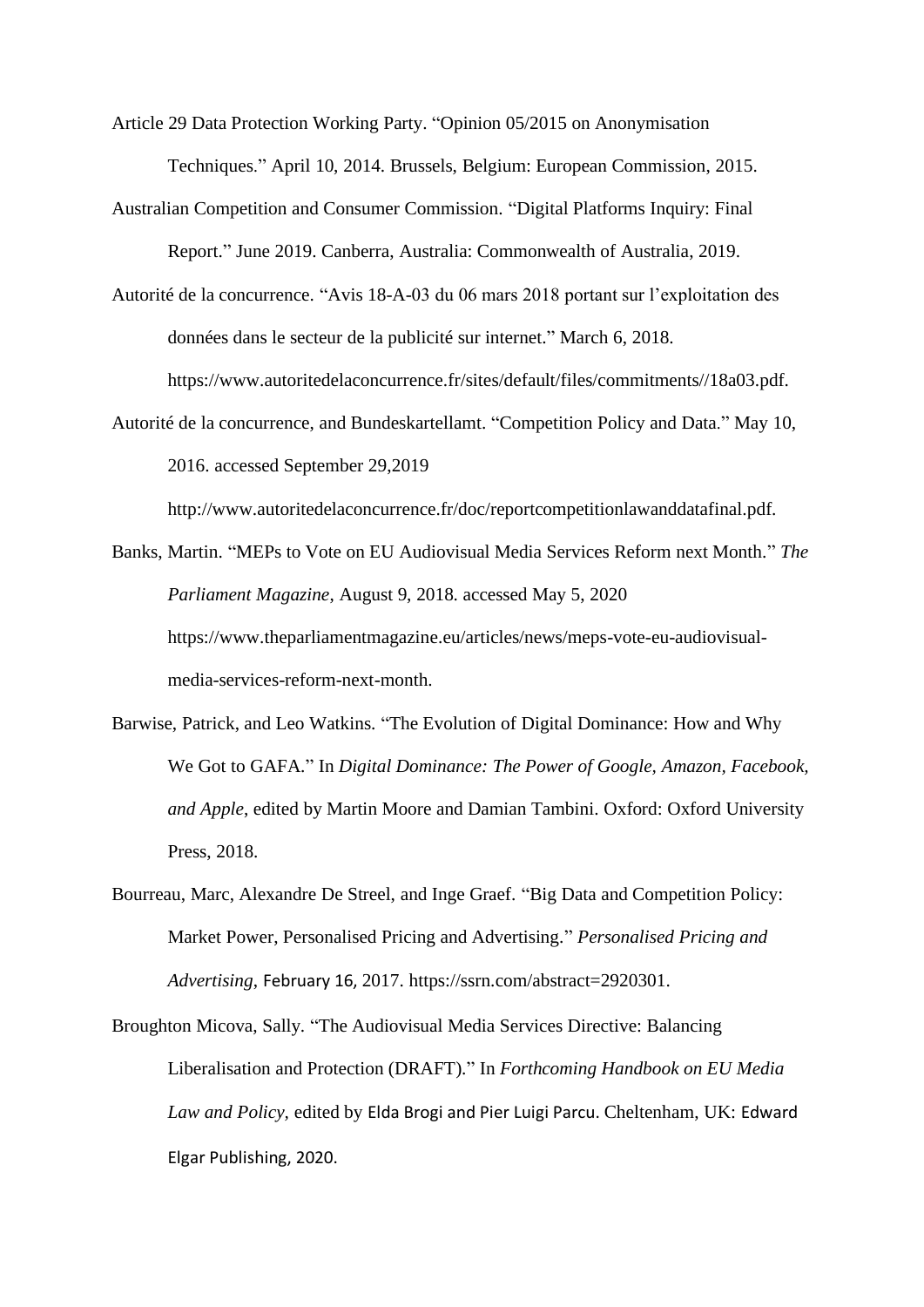- Broughton Micova, Sally, Felix Hempel, and Sabine Jacques. "Protecting Europe's Content Production from US Giants." *Journal of Media Law* 10, no. 2 (2018): 219–43.
- Broughton Micova, Sally, and Sabine Jacques. "The Playing Field for Audiovisual Advertising: What Does It Look Like and Who Is Playing." Centre on Regulation in Europe (CERRE), April 2019.
- Burgelman, Jean-Claude, and Caroline Pauwels. "Audiovisual Policy and Cultural Identity in Small European States: The Challenges of a Unified Market." *Media, Culture and Society* 14, no. 2 (1992): 169–83.
- Businesses and Data. "Google Ads Data Protection Terms: Service Information." (2020) Accessed February 7, 2020. https://privacy.google.com/businesses/adsservices/.
- Busson, Alain, Thomas Paris, and Jean Simon. "The European Audiovisual Industry and the Digital Single Market: Trends, Issues and Policies." *Digiworld Economic Journal*, no. 101 (2016): 17.
- Capobianco, Antonio, and Anita Nyeso. "Challenges for Competition Law Enforcement and Policy in the Digital Economy." *Journal of European Competition Law & Practice* 9, no. 1 (November 22, 2017): 19–27. doi:10.1093/jeclap/lpx082.
- Chalaby, Jean K. *Transnational Television Worldwide : Towards a New Media Order*. London and New York: I.B. Tauris, Distributed in the U.S. by Palgrave Macmillan, 2005.
- Competition and Markets Authority (CMA). "Online Platforms and Digital Advertising Market Study Interim Report." December 18, 2019. accessed December 19, 2020 https://assets.publishing.service.gov.uk/media/5dfa0580ed915d0933009761/Interim\_r eport.pdf.
- Coppola, Daniela. "Advertising Spending Forecasts for the Television and Video Industry in Italy from 2018 to 2022." *Statista (blog)*, November 25, 2019. accessed June 6, 2020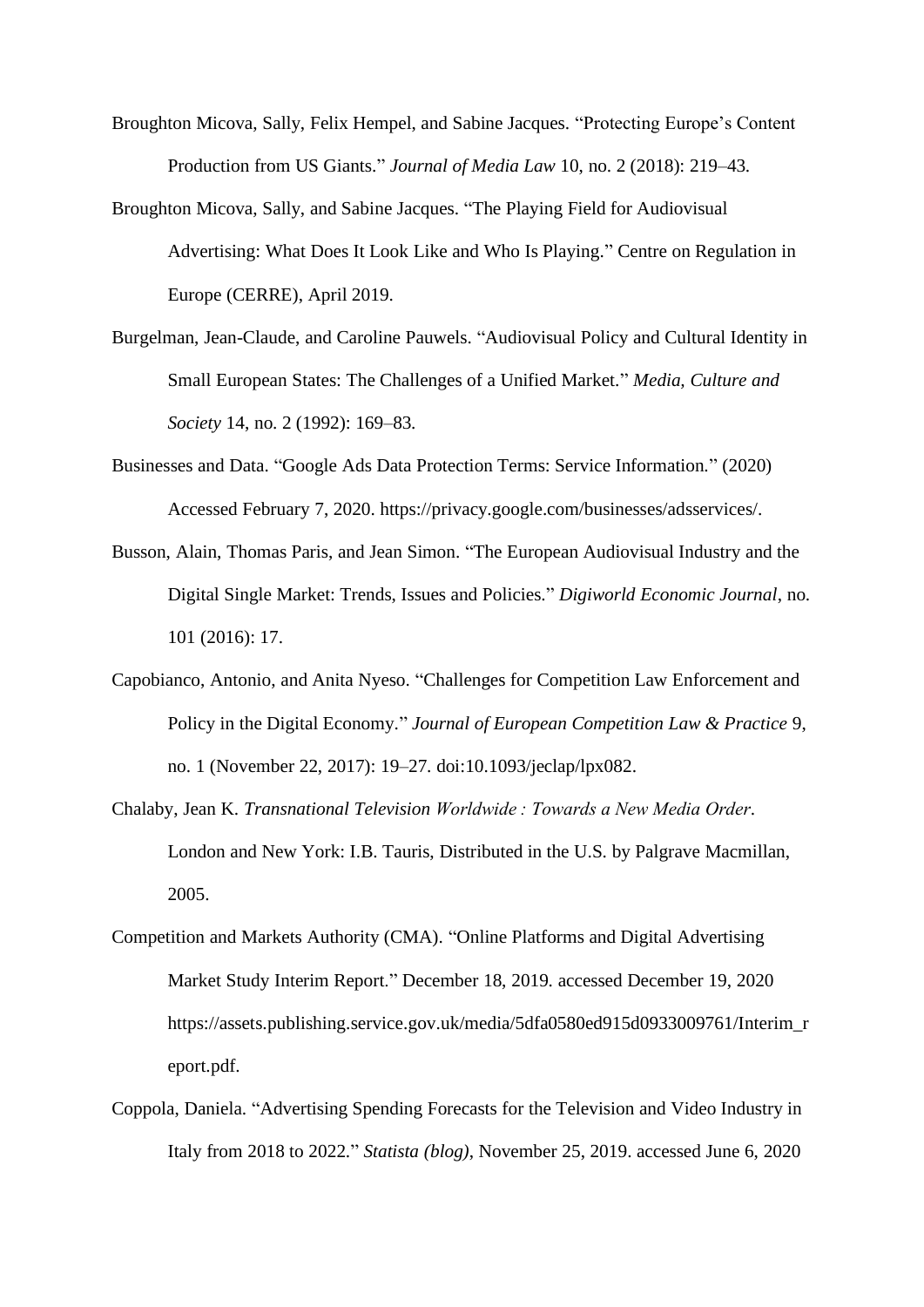https://www.statista.com/statistics/617529/tv-industry-advertising-spending-italyforecast/.

- Couldry, Nick, and Joseph Turow. "Advertising, Big Data and the Clearance of the Public Realm: Marketers' New Approaches to the Content Subsidy." *International Journal of Communication* 8 (2014): 1710–26.
- Coyle, Diane. "Platform Dominance: The Shortcomings of Anti-Trust Policy." In *Digital Dominance: The Power of Google, Amazon, Facebook and Apple*, edited by Martin Moore and Damian Tambini. Oxford and New York: Oxford University Press, 2018.
- Crémer, Jacques, Yves-Alexandre de Montjoye, and Heike Schwitzer. "Competition Policy for the Digital Era." Brussels: European Commission, 2019.
- De Cock Buning, Madeleine. "Life after the European Audiovisual Media Services Directive: Social Media Influencers through the Looking-Glass." In *The Regulation of Social Media Influencers,* edited by Catalina Goanta and Sofia Ranchordás. Cheltenham, UK: Edward Elgar Publishing, 2020.
- Doyle, Gillian. "Audiovisual Economics: Audiovisual Markets in the European Union." *Quaderns Del CAC* 15, no. 38 (2012): 15–23.
- Duch-Brown, Néstor. *The Competitive Landscape of Online Platforms: JRC Digital Economy Working Paper*. *JRC Technical Reports*. Seville, Spain: European Commission, 2017.
- Dziadul, Chris. "RTL and ProSiebenSat.1 Ink Addressable TV Joint Venture." *Broadband TV News*, June 5, 2019. Europe edition. accessed October 10, 2019 https://www.broadbandtvnews.com/2019/06/05/prosiebensat-1-rtl-ink-addressable-tvjoint-venture/.
- EBX. "European Media Corporations Agree on Joint Venture." *European Broadcasting Exchange* (blog), September 11, 2017. http://ebx.tv/?page\_id=269.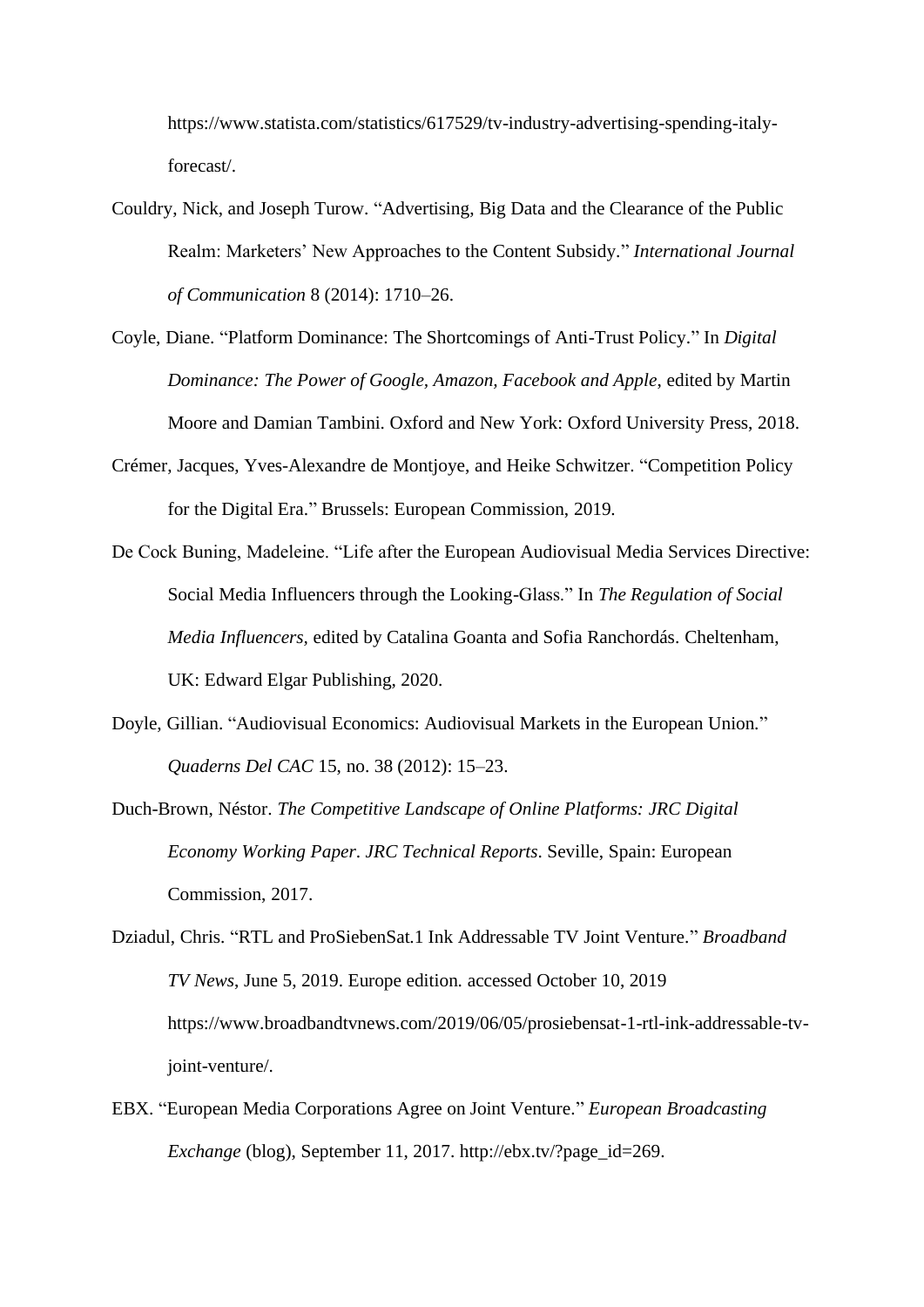European Commission. "Synopsis Report of the Public Consultation on Directive 2010/13/EU on Audiovisual Media Services (AVMSD) - A Media Framework for the 21st Century." Brussels, Belgium: European Commission, 2015

- European Parliament. "Directive 2000/31/EC of the European Parliament and of the Council of 8 June 2000 on Certain Legal Aspects of Information Society Services, in Particular Electronic Commerce, in the Internal Market ('Directive on Electronic Commerce, Directive 2000/31/EC §)." Brussels, Belgium: European Union, 2000 ———. "DIRECTIVE (EU) 2018/1808 OF THE EUROPEAN PARLIAMENT AND OF THE COUNCIL of 14 November 2018 Amending Directive 2010/13/EU on the Coordination of Certain Provisions Laid Down by Law, Regulation or Administrative Action in Member States Concerning the Provision of Audiovisual Media Services (Audiovisual Media Services Directive) in View of Changing Market Realities, 2018/1808 §." Brussels, Belgium: European Union, 2018.
- ———. "On the Protection of Natural Persons with Regard to the Processing of Personal Data and on the Free Movement of Such Data, and Repealing Directive 95/46/EC, EU 2016/679 §." Brussels, Belgium: European Union, 2016.
- "European Parliament Legislative Resolution of 2 October 2018 on the Proposal for a Directive of the European Parliament and of the Council Amending Directive 2010/13/EU on the Coordination of Certain Provisions Laid Down by Law, Regulation or Administrative Action in Member States Concerning the Provision of Audiovisual Media Services in View of Changing Market Realities (COM(2016)0287 – C8-0193/2016 – 2016/0151(COD))." Brussels, Belgium: European Parliament, 2018.
- Evens, Tom. "Media Economics and Transformation in a Digital Europe." In *Comparative Media Policy, Regulation and Governance in Europe: Unpacking the Policy Cycle*,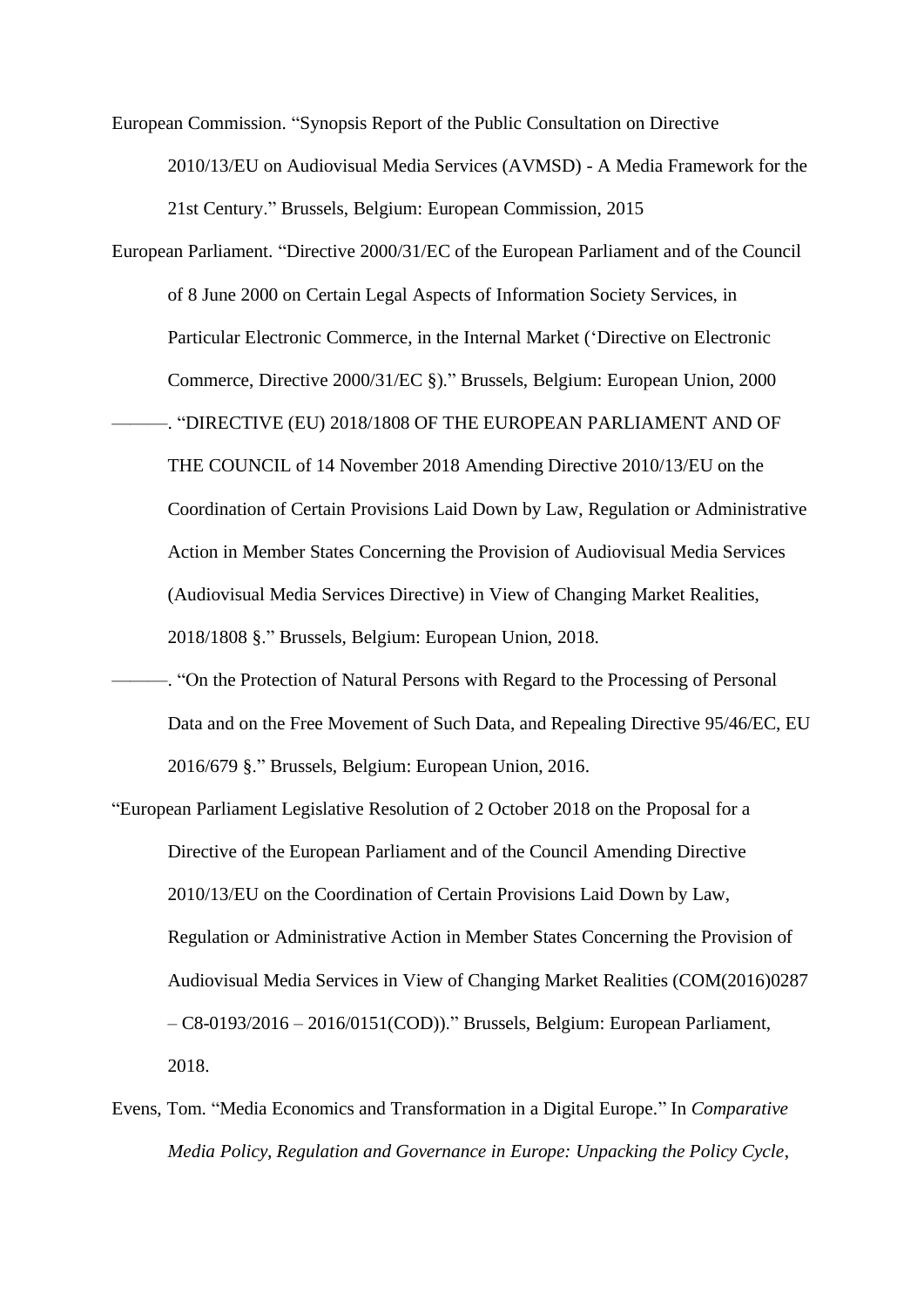edited by Leen d'Haenens, Helena Sousa, and Josef Trappel 41–54. Bristol, UK: Intellect, 2018.

- Evens, Tom, and Karen Donders. *Platform Power and Policy in Transforming Television Markets*. Cham, Switzwerland: Springer, 2018.
- Furman, Jason, Diane Coyle, Amelia Fletcher, Phillip Marsden, and Derek McAuley. *Unlocking Digital Competition: Report of the Digital Competition Expert Panel*. London: Digital Competition Experts Panel, UK Government, March 2019.
- Geradin, Damien, and Dimitrios Katsifis. "An EU Competition Law Analysis of Online Display Advertising in the Programmatic Age." *European Competition Journal* 15, no. 1 (January 2, 2019): 55–96. doi:10.1080/17441056.2019.1574440.
- ———. "Google's (Forgotten) Monopoly Ad Technology Services on the Open Web." *SSRN ELibrary*, May 21, 2019.

https://papers.ssrn.com/sol3/papers.cfm?abstract\_id=3391913.

- Geradin, Damien, and Monika Kuschewsky. "Competition Law and Personal Data: Preliminary Thoughts on a Complex Issue." *SSRN ELibrary*, February 12, 2013. https://ssrn.com/abstract=2216088.
- Google. "How Google Uses Google Marketing Platform Advertising Product Data." *Privacy and Policies (blog)*, 2020. accessed February 20, 2020

https://support.google.com/dcm/answer/7621162.

- Google Ireland/Agcom. TAR Lazio Roma, Sezione Prima, February 14, 2018.
- Graef, Inge. *Data as Essential Facility Competition and Innovation on Online Platforms*. Leuven, Belgium: KU Leuven, 2016.
- ———. *EU Competition Law, Data Protection and Online Platforms: Data as Essential Facility: Data as Essential Facility*. Alphen aan den Rijn, the Netherlands: Wolters Kluwer, 2016.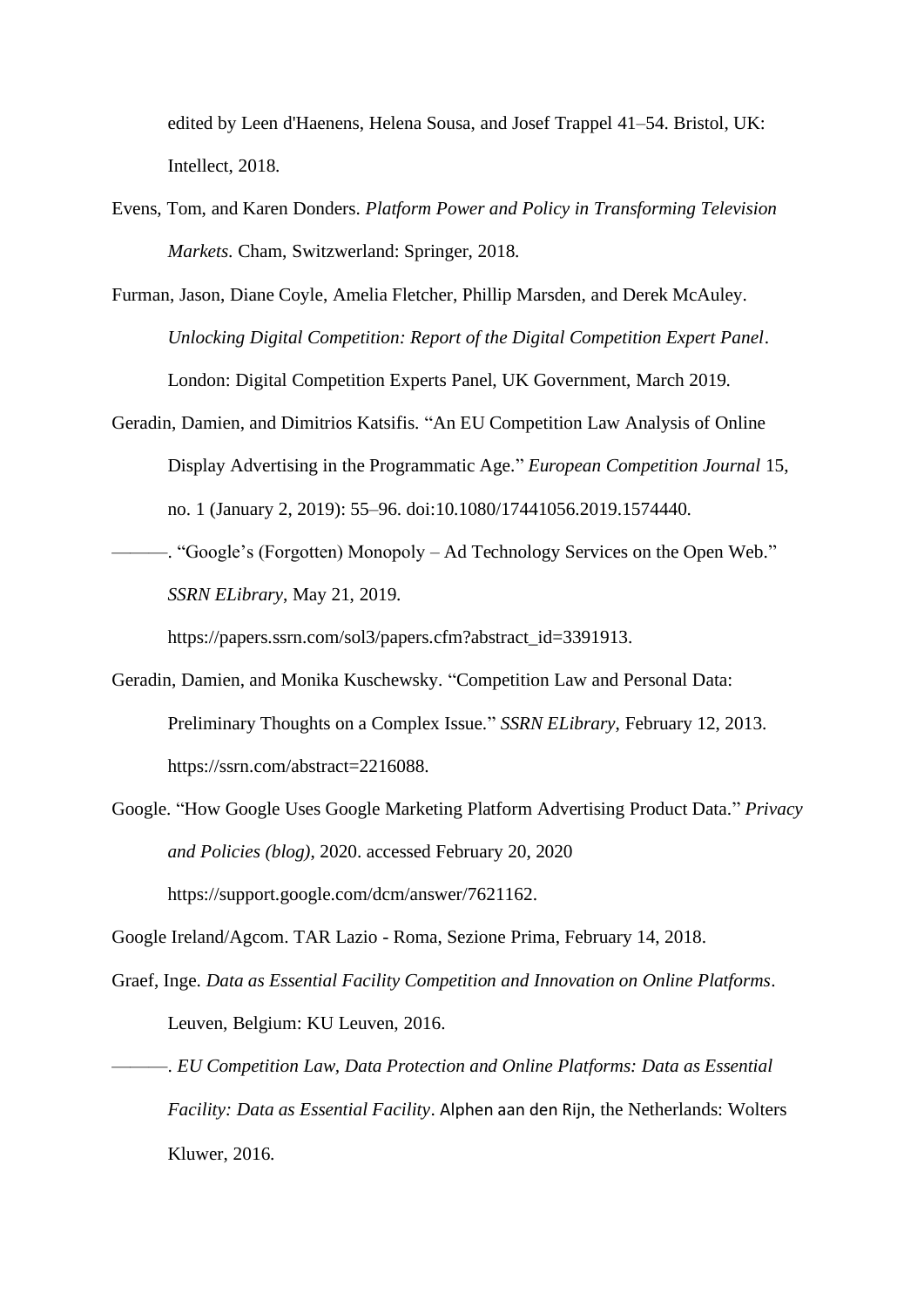- ———. "Mandating Portability and Interoperability in Online Social Networks: Regulatory and Competition Law Issues in the European Union." *Telecommunications Policy* 39 (2015): 502–14.
- Harrison, Jackie, and Lorna Woods. *European Broadcasting Law and Policy*. *Cambridge Studies in European Law and Policy*. Cambridge and New York: Cambridge University Press, 2007.
- Helles, Rasmus, Stine Lomborg, and Signe Sophos Lai. "Infrastructures of Tracking. Mapping the Ecology of Third-Party Services across Top Sites in the Eu." *New Media and Society*, in press.
- Herold, Anna. "The New Audiovisual Media Services Directive." *Rethinking European Media and Communications Policy* 14 (2009): 99.
- Kathuria, Vikas. "Greed for data and exclusionary conduct in data-driven markets" *Computer Law & Security Review* 35, no. 1 (2019): 89-102
- Kraemer, Jan, and Michael Wohlfarth. "Market Power, Regulatory Convergence, and the Role of Data in Digital Markets." *Telecommunications Policy* 42 (2018): 154–71.
- Kuklis, Lubos. "Video-Sharing Platforms in AVMSD–A New Kind of Content Regulation." In *Forthcoming, Research Handbook on EU Media Law and Policy.* edited by Elda Brogi and Pier Luigi Parcu. Cheltenham, UK: Edward Elgar Publishing, 2019.
- Kvale, Steinar. *Interviews: An Introduction to Qualitative Research Interviewing*. London: Sage, 1996.
- Lerner, Andres V. "The Role of'big Data'in Online Platform Competition." *Available at SSRN 2482780*, 2014.
- Levy, David A. *Europe's Digital Revolution: Broadcasting Regulation, the EU and the Nation State*. *Routledge Research in European Public Policy 5*. London: Routledge, 1999.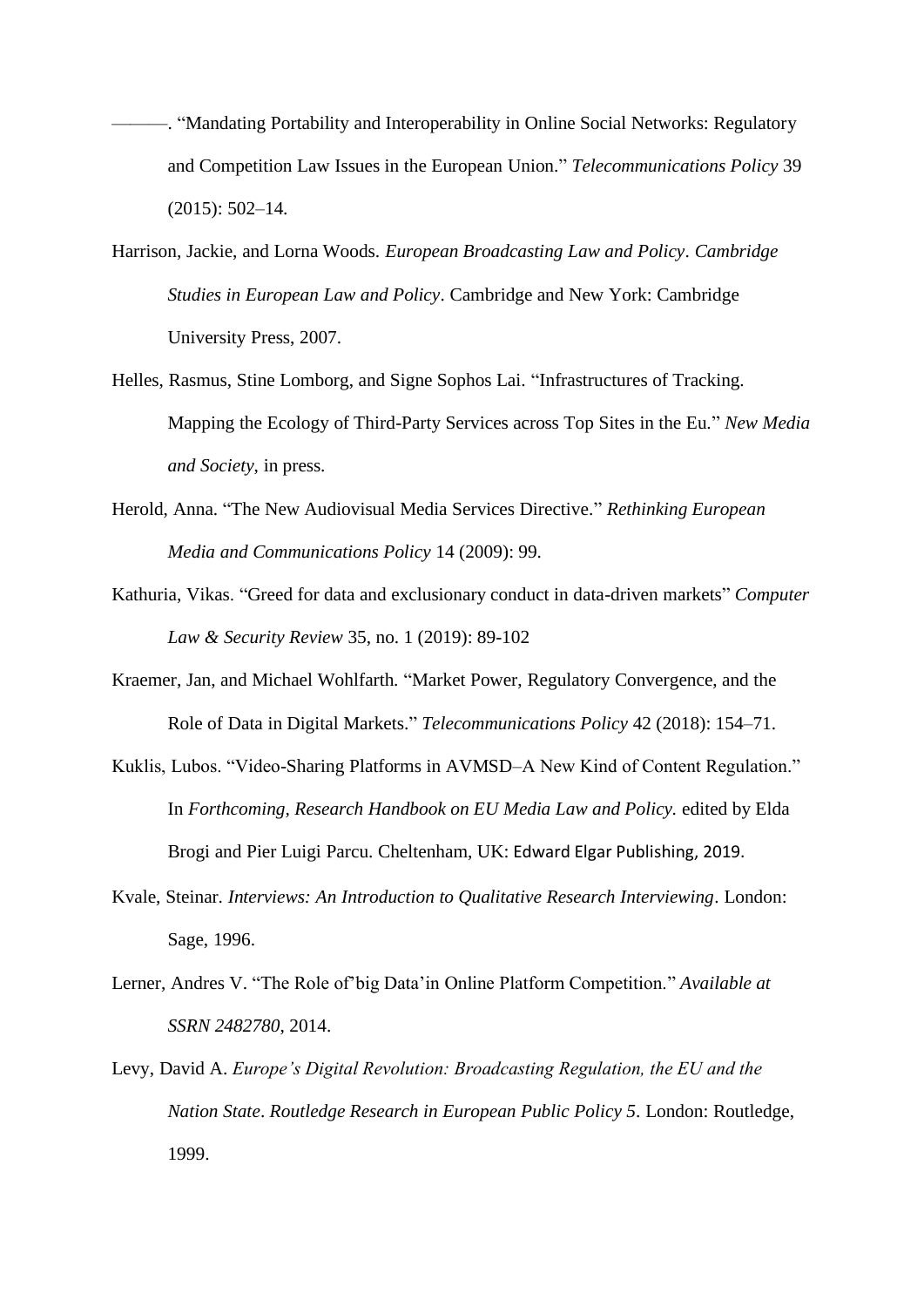Lowe, Gregory Ferrell, Christian Edelvold Berg, and Christian S. Nissen. "Size Matters for TV Broadcsting Policy." In *Small Among Giants. Television Broadcasting in Smaller Countries*, edited by Gregory Ferrell Lowe and Christian S. Nissen, 21–32. Gothenburg: Nordicom, 2011.

McStay, Andrew John. *Digital Advertising 2nd Edition*. 2nd ed. London: Palgrave, 2016.

- Michalis, Maria. "Focal Points of European Media Policy from Inception till Present: Plus Ça Change?" In *The Palgrave Handbook of European Media Policy*, 128–42. London: Springer, 2014.
- Moore, Martin, and Damian Tambini. *Digital Dominance: The Power of Google, Amazon, Facebook and Apple*. Oxford and New York: Oxford University Press, 2018.
- Napoli, Philip M. "User Data as Public Resource: Implications for Social Media Regulation." *SSRN ELibrary*, June 4, 2019.

https://papers.ssrn.com/sol3/papers.cfm?abstract\_id=3399017.

- Newman, Nathan. "Search, Antitrust, and the Economics of the Control of User Data." *Yale Journal on Regulation* 31, no. 2 (2014): 401–54.
- Nooren, Pieter, Nicolai van Gorp, Nico van Eijk, and Ronan Ó Fathaigh. "Should We Regulate Digital Platforms? A New Framework for Evaluating Policy Options." *Policy & Internet* 10, no. 3 (2018): 264–301. doi:10.1002/poi3.177.
- Ofcom. "Technical Background Guide to Advertisers and Buyers' Rights under the CRR Remedy." *Ofcom*, n.d. accessed November 7 2019

https://www.ofcom.org.uk/\_data/assets/pdf\_file/0009/24021/crr\_remedy\_pdf.pdf.

Pauwels, Caroline, and Karen Donders. "From Television without Frontiers to the Digital Big Bang: The EU's Continuous Efforts to Reat a Future-Proof Internal Media Market." In *The Handbook of Global Media and Communication Policy*, edited by Robin Mansell and Marc Raboy. Vol. 6. New York: John Wiley, 2011.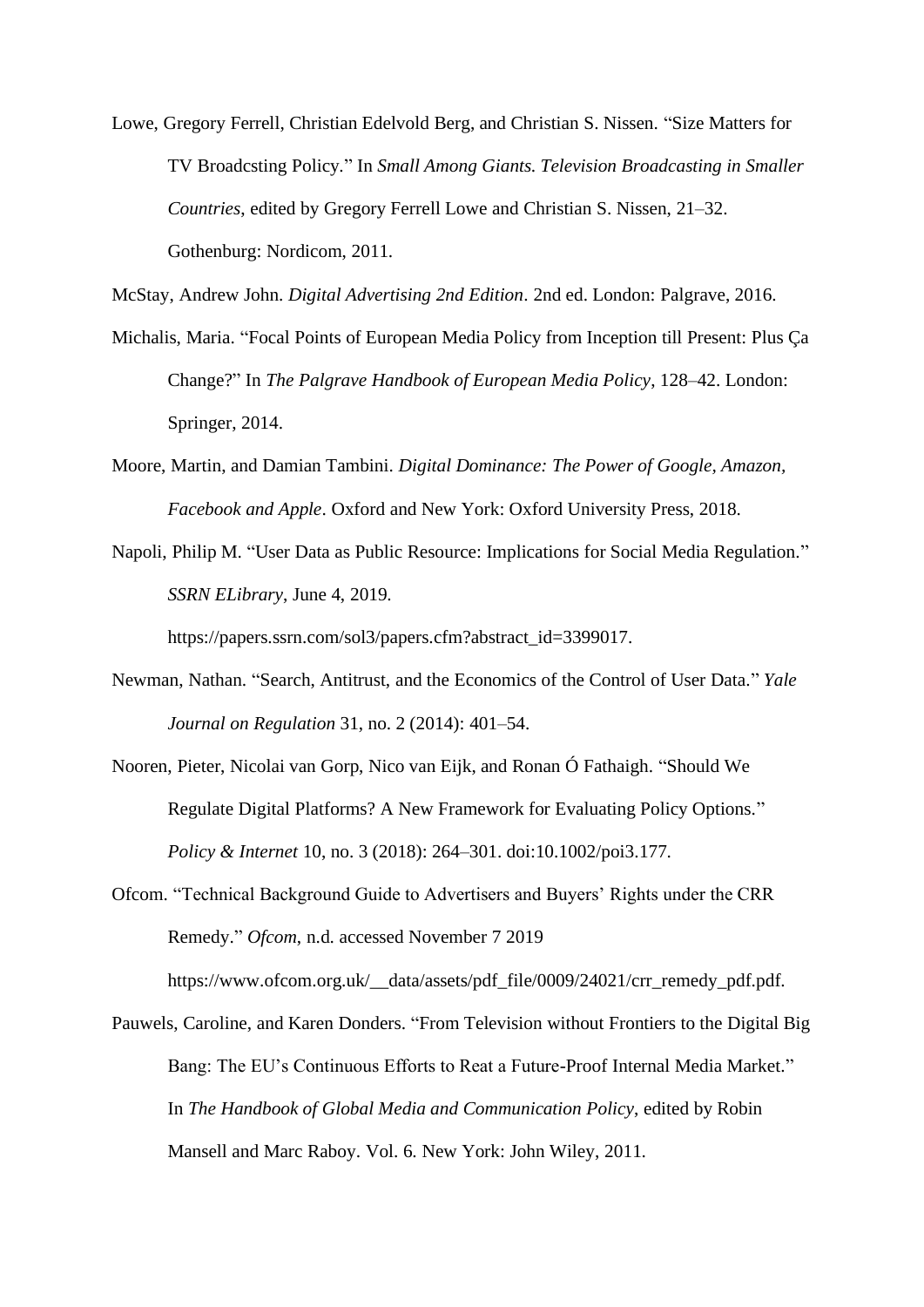- Puppis, Manuel. "Media Regulation in Small States." *International Communication Gazette* 71, no. 1–2 (February 1, 2009): 7–17. doi:10.1177/1748048508097927.
- Sabeel Rahman, K. "Regulating Informational Infrastructure: Internet Platforms as the New Public Utilities." *Georgetown Law Technology Review* 2018 (2018): 234.
- SBS. "Addressable TV in Flanders: A Phased Roadmap, Whitepaper." January 24, 2019. https://www.sbsbelgium.be/howdoesaddressableadvertisingwork.
- Select Committee on Communications. *UK Advertising in a Digital Age*. London: House of Lords, April 11, 2018.
- Sokol, D. Daniel, and Roisin Comerford. "Antitrust and Regulating Big Data." George Mason Law Review 23 (2016): 1129.
- Stigler Center. "Committee for the Study of Digital Platforms Market Structure and Antitrust Subcommittee Report." *University of Chicago Booth School of Business*, July 1, 2019. Chicago, USA: University of Chicago, 2019.
- Trappel, Josef. "Small States and European Media Policy." In *The Palgrave Handbook of European Media Policy*, 239–53. London: Springer, 2014.
- Tunstall, Jeremy, and Michael Palmer. *Media Moguls*. London and New York: Taylor & Francis US, 1991.
- Valcke, Peggy, and Eva Lievens. "Rethinking European Broadcasting Regulation." In *Rethinking European Media and Communications Policy,* edited by Caroline Pauwels, Leefdaal Koloriet, and Hulshout Style, 127–64. Brussels, Belgium: VUBPress, 2009.
- Van Audenhove, Leo, and Karen Donders. "Talking to People III: Expert Interviews and Elite Interviews." In *The Palgrave Handbook of Methods for Media Policy Research*, edited by Hilde Van den Bulck, Manuel Puppis, Karen Donders, and Leo Van Audenhove, 179–97. Cham, Switzerland: Palgrave Macmillan, 2019.